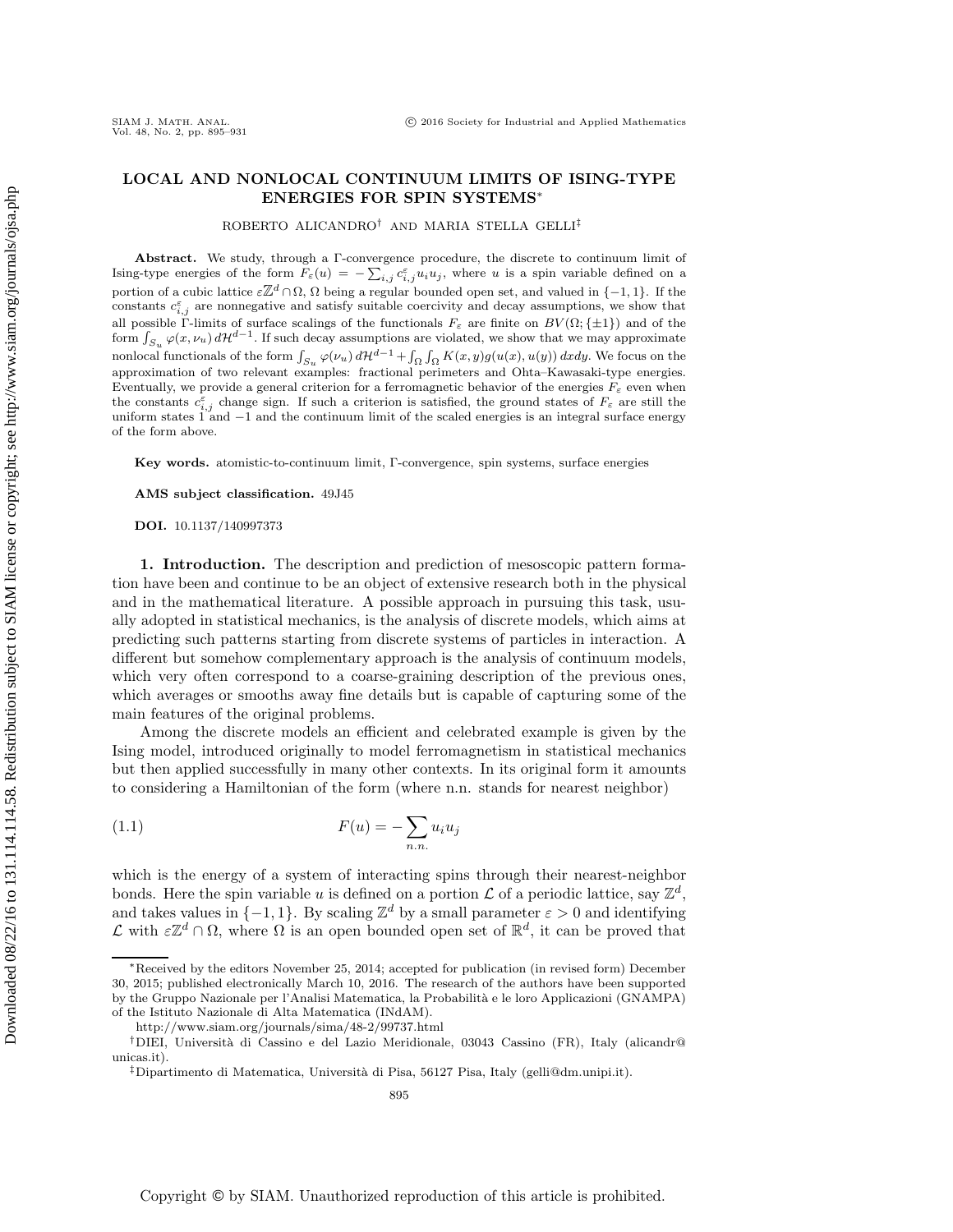the discrete-to-continuum limit of suitable power scaling of E, as  $\varepsilon \to 0$ , resembles that of a Cahn–Hilliard-type functional. Namely, it leads in the limit as  $\varepsilon \to 0$  to the surface energy  $\int_{S_u} |\nu_u|_1 d\mathcal{H}^{d-1}$  for  $u \in BV(\Omega; \{\pm 1\})$ , where  $S_u$  is the jump set of u, that is the interface between the  $\{u = 1\}$  phase and the  $\{u = -1\}$  phase,  $\nu_u$  is the unit normal to  $S_u$ , and  $|\cdot|_1$  is the  $\ell^1$ -norm in  $\mathbb{R}^d$ .

<span id="page-1-0"></span>Ising-type energies are more generally written in the form

(1.2) 
$$
F(u) = -\sum_{i \neq j \in \mathcal{L}} c_{i,j} u_i u_j.
$$

Here, according to the sign of the constants  $c_{i,j}$ , we speak of *ferromagnetic interactions*, corresponding to  $c_{i,j} > 0$  and favoring uniform pairs  $u_i = u_j$ , or of *antiferromagnetic interactions*, corresponding to  $c_{i,j} < 0$  and preferring instead alternating pairs  $u_i = -u_i$ . Many studies have shown that models involving energies of the form [\(1.2\)](#page-1-0), for a suitable choice of the range of interactions and of the sign of the constants  $c_{i,j}$ , can be approximated in the continuum by models involving surface energies of the form above, where the limiting interfaces may represent phase or antiphase boundaries (see [\[3\]](#page-35-0) for some relevant examples in a variational framework).

A general question is, then, whether an approximation by surface energies can be used. The purpose of this paper is to answer this question and, more precisely, to determine a large class of energies of the form [\(1.2\)](#page-1-0) whose discrete-to-continuum limits can be described by surface functionals.

We start our analysis by considering a bulk scaling of the functionals in [\(1.2\)](#page-1-0) and letting the constants  $c_{i,j}$  depend also on the small parameter  $\varepsilon$ . Therefore we consider energies of the form

(1.3) 
$$
F_{\varepsilon}(u) = -\sum_{i \neq j \in \Omega_{\varepsilon}} \varepsilon^{d} c_{i,j}^{\varepsilon} u_{i} u_{j},
$$

defined for  $u : \varepsilon \mathbb{Z}^d \cap \Omega \to \{-1,1\}$ , where we have used the notation  $\Omega_{\varepsilon} := \mathbb{Z}^d \cap (\varepsilon^{-1} \Omega)$ ,  $u_i := u(\varepsilon i)$ . The asymptotic behavior as  $\varepsilon \to 0$  of energies of the form [\(1.3\)](#page-1-1) has been studied in [\[5\]](#page-35-1) and leads in the continuum limit to a class of integral functionals of the type

<span id="page-1-1"></span>
$$
\int_{\Omega} f(x, u(x)) dx,
$$

where the limit variable u represents the *magnetization* of the spin variable  $u_{\varepsilon}$ , that is, loosely speaking,  $u(x)$  is the average value of  $u_{\varepsilon}$  around x. We underline that, with this scaling, the asymptotic analysis gives some insight into the structure of the ground states only when the constants  $c_{i,j}^{\varepsilon}$  change sign, leading to a competition between ferromagnetic and antiferromagnetic interactions.

Let us focus instead on the purely ferromagnetic case, i.e., assume  $c_{i,j}^{\varepsilon} \geq 0$  for all  $i, j \in \Omega_{\varepsilon}$ . Note that with this assumption the ground states of  $F_{\varepsilon}$  are trivially the constant functions  $u \equiv 1$  and  $u \equiv -1$ . Nevertheless, if boundary conditions or additional constraints are added, minimizers are not trivial and it is interesting to describe their behavior as  $\varepsilon \to 0$ , i.e., when the number of indices diverge. To this end, a higher order description of  $F_{\varepsilon}$  is needed.

<span id="page-1-2"></span>Let  $m_{\varepsilon} := \min F_{\varepsilon} = F_{\varepsilon}(\pm 1)$  and consider a surface scaling of  $F_{\varepsilon}$  given by

(1.4) 
$$
E_{\varepsilon}(u) = \frac{F_{\varepsilon}(u) - m_{\varepsilon}}{\varepsilon} = \sum_{i \neq j \in \Omega_{\varepsilon}} \varepsilon^{d-1} c_{i,j}^{\varepsilon}(1 - u_i u_j).
$$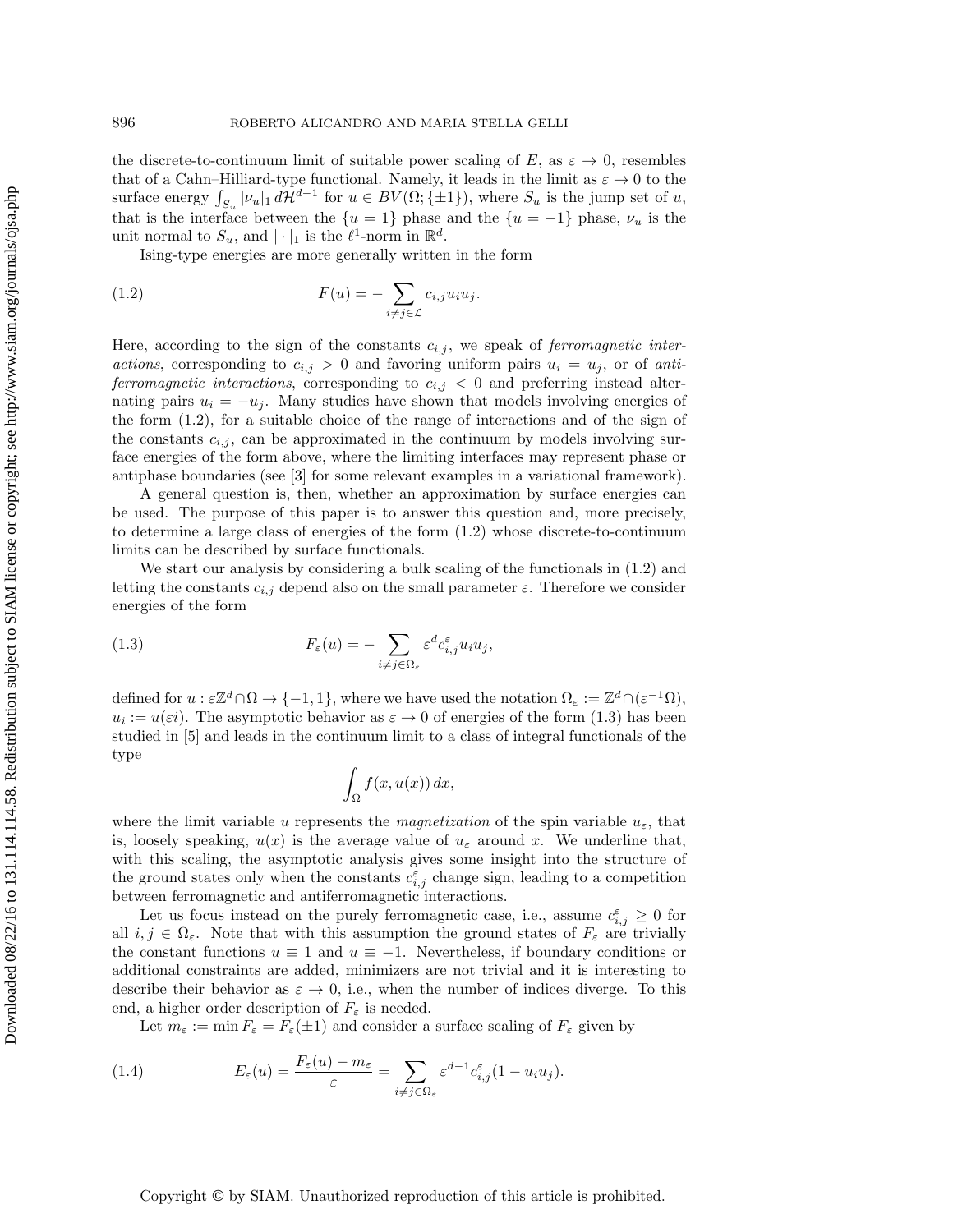We identify the functions  $u$  with their piecewise constant interpolations on the cells of the lattice  $\varepsilon \mathbb{Z}^d$ . Note that, with this identification, if we split  $E_{\varepsilon}$  into the contribution accounting for the interactions between nearest neighbors and between all the other pairs, we may rewrite it as

<span id="page-2-0"></span>(1.5) 
$$
E_{\varepsilon}(u) = \int_{S_u} a_{\varepsilon}(x) d\mathcal{H}^{d-1} + \int_{\Omega} \int_{\Omega} K_{\varepsilon}(x, y) |u(x) - u(y)| dxdy + O(1)
$$

for suitable functions  $a_{\varepsilon}(\cdot)$  and  $K_{\varepsilon}(\cdot, \cdot)$ , where the additional  $O(1)$  term is due to the energetic contribution of the interactions near  $\partial\Omega$ .

The asymptotic behavior as  $\varepsilon \to 0$  of the energies  $E_{\varepsilon}$  can be described by using the methods of Γ-convergence (see [\[13,](#page-35-2) [18\]](#page-36-0)). We make assumptions of two types on the constants  $c_{i,j}^{\varepsilon}$ : a coerciveness hypothesis on nearest neighbors, namely, that  $c_{i,j}^{\varepsilon} \geq$  $c > 0$  when  $|j - 1| = 1$ , which ensures that the limit is finite only on  $BV(\Omega;\{\pm 1\}),$ and a decay assumption as  $|j - i| \rightarrow +\infty$ , that allows us to neglect very-long-range interactions. We point out that in this case the nonlocal term on the right-hand side of [\(1.5\)](#page-2-0) gives only a contribution, as  $\varepsilon \to 0$ , to the surface energy. Indeed, under these conditions we show that, up to passing to a subsequence, the functionals  $E_{\varepsilon}$ Γ-converge to an integral surface functional defined on  $BV(\Omega;\{\pm 1\})$  and of the form

<span id="page-2-1"></span>
$$
\int_{S_u} \varphi(x, \nu_u) d\mathcal{H}^{d-1}
$$

(see Theorem [4.2\)](#page-7-0).

To perform our analysis, we apply an abstract method, originally exploited in the homogenization theory for multiple integrals and then adapted to a discrete setting in the continuum approximation, by Γ-convergence, of discrete models in nonlinear elasticity (see  $[4, 6]$  $[4, 6]$ ). It amounts to applying a localization argument which allows us to regard our functionals and their Γ-limits as defined on functions and set and then to prove that all the hypotheses of an integral representation result of [\[12\]](#page-35-5) (see Theorem [2.2\)](#page-5-0) are fulfilled. We point out that, in applying this method, the surface scaling of the energies considered here requires in some steps a finer analysis than that developed in the bulk case considered in [\[4\]](#page-35-3) and [\[6\]](#page-35-4) (see in particular the proof of Proposition [4.5\)](#page-9-0).

In the case of periodic interactions, corresponding to having  $c_{i,j}^{\varepsilon} = c(i, j - i)$  with  $c(\cdot,\xi)$  [0, k)<sup>d</sup>-periodic for some  $k \in \mathbb{N}$  and for any  $\xi \in \mathbb{Z}^d$ , we may derive by our integral representation result an alternative proof of the homogenization result proved in [\[15\]](#page-36-1). Indeed, in this case the whole family of functionals  $E_{\varepsilon}$  Γ-converges to a homogenized surface energy of the form

<span id="page-2-2"></span>
$$
\int_{S_u} \varphi_{hom}(\nu_u) \, d\mathcal{H}^{d-1}
$$

with  $\varphi_{hom}$  defined by a suitable asymptotic formula (see Theorem [4.7\)](#page-12-0).

As a consequence of our Γ-convergence results, in section [4.2](#page-14-0) we derive the convergence of minimum problems involving discrete energies as in [\(1.4\)](#page-1-2) to the corresponding minimum problems involving the limiting energy. We focus on boundary value problems and minimum problems with a prescribed volume fraction.

We underline that we limit our analysis to square lattices, but our results can be easily extended to any Bravais lattice or multilattice (see also [\[7\]](#page-35-6) for an extension of these results to stochastic lattices). Moreover, we provide an extension of our analysis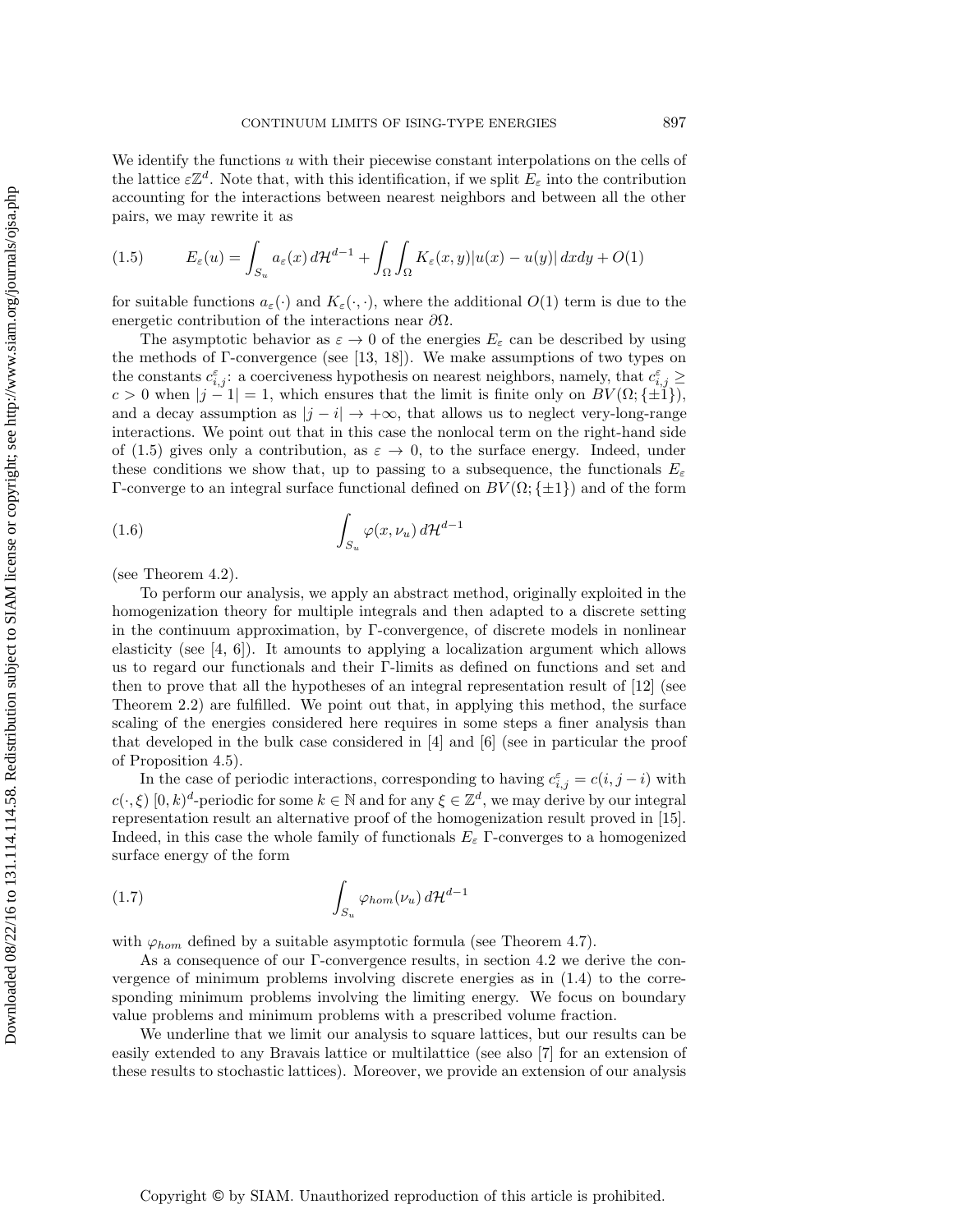to the case of energies accounting for multibody interactions of the form, for a given  $M \in \mathbb{N}$ ,

<span id="page-3-0"></span>(1.8) 
$$
E_{\varepsilon}^{M}(u) = \sum_{i_{1},...,i_{M} \in \Omega_{\varepsilon}} \varepsilon^{d-1} \psi_{\varepsilon}(i_{1},...,i_{M},u_{i_{1}},...,u_{i_{M}}).
$$

Here the ferromagnetic behavior of  $E_{\varepsilon}^M$  is ensured by the assumption that the potentials  $\psi_{\varepsilon}$  are nonnegative and equal 0 only on the uniform configurations  $u_1 = u_2 =$  $\cdots = u_M$ . Under coercivity and decay assumptions analogous to those given in the case of pairwise interactions and applying the same argument exploited in that case, it is possible to show that the same integral representation and homogenization results hold for the Γ-limits of energies of the form  $(1.8)$  (see Theorems [4.13](#page-18-0) and [4.14\)](#page-19-0). Moreover, we provide an example of energies accounting for nearest-neighbor 3-body interactions, obtained by adding a term in the potentials of the energies in [\(1.1\)](#page-0-0) which penalizes changes of direction in the interfaces. The interesting effect here is that such an additional term does not give any contribution to the limiting energy, but acts as a selector of the ground states of  $E_{\varepsilon}$  (see Example [4.15\)](#page-19-1).

Our decay assumptions on the constants  $c_{i,j}^{\varepsilon}$  are somehow the most general to guarantee the locality of the continuum limit. Indeed, in section [5](#page-20-0) we show that, if they are violated, we can approximate nonlocal functionals of the form

<span id="page-3-1"></span>(1.9) 
$$
\int_{S_u} \varphi(x, \nu_u) d\mathcal{H}^{d-1} + \int_{\Omega} \int_{\Omega} K(x, y) g(u(x), u(y)) dxdy,
$$

which resembles the representation of  $E_{\varepsilon}$  in [\(1.5\)](#page-2-0). We focus on the approximation of two relevant examples: fractional perimeters and Ohta–Kawasaki-type energies. The first ones correspond to a nonlocal term on the right-hand side of [\(1.9\)](#page-3-1) of the form

$$
\int_{\Omega} \int_{\Omega} \frac{|u(y) - u(x)|}{|y - x|^{d + s}} dx dy
$$

for  $s \in (0, 1)$ , which is one quarter of the fractional Sobolev space seminorm  $\frac{1}{4}|u|_{W^{s,1}(\Omega)}$ . The second ones correspond to a nonlocal term of the form

$$
\gamma_0 \int_{\Omega} \int_{\Omega} G(x, y) u(x) u(y) dx dy,
$$

where  $\gamma_0 > 0$  and G is the Green's function of the Laplacian with Neumann boundary conditions on  $\partial\Omega$ . The original model proposed by Ohta–Kawasaki in [\[23\]](#page-36-2) in the studies of energy-driven pattern forming systems is based on energies of the form

<span id="page-3-2"></span>
$$
(1.10)\ \mathcal{O}\mathcal{K}_{\varepsilon}(u) = \varepsilon \int_{\Omega} |\nabla u|^2 \, dx + \frac{1}{\varepsilon} \int_{\Omega} (1 - u^2)^2 \, dx + \gamma_0 \int_{\Omega} \int_{\Omega} G(x, y) u(x) u(y) \, dx dy
$$

and in the analysis of their minima subject to a prescribed volume fraction. The first two integrals in [\(1.10\)](#page-3-2) form the so called "Modica–Mortola" energy which Γconverges as  $\varepsilon \to 0$  to the perimeter functional (see [\[19\]](#page-36-3)). It can be easily shown that the nonlocal term in [\(5.9\)](#page-23-0) is an  $L^1$  continuous perturbation of the Modica–Mortola energy. As a consequence, the functionals  $\mathcal{O}K_{\varepsilon}$  Γ-converge as  $\varepsilon \to 0$  with respect to the  $L^1(\Omega)$  norm to the functional finite on  $BV(\Omega;\{\pm 1\})$  and defined by

<span id="page-3-3"></span>(1.11) 
$$
\mathcal{O}\mathcal{K}(u) := \frac{8}{3}\mathcal{H}^{d-1}(S_u) + \gamma_0 \int_{\Omega} \int_{\Omega} G(x, y)u(x)u(y) dx dy.
$$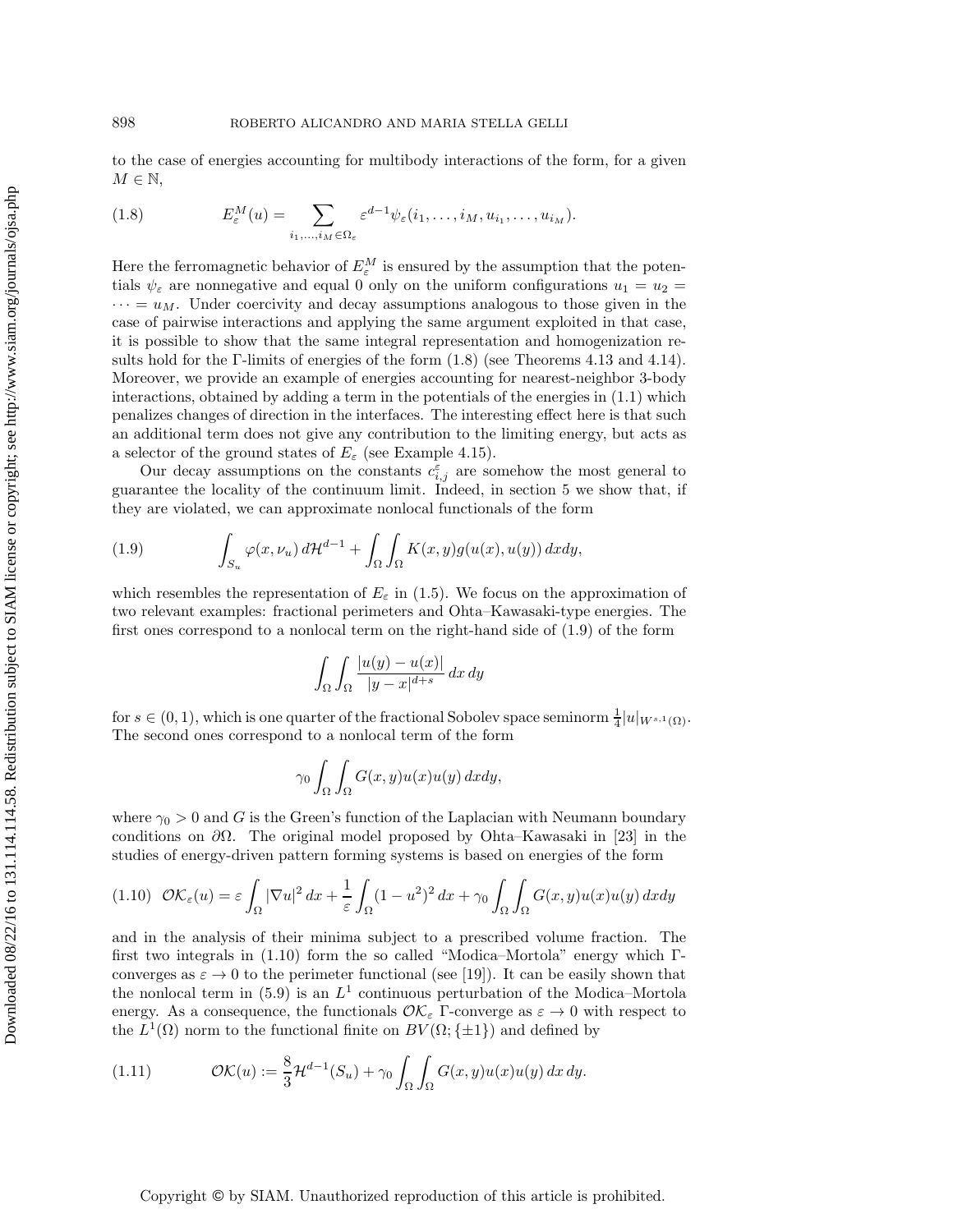We provide a variational approximation of an anisotropic version of the functional in  $(1.11)$ , given by

<span id="page-4-0"></span>(1.12) 
$$
\int_{S_u} |\nu_u|_1 d\mathcal{H}^{d-1}(S_u) + \gamma_0 \int_{\Omega} \int_{\Omega} G(x, y) u(x) u(y) dx dy.
$$

The idea is that the first term can be approximated by the discrete functionals in  $(1.1)$ , while the nonlocal term is approximated just by "discretizing" the double integral. Hence we show that the functional in  $(1.12)$  is the Γ-limit of the sequence of functionals defined by

$$
\hat{E}_{\varepsilon}(u) = -\sum_{|j-i|=1} \varepsilon^{d} u_i u_j + \gamma_0 \sum_{i,j \in \Omega_{\varepsilon}} \varepsilon^{2d+1} G(\varepsilon i, \varepsilon j) u_j u_i.
$$

The result can be also extended to the periodic case, when  $\Omega = \mathbb{T}^d$ , and to functions satisfying a mean constraint. By virtue of a result proved in [\[1\]](#page-35-7) and thanks to our approximation, we deduce that lamellar configurations are nearby local minimizers of  $E_{\varepsilon}$  (see Theorem [5.9\)](#page-26-0). We point out that the periodicity of minimizers of energies for spin systems with competing interactions and different scalings, which resembles the behavior of Ohta–Kawasaki-type energies, has been investigated in many papers (see, for instance, [\[21,](#page-36-4) [22\]](#page-36-5)). It would be interesting, in our opinion, to recast the analysis of those models in our framework.

The last question we address is, in the case there is a competition between ferromagnetic and antiferromagnetic interactions, that is, no constraint on the sign of the constants  $c_{i,j}^{\varepsilon}$  is assumed, whether energies of type [\(1.3\)](#page-1-1) still have a ferromagnetic behavior or, equivalently, whether the ground states are still the uniform states  $u \equiv 1$ and  $u \equiv -1$  and the continuum limit of the scaled energies is an interfacial energy of the form [\(1.6\)](#page-2-1). We restrict our analysis to the homogeneous and "short-range" case, that is,  $c_{i,j}^{\varepsilon} = c_{j-i}$  for all i and j and  $c_{\xi} = 0$  if  $|\xi| > R$ , for some  $R > 0$ . We show that, given  $M \in \mathbb{N}$ , with  $M \ge R$ , and setting  $C_M = [0, M]^d \cap \mathbb{Z}^d$ , the energies in [\(1.3\)](#page-1-1) can be rewritten as

$$
F_{\varepsilon}(u) = \sum_{i \in \Omega_{\varepsilon}} \varepsilon^d F_{cell}(u, i + C_M) + O(\varepsilon)
$$

for a suitable function  $F_{cell}$  accounting for the interactions within the cells  $i + C_M$ . Then the condition which ensures ferromagnetic behavior is that  $F_{cell}$  is minimized only by the uniform states 1 and  $-1$  (see Definition [6.3\)](#page-28-0). Under this condition we study the Γ-limit of the scaled energies  $E_{\varepsilon}$  defined as in [\(1.4\)](#page-1-2). Since it is not our purpose in this paper to investigate boundary layer effects, we limit our analysis to the case in which  $\Omega$  is a torus. Thus, by applying blow-up techniques, we show that the Γ-limit of  $E_{\varepsilon}$  still has an integral representation of the form [\(1.7\)](#page-2-2) with  $\varphi$  defined by a suitable asymptotic formula (see Theorem [6.5\)](#page-30-0). Eventually, we provide some one dimensional examples to better explain our analysis and to show its applicability.

**2. Notation and preliminary results.** In what follows, given  $x, y \in \mathbb{R}^d$  we denote by  $(x, y)$  the usual scalar product in  $\mathbb{R}^d$  and we set  $|x| = \sqrt{(x, x)}$ . Moreover we denote by  $|\cdot|_1$  the  $\ell^1$ -norm in  $\mathbb{R}^d$  defined as  $|x|_1 = |x_1| + \cdots + |x_d|$ . Given  $t > 0$ , we will denote by [t] the integer part of t. For any measurable  $E \subset \mathbb{R}^d$  we denote by |E| the d-dimensional Lebesgue measure of E and by  $\mathcal{H}^{d-1}(E)$  its  $(d-1)$ -dimensional Hausdorff measure. Given  $x_0 \in \mathbb{R}^d$ ,  $\nu \in S^{d-1}$ , and  $\rho > 0$ , we denote by  $Q_{\nu}(x_0, \rho)$  any cube centered in  $x_0$ , with side length  $\rho$  and one face orthogonal to  $\nu$ . We underline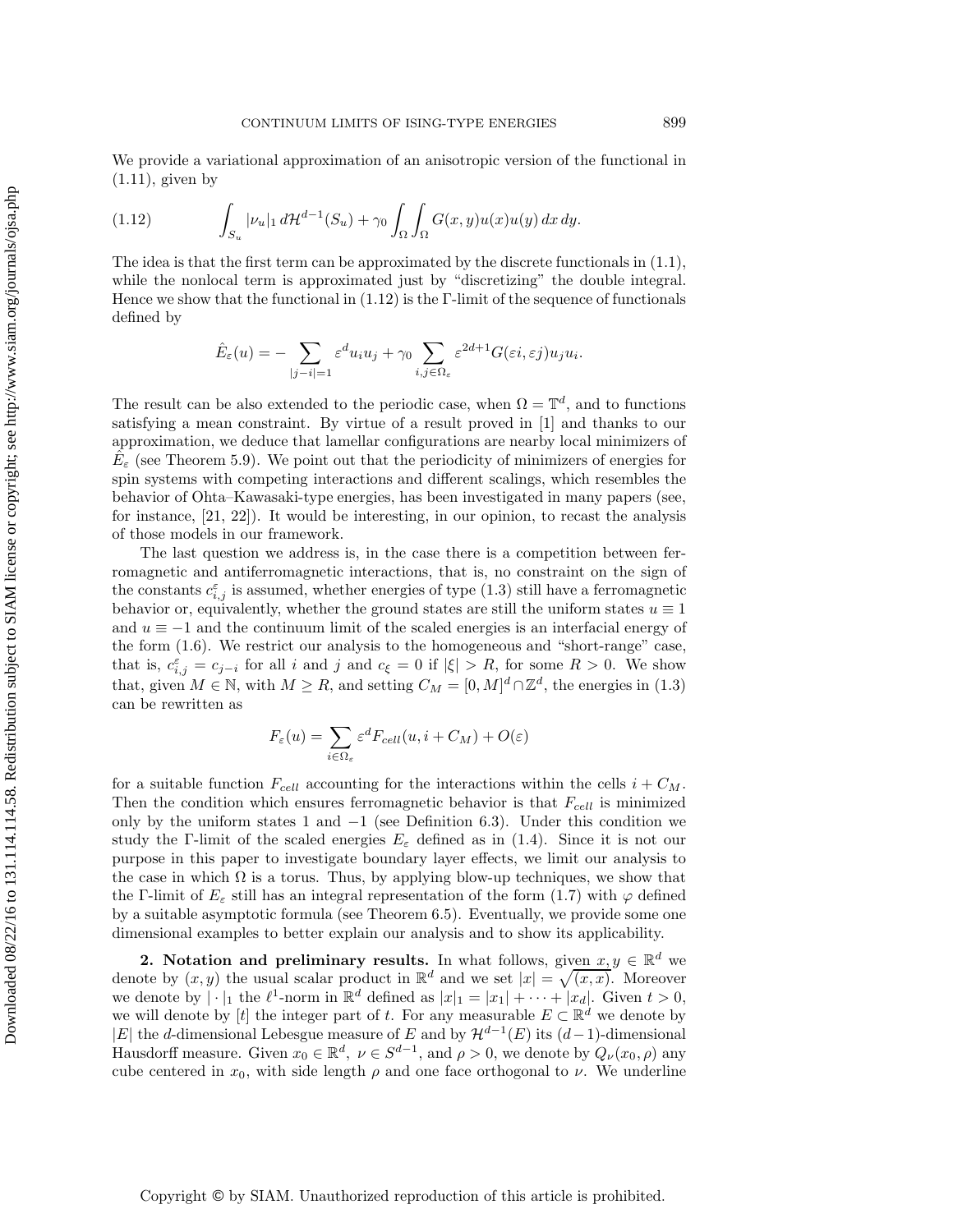that, even if the choice of  $Q_{\nu}(x_0, \rho)$  is not unique, the results we will present in the following are independent of such a choice. We drop the dependence on  $\nu$ ,  $x_0$ , or  $\rho$  whenever  $\nu = e_i$  for  $i \in \{1, 2, ..., d\}, x_0 = 0$  or  $\rho = 1$ , respectively, and we set  $Q:= \left(-\frac{1}{2},\frac{1}{2}\right)^d$ .

Next we recall some basic properties of functions of bounded variation with values in  $\{-1,1\}$  (see [\[8,](#page-35-8) [11\]](#page-35-9) for a general exposition of the subject). Let A be an open subset of  $\mathbb{R}^d$ . We denote by  $BV(A; \{\pm 1\})$  the set of measurable functions  $u : A \to \{-1, 1\}$ whose distributional derivative  $Du$  is a measure with bounded total variation. We denote by  $S(u)$  the jump set of u and by  $\nu_u(x)$  the measure theoretic inner normal to  $S(u)$  at x, which is defined for  $\mathcal{H}^{d-1}$  a.e.  $x \in S(u)$ . Note that if  $u \in BV(A; \{\pm 1\}),$ then  $E := \{x \in A : u(x) = 1\}$  is a set of finite perimeter in A and  $\mathcal{H}^{d-1}(S_u)$  $Per(E, A)$ , where  $Per(E, A)$  denotes the euclidean perimeter of E in A.

Eventually, for any measurable set E and for any positive real or vector measure  $\mu$ , we write  $\mu \Box E$  to denote the *restriction* of the measure  $\mu$  to E defined as  $\mu \Box E(A) :=$  $\mu(E \cap A)$  for any measurable set A.

For the reader's convenience we recall the following compactness result (see [\[8,](#page-35-8)  $11$ ).

<span id="page-5-3"></span>THEOREM 2.1. Let  $u_k \in BV(A; \{\pm 1\})$  *such that* 

$$
\sup_{k} \mathcal{H}^{d-1}(S(u_k)) < +\infty.
$$

*Then there exists a subsequence (not relabeled) and*  $u \in BV(A; \{\pm 1\})$  *such that*  $u_k \rightarrow$  $u$  *in the*  $L^1$  *convergence.* 

A main tool in what follows will be the following representation result obtained in [\[12\]](#page-35-5). We state here the result only in the particular case of functionals defined on  $BV(\Omega;\{\pm 1\})\times \mathcal{A}(\Omega)$  and satisfying an additional symmetry property, although a more general theorem holds. Let  $\Omega$  be a bounded open subset of  $\mathbb{R}^d$  and denote by  $\mathcal{A}(\Omega)$  the family of open subsets of  $\Omega$ .

<span id="page-5-0"></span>THEOREM 2.2. Let  $\mathcal{F}: BV(\Omega;\{\pm 1\}) \times \mathcal{A}(\Omega) \to [0, +\infty)$  *satisfy for every*  $(u, A) \in$  $BV(\Omega;\{\pm 1\})\times \mathcal{A}(\Omega)$  the following hypotheses:

- (i)  $\mathcal{F}(u, \cdot)$  *is the restriction to*  $\mathcal{A}(\Omega)$  *of a Radon measure;*
- (ii)  $\mathcal{F}(u, A) = \mathcal{F}(v, A)$  *whenever*  $u = v$  *a.e.* on  $A \in \mathcal{A}(\Omega)$ ;
- (iii)  $\mathcal{F}(\cdot, A)$  *is*  $L^1(\Omega)$  *lower semicontinuous;*
- (iv) *there exists*  $C > 0$  *such that*

$$
\frac{1}{C} \mathcal{H}^{d-1}(S_u \cap A) \le \mathcal{F}(u, A) \le C \mathcal{H}^{d-1}(S_u \cap A);
$$

(v)  $\mathcal{F}(u, A) = \mathcal{F}(-u, A)$ . *Then for every*  $u \in BV(\Omega; \{\pm 1\})$  *and*  $A \in \mathcal{A}(\Omega)$ 

<span id="page-5-2"></span>
$$
\mathcal{F}(u, A) = \int_{S_u \cap A} \varphi(x, \nu_u) d\mathcal{H}^{d-1}
$$

*with*

(2.1) 
$$
\varphi(x_0,\nu) = \limsup_{\rho \to 0} \frac{m(u_{x_0,\nu}, Q_{\nu}(x_0,\rho))}{\rho^{d-1}},
$$

*where*

<span id="page-5-1"></span>(2.2) 
$$
u_{x_0,\nu}(x) := \begin{cases} 1 & \text{if } \langle x - x_0, \nu \rangle \ge 0, \\ -1 & \text{otherwise,} \end{cases}
$$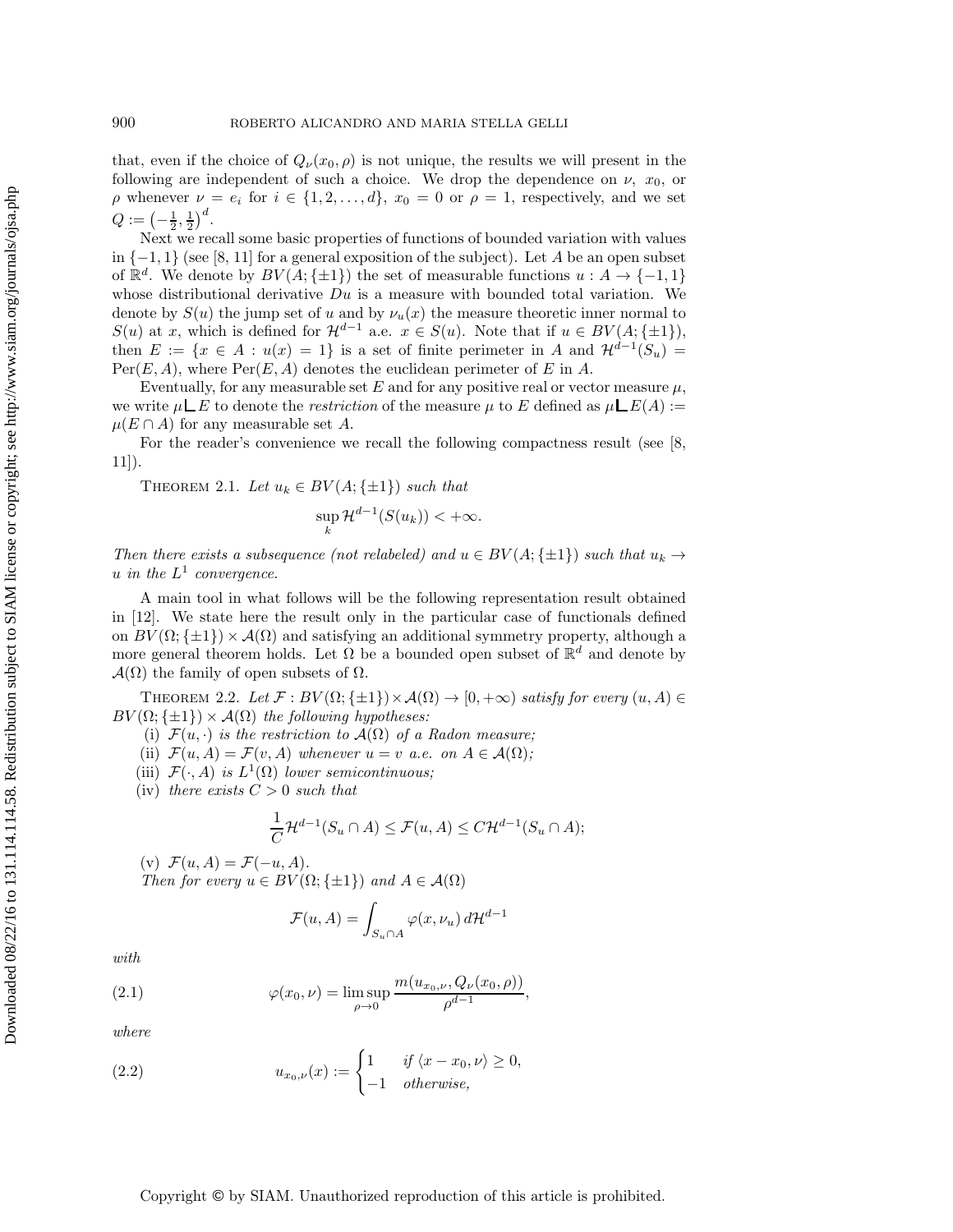*and for any*  $(v, A) \in BV(\Omega; \{\pm 1\}) \times \mathcal{A}(\Omega)$  *we set* 

 $m(v, A) = \inf \{ \mathcal{F}(w, A) : w \in BV(A; \{\pm 1\}), w = v \text{ in a neighborhood of } \partial A \}.$ 

The sets of functions of bounded variation are also defined in a periodic setting: we denote by  $\mathbb{T}^d$  the d-dimensional flat torus of unit volume, which can be identified with the semi-open unit cube  $[0,1)^d$ , and by  $BV(\mathbb{T}^d;\{\pm 1\})$  the set of functions  $u \in$  $BV_{loc}(\mathbb{R}^d; \{\pm 1\})$  which are  $[0, 1)^d$ -periodic. Moreover, with a slight abuse of notation, for such functions u we identify  $S(u)$  with  $S(u) \cap [0,1]^d$ .

Eventually we recall a result proved by Kohn and Sternberg in [\[20\]](#page-36-6) on the approximation of local minimizers by Γ-convergence.

THEOREM 2.3. Let  $(X,d)$  be a metric space and let  $(F_n)_n$  be a sequence of lower *semicontinuous and equicoercive functionals from* X *to*  $\mathbb{R} \cup \{+\infty\}$ *. Assume that* (Fn)<sup>n</sup> Γ*-converges to* F *and let* x *be an isolated local minimizer of* F*. Then there exist*  $x_n \to x$  *such that*  $x_n$  *is a local minimizer of*  $F_n$  *for n large enough.* 

**3. Setting.** In what follows  $\Omega$  will denote a bounded open set of  $\mathbb{R}^d$  with Lipschitz boundary. For fixed  $\varepsilon > 0$  we denote by  $\mathcal{P}C_{\varepsilon}(\Omega)$  the set of functions

<span id="page-6-2"></span>
$$
\mathcal{P}C_{\varepsilon}(\Omega) := \{ u : \varepsilon \mathbb{Z}^d \cap \Omega \to \{-1, 1\} \}.
$$

In order to carry on our analysis, it is convenient to regard  $\mathcal{PC}_{\varepsilon}(\Omega)$  as a subset in  $L^1(\Omega)$ . To this aim we will identify a function  $u \in \mathcal{PC}_{\varepsilon}(\Omega)$  with its piecewise-constant interpolation on the  $\varepsilon$ -cubes centered in the lattice, still denoted by u. More precisely, we set  $u(z) = 0$  if  $z \in \mathbb{Z}^d \setminus \Omega$  and  $u(x) = u(z_x)$ , where  $z_x \in \mathbb{Z}^d$  is the closest point to  $x$  (which is uniquely defined up to a set of zero measure). Other similar interpolations could be taken into account, actually not affecting our asymptotic analysis.

Thus, with fixed  $\varepsilon > 0$ , we consider energies  $F_{\varepsilon} : \mathcal{P}C_{\varepsilon}(\Omega) \to \mathbb{R}$  of the form

<span id="page-6-1"></span>
$$
F_{\varepsilon}(u)=-\sum_{i\neq j\in\Omega_{\varepsilon}}c_{i,j}^{\varepsilon}\varepsilon^du_iu_j,
$$

where we use the notation  $\Omega_{\varepsilon} := \mathbb{Z}^d \cap (\varepsilon^{-1} \Omega), u_i = u(\varepsilon i)$ . Up to the change of variable  $\xi = j - i$ , setting  $c_{i,\xi}^{\varepsilon} = c_{i,i+\xi}^{\varepsilon}$ , we may equivalently write  $F_{\varepsilon}$  as

(3.1) 
$$
F_{\varepsilon}(u) = - \sum_{\xi \in \mathbb{Z}^d \setminus \{0\}} \sum_{i,i+\xi \in \Omega_{\varepsilon}} c_{i,\xi}^{\varepsilon} \varepsilon^d u_i u_{i+\xi}.
$$

In what follows we will perform an asymptotic analysis of energies suitably scaled, focusing first on the case of "ferromagnetic-type" pairwise interactions.

**4. Ferromagnetic case: integral representation of the continuum limits.** In this section we treat the case  $c_{i,\xi}^{\varepsilon} \geq 0$  for all  $i,\xi$ , and  $\varepsilon$ . Under this hypothesis uniform states are ground states. Setting  $m_{\varepsilon} := \min F_{\varepsilon}(u) = F_{\varepsilon}(\pm 1)$ , we then consider the scaled energies

<span id="page-6-0"></span>(4.1) 
$$
E_{\varepsilon}(u) = \frac{F_{\varepsilon}(u) - m_{\varepsilon}}{\varepsilon} = \sum_{\xi \in \mathbb{Z}^d} \sum_{i,i+\xi \in \Omega_{\varepsilon}} c_{i,\xi}^{\varepsilon} \varepsilon^{d-1} (1 - u_i u_{i+\xi}).
$$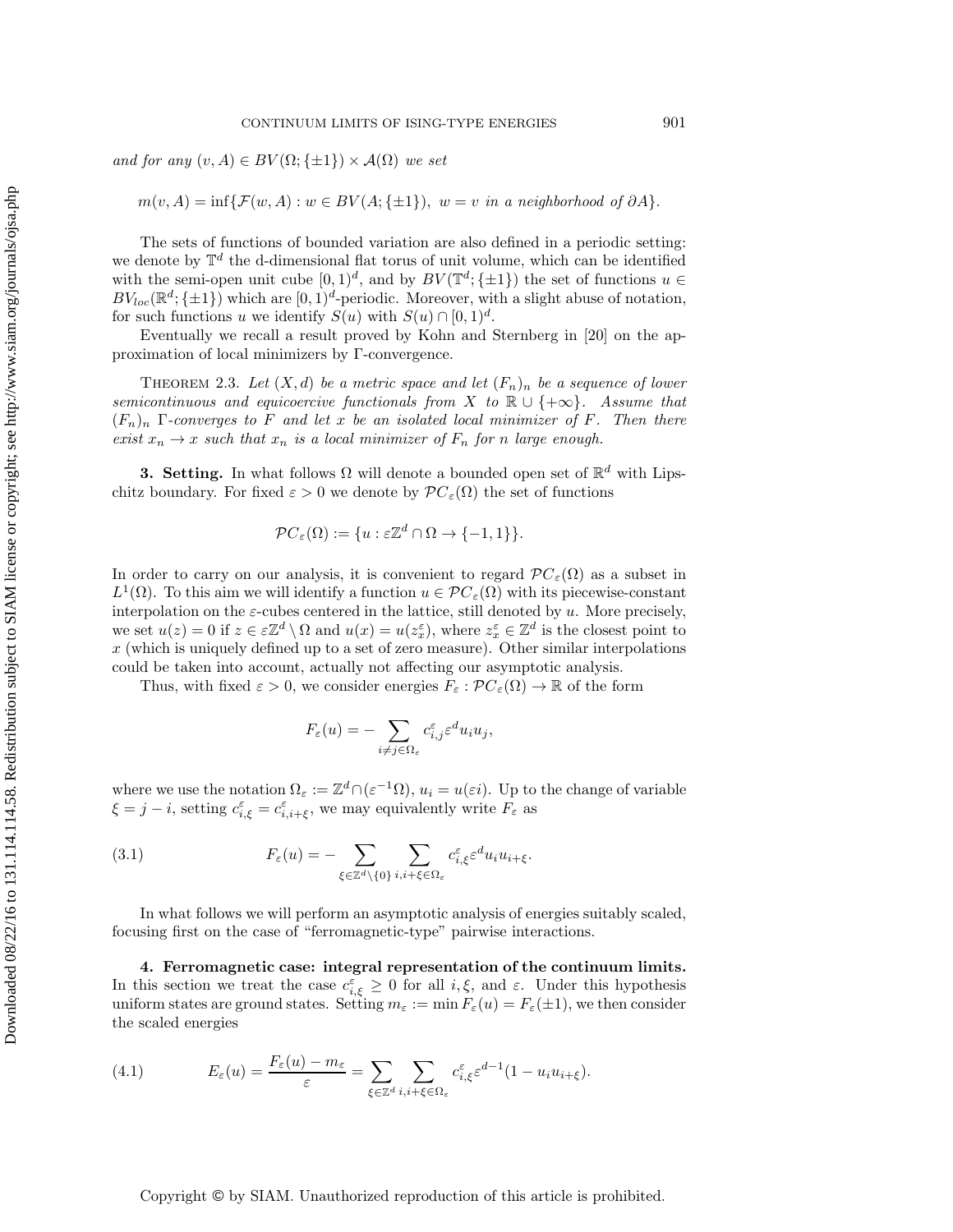Note that  $E_{\varepsilon}$  can be rewritten as

$$
E_{\varepsilon}(u) = \frac{1}{2} \sum_{\xi \in \mathbb{Z}^d} \sum_{i,i+\xi \in \Omega_{\varepsilon}} c_{i,\xi}^{\varepsilon} \varepsilon^{d-1} (u_{i+\xi} - u_i)^2
$$
  
= 
$$
\sum_{\xi \in \mathbb{Z}^d} \sum_{i,i+\xi \in \Omega_{\varepsilon}} c_{i,\xi}^{\varepsilon} \varepsilon^{d-1} |u_{i+\xi} - u_i|
$$
  
= 
$$
\sum_{\xi \in \mathbb{Z}^d} \sum_{i,i+\xi \in \Omega_{\varepsilon}} c_{i,\xi}^{\varepsilon} |\xi| \varepsilon^d \frac{|u_{i+\xi} - u_i|}{\varepsilon |\xi|},
$$

i.e., our energies depend linearly on difference quotients.

We fix the following set of hypotheses on  $(c_{i,\xi}^{\varepsilon})$ :

- (H1) (*coerciveness*)  $c_{i,e_k}^{\varepsilon} \geq c > 0$  for all  $\varepsilon > 0$ ,  $i \in \mathbb{Z}^d$ , and  $k \in \{1, \ldots, d\};$
- (H2) (*growth*) set  $c_{\xi}^{\varepsilon} = \sup_i c_{i,\xi}^{\varepsilon}$ , lim  $\sup_{\varepsilon \to 0} \sum_{\xi \in \mathbb{Z}^d} |\xi| c_{\xi}^{\varepsilon} < +\infty$ ;
- (H3) (*decay*) for all  $\delta > 0$  there exists  $R_{\delta} > 0$  such that  $\limsup_{\varepsilon \to 0} \sum_{|\xi| > R_{\delta}} |\xi| c_{\xi}^{\varepsilon}$  $< \delta$ .

With a little abuse of notation, we identify the functionals  $E_{\varepsilon}$  by their extension on  $L^1(\Omega)$  by setting

<span id="page-7-2"></span>(4.2) 
$$
E_{\varepsilon}(u) = \begin{cases} \sum_{\xi \in \mathbb{Z}^d} \sum_{i,i+\xi \in \Omega_{\varepsilon}} c_{i,\xi}^{\varepsilon} \varepsilon^{d-1} |u_{i+\xi} - u_i| & \text{if } u \in \mathcal{P}C_{\varepsilon}(\Omega), \\ +\infty & \text{otherwise in } L^1(\Omega). \end{cases}
$$

We also define a localized version of our energies on regular open sets. Let  $\mathcal{A}^{reg}(\Omega)$  be the subfamily of open subsets of  $\Omega$  with Lipschitz boundary. For any  $A \in \mathcal{A}^{reg}(\Omega)$ , we isolate the contributions due to interactions within the set A by defining

<span id="page-7-1"></span>(4.3) 
$$
E_{\varepsilon}(u, A) = \begin{cases} \sum_{\xi \in \mathbb{Z}^d} \sum_{i, i+\xi \in A_{\varepsilon}} c_{i, \xi}^{\varepsilon} \varepsilon^{d-1} |u_{i+\xi} - u_i| & \text{if } u \in \mathcal{P}C_{\varepsilon}(\Omega), \\ +\infty & \text{otherwise in } L^1(\Omega), \end{cases}
$$

where  $A_{\varepsilon} = \mathbb{Z}^d \cap (\varepsilon^{-1}A)$ . Moreover we will denote by  $E'(\cdot, A)$  and  $E''(\cdot, A)$  the Γ-lim inf<sub>ε→0</sub> and the Γ-lim sup<sub>ε→0</sub> of  $E<sub>ε</sub>(·, A)$ , respectively.

*Remark* 4.1. We could have also considered a localized version of  $E<sub>\epsilon</sub>$  on any open set  $A \in \mathcal{A}(\Omega)$ . In such a case, in order to have an upper bound with a surface energy of type  $\mathcal{H}^{d-1}(S_u \cap A)$  (see Proposition [\(4.4\)](#page-8-0)), we should have slightly modified the definition of  $E_{\varepsilon}(\cdot, A)$  accounting only for pairwise contributions indexed by couples  $(i, i + \xi)$  such that the whole segment joining  $\varepsilon i$  and  $\varepsilon (i + \xi)$  lies in A. Note that this alternative definition of  $E_{\varepsilon}(\cdot, A)$  is asymptotically equivalent to that in [\(4.3\)](#page-7-1), as  $\varepsilon$  tends to 0, in the case of an open set A with Lipschitz boundary. For the sake of simplicity we prefer to deal with the class  $\mathcal{A}^{reg}(\Omega)$ , extending suitably  $E'(\cdot, A)$ ,  $E''(\cdot, A)$  to  $\mathcal{A}(\Omega)$ as a last step.

We now state the main result of this section.

<span id="page-7-0"></span>THEOREM 4.2. Let  $(c_{i,\xi}^{\varepsilon})$  *satisfy* (H1)–(H3) *and let*  $E_{\varepsilon}$  *be defined by* [\(4.2\)](#page-7-2). Then *for any sequence*  $\varepsilon_n \to 0$  *there exist a subsequence*  $(\varepsilon_{n_k})$  *and a function*  $\varphi : \Omega \times S^{d-1} \to$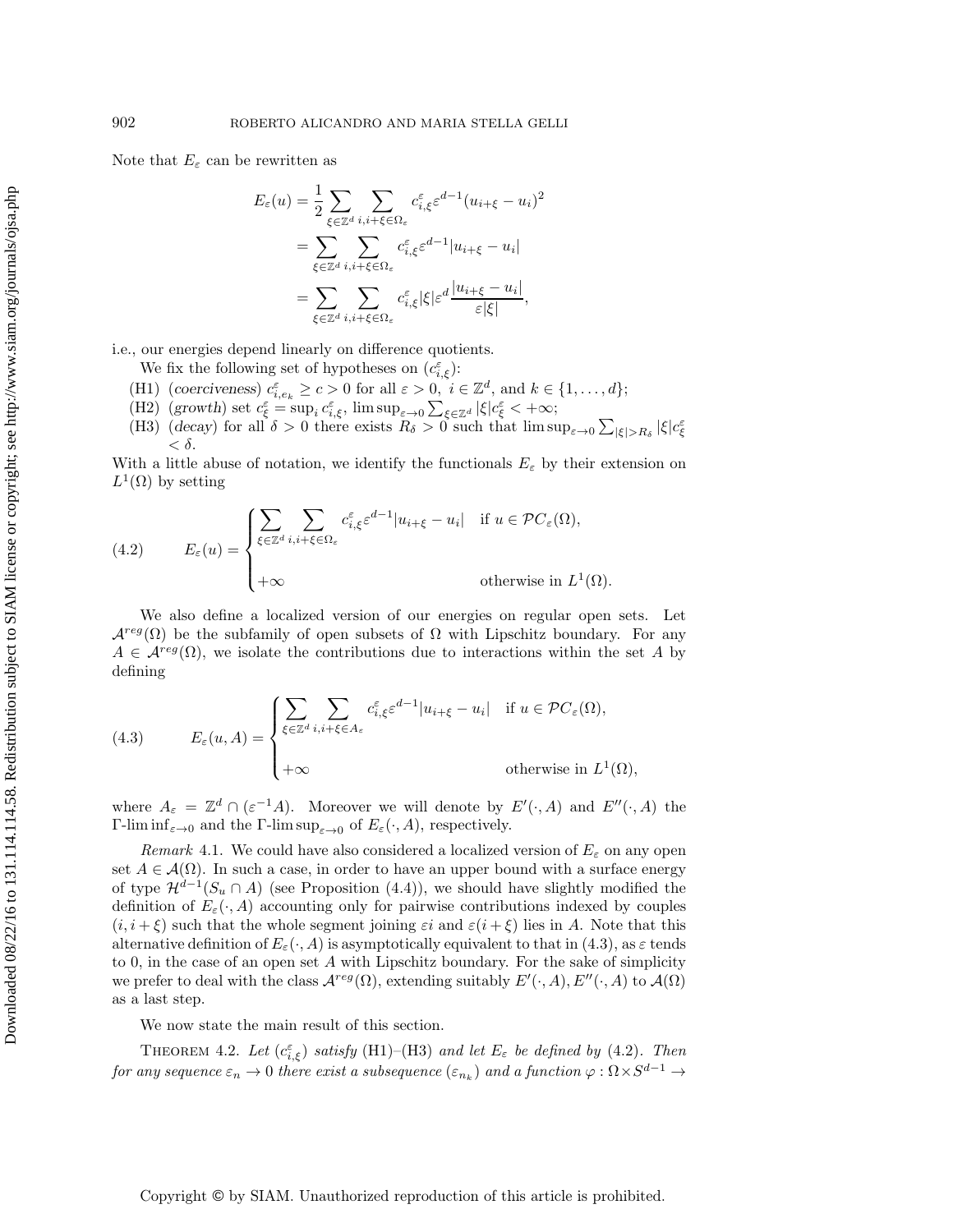$[0, +\infty)$  *such that the functionals*  $E_{\varepsilon_{n_k}}$  Γ-converge with respect to the  $L^1(\Omega)$  *strong topology to the functional*  $E: L^1(\Omega) \to [0, +\infty]$  *defined by* 

<span id="page-8-4"></span>(4.4) 
$$
E(u) = \begin{cases} \int_{S_u} \varphi(x, \nu_u) d\mathcal{H}^{d-1} & \text{if } u \in BV(\Omega; \{\pm 1\}), \\ +\infty & \text{otherwise.} \end{cases}
$$

*Moreover for any*  $u \in BV(\Omega; \{\pm 1\})$  *and*  $A \in \mathcal{A}^{reg}(\Omega)$  *there holds* 

<span id="page-8-3"></span>(4.5) 
$$
\Gamma\text{-}\lim_{k} E_{\varepsilon_{n_k}}(u, A) = E(u, A) := \int_{S_u \cap A} \varphi(x, \nu_u) d\mathcal{H}^{d-1}.
$$

We postpone the proof of Theorem [4.2,](#page-7-0) as it will be a consequence of some propositions which show that our limit functionals satisfy all the hypotheses of Theorem [2.2.](#page-5-0)

In the next two propositions we show that, thanks to hypotheses (H1) and (H2), for any  $A \in \mathcal{A}^{reg}(\Omega)$   $E'(u, A)$  and  $E''(u, A)$  are finite only on  $BV(A; \{\pm 1\})$  and satisfy hypothesis (4) of Theorem [2.2.](#page-5-0)

<span id="page-8-2"></span>PROPOSITION 4.3. Let  $(c_{i,\xi}^{\varepsilon})$  *satisfy* (H1) *and let*  $A \in \mathcal{A}^{reg}(\Omega)$ *. If*  $u \in L^{1}(\Omega)$  *is* such that  $E'(u, A)$  is finite, then  $u \in BV(A; \{\pm 1\})$  and

$$
E'(u, A) \ge C \, \mathcal{H}^{d-1}(S_u \cap A)
$$

*for some positive constant* C *independent of* u *and* A*.*

*Proof.* Let  $G_{\varepsilon}$  be the functional accounting only for nearest-neighbor interactions defined by

<span id="page-8-5"></span>(4.6) 
$$
G_{\varepsilon}(u, A) = \begin{cases} \sum_{k=1}^{d} \sum_{i, i+e_k \in A_{\varepsilon}} \varepsilon^{d-1} |u_{i+e_k} - u_i| & \text{if } u \in \mathcal{P}C_{\varepsilon}(\Omega), \\ +\infty & \text{otherwise in } L^1(\Omega). \end{cases}
$$

In [\[3,](#page-35-0) Theorem 4] it was proved that  $G(\cdot, A) := \Gamma\text{-lim}_{\varepsilon\to 0} G_{\varepsilon}(\cdot, A)$  is finite only on  $BV(A; \{\pm 1\})$  and

<span id="page-8-1"></span>
$$
G(u, A) = \int_{S_u \cap A} |\nu_u|_1 d\mathcal{H}^{d-1}, \quad u \in BV(A; \{\pm 1\}),
$$

where  $|\cdot|_1$  is the  $\ell^1$ -norm in  $\mathbb{R}^d$ . Since by (H1) we have that  $E_{\varepsilon}(\cdot, A) \geq CG_{\varepsilon}(\cdot, A)$ , the conclusion easily follows.

<span id="page-8-0"></span>PROPOSITION 4.4. *Let*  $(c_{i,\xi}^{\varepsilon})$  *satisfy* (H2). *Then for every*  $u \in BV(\Omega;\{\pm 1\})$  *and for every*  $A \in \mathcal{A}^{reg}(\Omega)$  *there holds* 

$$
(4.7) \tE''(u,A) \le C \, \mathcal{H}^{d-1}(S_u \cap A)
$$

*for some positive constant* C *independent of* u *and* A*.*

*Proof.* Let us fix  $A \in \mathcal{A}^{reg}(\Omega)$ . By a density argument, it suffices to prove [\(4.7\)](#page-8-1) for u such that  $S_u$  is a polyhedral set. Indeed, by classical theorems (see [\[11,](#page-35-9) [17\]](#page-36-7)), for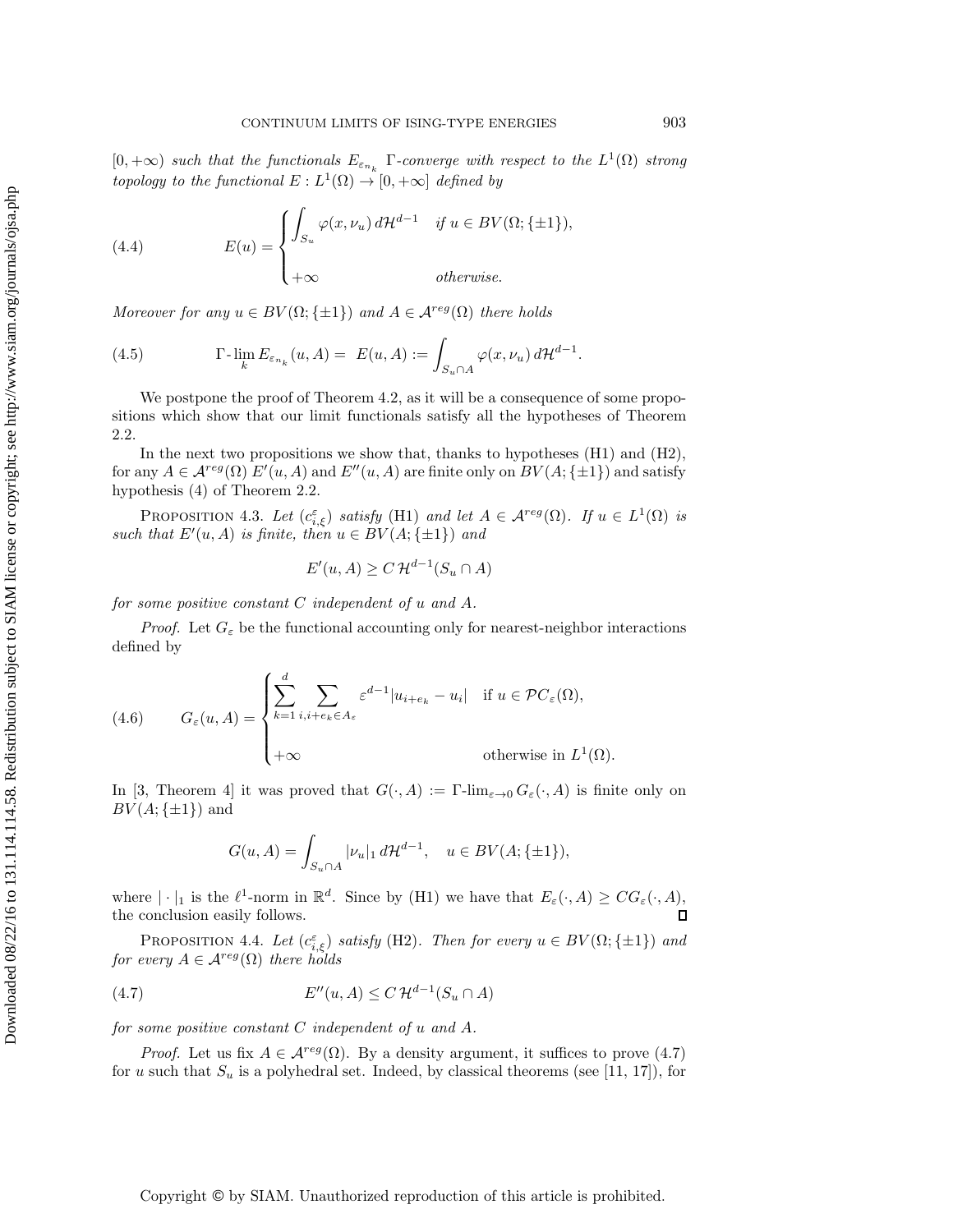every set E of finite perimeter in  $\mathbb{R}^d$  there exists a sequence of polyhedral sets  $(E_k)_k$ such that  $\lim_{k \to +\infty} |(E\Delta E_k) \cap A| = 0$  and  $\lim_{k \to +\infty} \text{Per}(E_k, A) = \text{Per}(E, A)$ . With fixed  $u \in$  $BV(\Omega;\{\pm 1\}),$  set  $E := \{x \in A : u(x) = 1\}$  and let  $E_k$  be the corresponding sequence of polyhedral sets as above. Then the sequence of functions  $u_k \in BV(\Omega; \{\pm 1\})$  defined as

$$
u_k(x) = \begin{cases} \chi_{E_k} - \chi_{A \setminus E_k} & \text{if } x \in A, \\ u(x) & \text{if } x \in \Omega \setminus A, \end{cases}
$$

converges to u in  $L^1(\Omega)$  and the lower semicontinuity of  $E''(\cdot, A)$  yields that inequality [\(4.7\)](#page-8-1), satisfied by  $u_k$ , passes to the limit as  $k \to +\infty$ .

Up to a localization argument we can further reduce to the case when  $S_u$  is a hyperplane, that is  $u = u_{0,\nu}$  defined in [\(2.2\)](#page-5-1). Thus, having defined  $u_{\varepsilon}$  as the pointwise interpolation of u, i.e.,  $(u_{\varepsilon})_i := u(\varepsilon i)$ , we have that  $u_{\varepsilon} \to u$  strongly in  $L^1(\Omega)$ . Moreover, for any pair  $i, i + \xi \in \mathbb{Z}^d \cap \varepsilon^{-1}A$  such that  $u(\varepsilon i) \neq u(\varepsilon (i + \xi)),$ the segment joining  $\varepsilon i$  and  $\varepsilon (i + \xi)$  crosses the jump set  $S_u$ . Hence, the energetic contribution of  $u_{\varepsilon}$  in A can be estimated by

$$
E_{\varepsilon}(u_{\varepsilon}, A) \leq C \sum_{\xi \in \mathbb{Z}^d} \varepsilon^{d-1} c_{\xi}^{\varepsilon} \#(A_{\varepsilon}^{\xi} \cap \varepsilon \mathbb{Z}^d),
$$

where  $A_{\varepsilon}^{\xi} := \{x = y + t\xi : y \in S_u, -\varepsilon \leq t \leq 0\} \cap A$ . Since, by the regularity of  $S_u$ and  $\partial A$ ,

$$
\#(A_{\varepsilon}^{\xi} \cap \varepsilon \mathbb{Z}^{d}) \le C \varepsilon^{-d} |A_{\varepsilon}^{\xi}| \le C \varepsilon^{1-d} |\xi| \mathcal{H}^{d-1}(S_{u} \cap A),
$$

we eventually get

$$
E_{\varepsilon}(u_{\varepsilon}, A) \leq C \mathcal{H}^{d-1}(S_u \cap A) \sum_{\xi \in \mathbb{Z}^d} |\xi| c_{\xi}^{\varepsilon}.
$$

<span id="page-9-0"></span>Passing to the limit as  $\varepsilon \to 0$ , by (H2) we get the conclusion.

PROPOSITION 4.5. Let  $(c_{i,\xi}^{\varepsilon})$  *satisfy* (H1)–(H3) *and let*  $A, B, A' \in \mathcal{A}^{reg}(\Omega)$  *be given with*  $A' \subset \subset A$ *. Then for any*  $u \in BV(\Omega; \{\pm 1\})$ 

$$
E''(u, A' \cup B) \le E''(u, A) + E''(u, B).
$$

*Proof.* It is not restrictive to assume as a further hypothesis that  $A'$  is an open set with smooth boundary. Indeed, being  $E''(u, \cdot)$  an increasing set function on  $\mathcal{A}^{reg}(\Omega)$ , it is enough to notice that there exists an open set  $A''$  with smooth boundary such that  $A' \subset \subset A'' \subset \subset A$ . Such a set can actually be selected by using a convolution and selection of level sets procedure.

Without loss of generality we may also suppose  $E''(u, A)$  and  $E''(u, B)$  finite. Let  $u_{\varepsilon}, v_{\varepsilon}$  both converge to u in  $L^1(\Omega)$  and be such that

$$
\limsup_{\varepsilon \to 0} E_{\varepsilon}(u_{\varepsilon}, A) = E''(u, A), \quad \limsup_{\varepsilon \to 0} E_{\varepsilon}(v_{\varepsilon}, B) = E''(u, B).
$$

Fix  $\delta > 0$  and let  $R_{\delta}$  be provided by hypothesis (H3). Since A' has a smooth boundary, the distance function  $d(x) := \text{dist}(x, A')$  inherits the same regularity in a suitable neighborhood  $U$  of  $A'$ . Set

$$
\overline{d} := \text{dist}(A', U^c), \quad N_{\varepsilon} := \left[\frac{\overline{d}}{\varepsilon R_{\delta}}\right].
$$

Copyright © by SIAM. Unauthorized reproduction of this article is prohibited.

Downloaded 08/22/16 to 131.114.14.58. Redistribution subject to SIAM license or copyright; see http://www.siam.org/journals/ojsa.php Downloaded 08/22/16 to 131.114.114.58. Redistribution subject to SIAM license or copyright; see http://www.siam.org/journals/ojsa.php

Д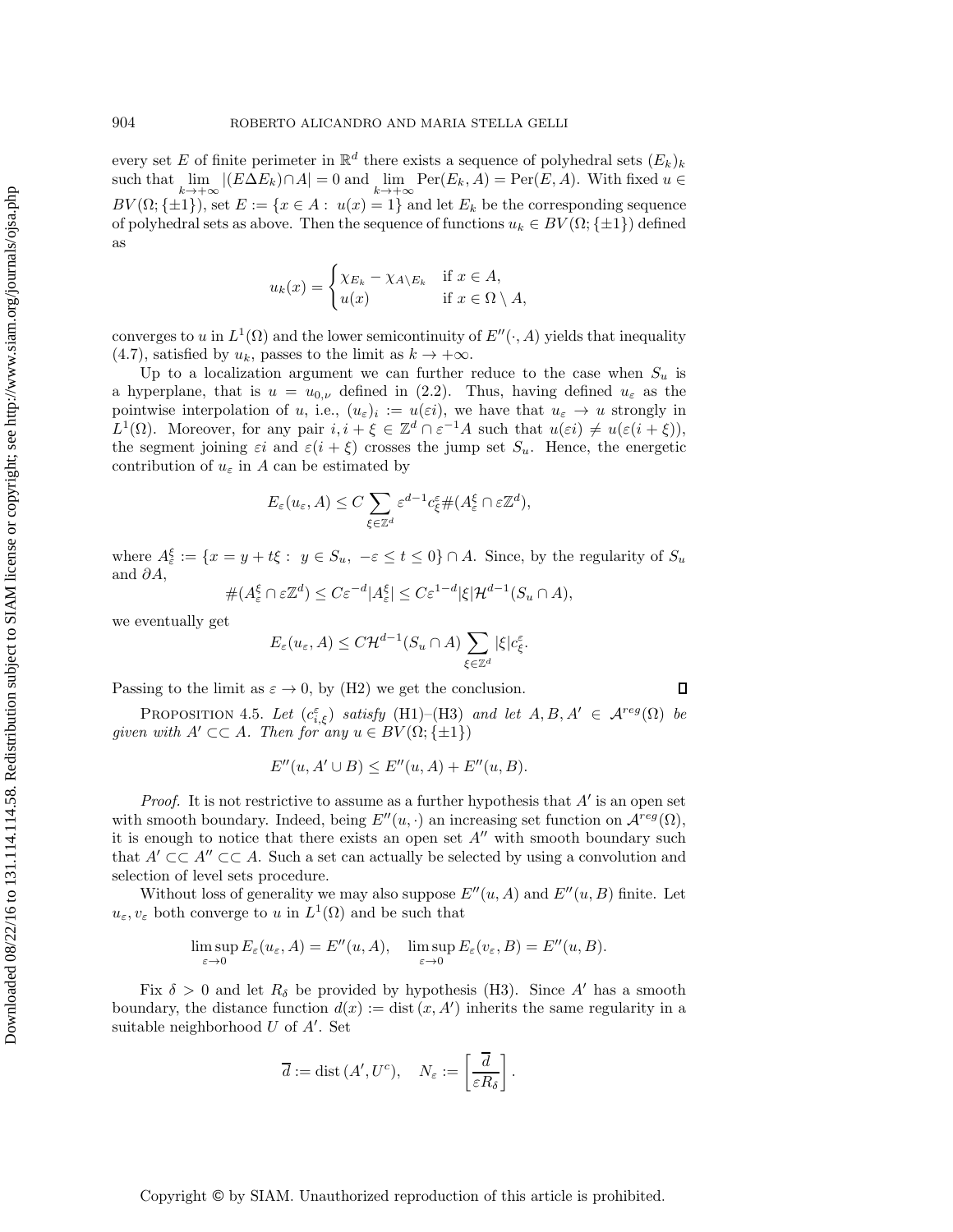For  $t \in [0, \bar{d}]$  denote also

$$
A^t := \{ x \in A : \text{dist}(x, A') \le t \}.
$$

Plugging the classical Sard theorem in the Fleming–Rishel coarea formula, for  $\mathcal{L}^1$ -a.e.  $t \in [0, \bar{d}]$   $A^t$  is a set of finite perimeter with smooth boundary. Moreover, for any fixed integer  $k \in \{1, \ldots, N_{\varepsilon}\}\)$ , we can select values  $t_k \in (k \varepsilon R_\delta, (k+1) \varepsilon R_\delta)$  such that  $A^{t_k}$  is a smooth set and satisfies

<span id="page-10-1"></span>
$$
\varepsilon R_{\delta} \mathcal{H}^{d-1}(\partial A^{t_k}) \leq \int_{k \varepsilon R_{\delta}}^{(k+1) \varepsilon R_{\delta}} \mathcal{H}^{d-1}(\partial^* A^t) dt
$$
  
(4.8)  

$$
\leq \int_{\{k \varepsilon R_{\delta} \leq d(x) \leq (k+1) \varepsilon R_{\delta}\}} |\nabla d(x)| dx = |A^{(k+1) \varepsilon R_{\delta}} \setminus A^{k \varepsilon R_{\delta}}|.
$$

For any  $k \in \{1, \ldots, N_{\varepsilon}\}\)$  consider then the family of functions  $w_{\varepsilon}^k$  still converging to u in  $L^1(\Omega)$  defined by

$$
w_{\varepsilon}^k := \chi_{A^{t_k}} u_{\varepsilon} + (1 - \chi_{A^{t_k}}) v_{\varepsilon}.
$$

By taking into account the regularity of  $A^{t_k}$ , we easily compute

$$
E_{\varepsilon}(w_{\varepsilon}^{k}, A' \cup B) \leq E_{\varepsilon}(u_{\varepsilon}, A^{t_{k}} \cap (A' \cup B)) + E_{\varepsilon}(v_{\varepsilon}, (A^{t_{k}})^{c} \cap (A' \cup B))
$$
  
+ 
$$
\sum_{\xi \in \mathbb{Z}^{d}} \sum_{i \in S_{\varepsilon}^{k, \xi}} c_{i, \xi}^{\varepsilon} \varepsilon^{d-1} |(w_{\varepsilon}^{k})_{i+\xi} - (w_{\varepsilon}^{k})_{i}|
$$
  

$$
\leq E_{\varepsilon}(u_{\varepsilon}, A) + E_{\varepsilon}(v_{\varepsilon}, B)
$$
  
+ 
$$
\sum_{\xi \in \mathbb{Z}^{d}} \sum_{i \in S_{\varepsilon}^{k, \xi}} c_{i, \xi}^{\varepsilon} \varepsilon^{d-1} |(w_{\varepsilon}^{k})_{i+\xi} - (w_{\varepsilon}^{k})_{i}|,
$$
  
(4.9)

<span id="page-10-0"></span>where  $S_{\varepsilon}^{k,\xi} := (\varepsilon^{-1}\{x = y + t\xi, y \in \partial A^{t_k}, -\varepsilon \le t \le 0\} \cap (A' \cup B)) \cap \mathbb{Z}^d$ . In order to get the desired estimate we will argue by splitting the last term in [\(4.9\)](#page-10-0) in interactions in  $S_{\varepsilon}^{k,\xi}$  with  $|\xi| > R_{\delta}$  and with  $|\xi| \leq R_{\delta}$ , respectively. We will provide different estimates for the two terms.

By arguing as in the proof of Proposition [4.4,](#page-8-0) thanks to the regularity of  $A^{t_k}$ , we get that

$$
\sum_{|\xi|>R_\delta}\sum_{i\in S^{k,\xi}_\varepsilon}\varepsilon^\varepsilon_{i,\xi}\,\varepsilon^{d-1}|(w^k_\varepsilon)_{i+\xi}-(w^k_\varepsilon)_i|\leq C\,\mathcal{H}^{d-1}(\partial A^{t_k})\sum_{|\xi|>R_\delta}|\xi|c^\varepsilon_\xi.
$$

.

By using the mean property  $(4.8)$  of  $A^{t_k}$  we may refine the inequality above,

<span id="page-10-2"></span>
$$
(4.10) \qquad \sum_{|\xi|>R_{\delta}}\sum_{i\in S_{\varepsilon}^{k,\xi}}c_{i,\xi}^{\varepsilon}\,\varepsilon^{d-1}|(w_{\varepsilon}^{k})_{i+\xi}-(w_{\varepsilon}^{k})_{i}|\leq C\delta\frac{|A^{(k+1)\varepsilon R_{\delta}}\setminus A^{k\varepsilon R_{\delta}}|}{\varepsilon R_{\delta}}
$$

We are left with the estimate of the energy accounting for the interactions in  $S_{\varepsilon}^{k,\xi}$ when  $|\xi| \leq R_{\delta}$ . Note that in this case, by the definition of  $A^{k\epsilon R_{\delta}}$ , we have that  $S_{\varepsilon}^{k,\xi} \subseteq (A^{(k+1)\varepsilon R_{\delta}} \setminus A^{(k-1)\varepsilon R_{\delta}}) \cap B \cap \varepsilon \mathbb{Z}^{d} =: S_{\varepsilon}^{k}$ . Moreover, we easily get that

$$
|(w_{\varepsilon}^k)_{i+\xi}-(w_{\varepsilon}^k)_i|\leq 2(|(u_{\varepsilon})_{i+\xi}-(u_{\varepsilon})_i|+|(v_{\varepsilon})_{i+\xi}-(v_{\varepsilon})_i|+|(v_{\varepsilon})_i-(u_{\varepsilon})_i|);
$$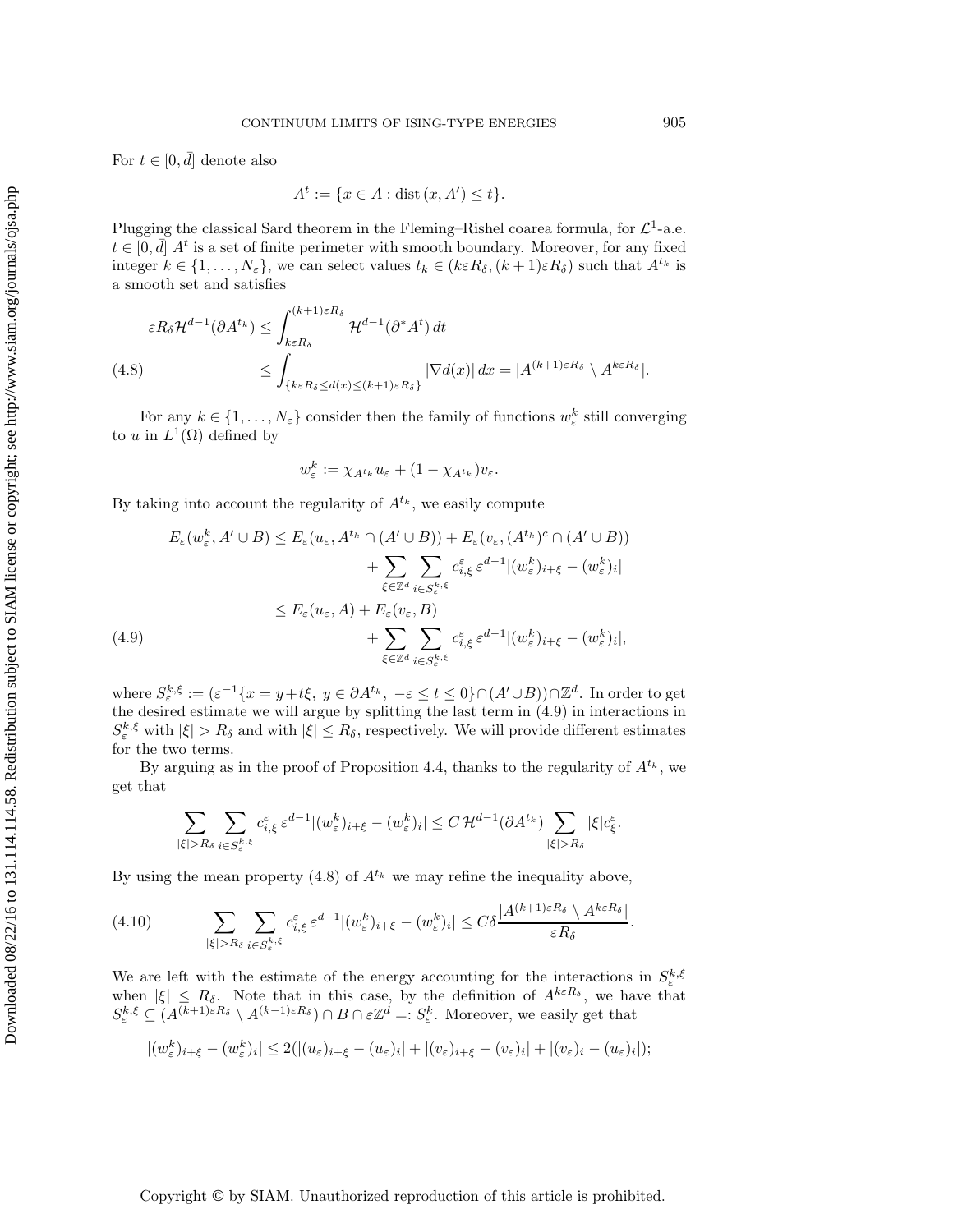hence,

<span id="page-11-0"></span>(4.11) 
$$
\sum_{|\xi| \le R_{\delta}} \sum_{i \in S_{\varepsilon}^{k,\xi}} c_{i,\xi}^{\varepsilon} \varepsilon^{d-1} |(w_{\varepsilon}^{k})_{i+\xi} - (w_{\varepsilon}^{k})_{i}|
$$
  

$$
\le C(E_{\varepsilon}(u_{\varepsilon}, S_{\varepsilon}^{k}) + E_{\varepsilon}(v_{\varepsilon}, S_{\varepsilon}^{k})) + C_{\delta} \sum_{i \in S_{\varepsilon}^{k}} \varepsilon^{d-1} |(v_{\varepsilon})_{i} - (u_{\varepsilon})_{i}|
$$

for some constant  $C_{\delta}$  depending only on  $R_{\delta}$ .

Therefore, summing over  $k \in \{1, \ldots, N_{\varepsilon} - 1\}$  and averaging, by [\(4.9\)](#page-10-0), [\(4.10\)](#page-10-2), and [\(4.11\)](#page-11-0), we get

$$
I_{\varepsilon} := \frac{1}{N_{\varepsilon} - 1} \sum_{k=1}^{N_{\varepsilon} - 1} \Big( E_{\varepsilon}(w_{\varepsilon}^k, A' \cup B) \Big) \le E_{\varepsilon}(u_{\varepsilon}, A) + E_{\varepsilon}(v_{\varepsilon}, B) + \frac{2}{N_{\varepsilon} - 1} (E_{\varepsilon}(u_{\varepsilon}, A \cap B) + E_{\varepsilon}(v_{\varepsilon}, A \cap B)) + C_{\delta}' \sum_{i \in \Omega_{\varepsilon}} \varepsilon^{d} |(v_{\varepsilon})_i - (u_{\varepsilon})_i| + C \delta |A \setminus A'|
$$

<span id="page-11-1"></span>(4.12)

$$
\leq E_{\varepsilon}(u_{\varepsilon}, A) + E_{\varepsilon}(v_{\varepsilon}, B) + \frac{C}{N_{\varepsilon}} + C\delta + C_{\delta} \|v_{\varepsilon} - u_{\varepsilon}\|_{L^{1}(\Omega)},
$$

where we have also used that  $\bigcup_{k=0}^{N_{\varepsilon}} A^{(k+1)\varepsilon R_{\delta}} \setminus A^{k\varepsilon R_{\delta}} = \overline{U} \setminus A' \subseteq A \setminus A'.$ 

Eventually, for any  $\varepsilon > 0$  let  $k_{\varepsilon} \in \{1, \ldots, N_{\varepsilon} - 1\}$  be such that

(4.13) 
$$
E_{\varepsilon}(w_{\varepsilon}^{k_{\varepsilon}}, A' \cup B) \leq I_{\varepsilon}.
$$

Setting  $w_{\varepsilon} := w_{\varepsilon}^{k_{\varepsilon}},$  we have that  $w_{\varepsilon} \to u$  strongly in  $L^1(\Omega)$  and, by [\(4.12\)](#page-11-1), [\(4.13\)](#page-11-2), passing to the limit as  $\varepsilon \to 0$  we infer also that

<span id="page-11-2"></span>
$$
E''(u, A' \cup B) \le \limsup_{\varepsilon \to 0} E_{\varepsilon}(w_{\varepsilon}, A' \cup B) \le E''(u, A) + E''(v, B) + C\delta.
$$

The conclusion follows by the arbitrariness of  $\delta > 0$ .

 $\Box$ 

In the following proposition we show that  $E''(\cdot, \cdot)$  satisfies hypothesis (ii) of Theorem [2.2.](#page-5-0)

<span id="page-11-5"></span>PROPOSITION 4.6. *Let*  $(c_{i,\xi}^{\varepsilon})$  *satisfy* (H1)–(H3)*. Then, for any*  $A \in \mathcal{A}^{reg}(\Omega)$  *and for any*  $u, v \in BV(\Omega; \{\pm 1\})$  *such that*  $u = v$  *a.e. in* A, *there holds* 

$$
E''(u, A) = E''(v, A).
$$

*Proof.* Let  $A \in \mathcal{A}^{reg}(\Omega)$  and  $u, v \in BV(\Omega; \{\pm 1\})$  be fixed with  $u = v$  a.e. in A. Up to reversing the role of  $u$  and  $v$ , it is enough to prove that

(4.14) 
$$
E''(v, A) \le E''(u, A).
$$

With  $\delta > 0$  fixed, let  $A_{\delta} \in \mathcal{A}^{reg}(\Omega)$  such that  $A_{\delta} \subset \subset A$  and

<span id="page-11-4"></span><span id="page-11-3"></span>
$$
\mathcal{H}^{d-1} \mathcal{L} S_u(A \setminus \overline{A_{\delta}}) < \delta.
$$

Note that  $A \setminus \overline{A_{\delta}} \in \mathcal{A}^{reg}(\Omega)$  and by Proposition [4.4,](#page-8-0) there holds

(4.15) 
$$
E''(v, A \setminus \overline{A_{\delta}}) \leq C \mathcal{H}^{d-1} \mathcal{L} S_u(A \setminus \overline{A_{\delta}}) \leq C \delta.
$$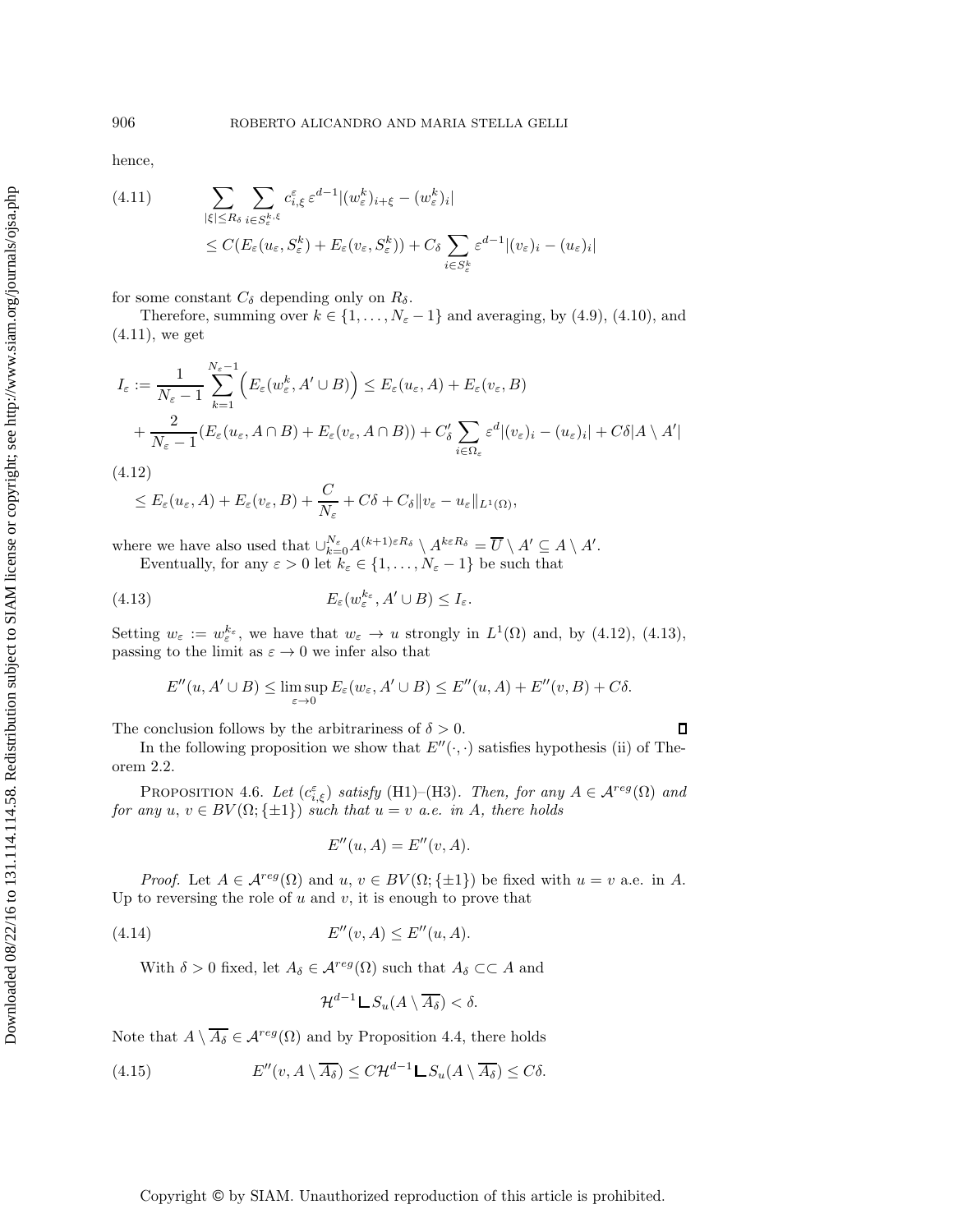Let  $u_{\varepsilon}$  and  $v_{\varepsilon}$  be converging to u and v in  $L^1(\Omega)$ , respectively, and such that

$$
\limsup_{\varepsilon \to 0} E_{\varepsilon}(u_{\varepsilon}, A) = E''(u, A),
$$
  

$$
\limsup_{\varepsilon \to 0} E_{\varepsilon}(v_{\varepsilon}, A \setminus \overline{A_{\delta}}) = E''(v, A \setminus \overline{A_{\delta}}).
$$

Arguing as in the proof of Proposition [4.5,](#page-9-0) with  $A' = A_{\delta}, B = A \setminus \overline{A_{\delta}}$ , we may choose for any  $\varepsilon > 0$  a set  $A^{t_{k_{\varepsilon}}}$  and the relative interpolated function

$$
w_\varepsilon^{k_\varepsilon}:=\chi_{A^{t_{k_\varepsilon}}}u_\varepsilon+(1-\chi_{A^{t_{k_\varepsilon}}})v_\varepsilon
$$

such that  $w_{\varepsilon}^{k_{\varepsilon}}$  converges to v in  $L^1(\Omega)$  and, by passing to the limsup as  $\varepsilon \to 0$ , it holds

$$
E''(v, A) \le \limsup_{\varepsilon \to 0} E_{\varepsilon}(w_{\varepsilon}^{k_{\varepsilon}}, A) \le E''(u, A) + E''(v, A \setminus \overline{A_{\delta}}) + C\delta.
$$

Hence [\(4.14\)](#page-11-3) follows by [\(4.15\)](#page-11-4) and the arbitrariness of  $\delta > 0$ .

*Proof of [Theorem](#page-7-0)* 4.2*.* Taking into account Propositions [4.4](#page-8-0) and [4.5,](#page-9-0) one can infer that for any  $u \in BV(\Omega;\{\pm 1\}), E''(u, \cdot)$  is inner regular and subadditive on  $\mathcal{A}^{reg}(\Omega)$ (see as a reference for this procedure [\[14,](#page-36-8) Proposition 11.6]). By the compactness property of the Γ-convergence and arguing as in [\[14,](#page-36-8) Theorem 10.3], we may construct a subsequence  $(\varepsilon_{n_k})$  such that, for any  $(u, A) \in BV(\Omega; \{\pm 1\}) \times \mathcal{A}^{reg}(\Omega)$  there exists

$$
\Gamma\text{-}\lim_{k} E_{\varepsilon_{n_k}}(u, A) =: E(u, A).
$$

Moreover by setting  $E(u, A) := \sup \{ E(u, A') : A' \in \mathcal{A}^{reg}(\Omega), A' \subset A \}$  we can extend  $E(u, \cdot)$  to  $\mathcal{A}(\Omega)$  and easily verify that all the properties enjoyed by  $E''(\cdot, \cdot)$  stated in Propositions [4.3,](#page-8-2) [4.4,](#page-8-0) [4.5,](#page-9-0) and [4.6](#page-11-5) still hold true for  $E(\cdot, \cdot)$ . Moreover, by Proposition [4.3,](#page-8-2)

$$
\Gamma\hbox{-}\lim_k E_{\varepsilon_{n_k}}(u)=+\infty
$$

for  $u \in L^1(\Omega) \setminus BV(\Omega;\{\pm 1\})$ . So far, it suffices to check that, for every  $(u, A) \in$  $BV(\Omega;\{\pm 1\})\times \mathcal{A}(\Omega), E(u, A)$  satisfies all the hypotheses of Theorem [2.2.](#page-5-0) In fact, the superadditivity property of  $E_{\varepsilon}(u, \cdot)$  is preserved in the limit. Thus, thanks to the De Giorgi–Letta criterion (see [\[14,](#page-36-8) Theorem 5.2]), hypotheses (i), (ii), and (iv) hold true. By the lower semicontinuity property of the Γ-limit, hypothesis (iii) is also fulfilled and finally hypothesis (v) holds since it is satisfied by  $E_{\varepsilon}(\cdot, A)$  for any  $\varepsilon > 0$ .

The previous argument actually also provides a proof of [\(4.5\)](#page-8-3).

**4.1. Homogenization.** Theorem [4.2](#page-7-0) allows us to give an alternative proof of the homogenization result proved in [\[15\]](#page-36-1) when the interaction potentials are periodic in the independent variable. More precisely, assume that  $c_{i,\xi}^{\varepsilon} = c_{\xi}(i)$ , where, for any  $\xi \in \mathbb{Z}^d$ ,  $c_{\xi} : \mathbb{Z}^d \to [0, +\infty)$  is  $[0, l]^d$ -periodic for some  $l \in \mathbb{N}$ . In this case hypotheses  $(H1)–(H3)$  reduce to

(H1')  $c_{e_k}(i) \ge c > 0$  for all  $i \in \{0, ..., l-1\}^d$  and  $k \in \{1, ..., d\};$ 

(H2')  $\sum_{\xi \in \mathbb{Z}^d} |\xi| c_{\xi}(i) < +\infty$  for all  $i \in \{0, ..., l-1\}^d$ .

Then the following theorem holds (see [\[15,](#page-36-1) Theorem 2.4 and Remark 2.5]).

THEOREM 4.7 (homogenization). Let  $E_{\varepsilon}$  be defined by [\(4.2\)](#page-7-2) and let  $c_{i,\xi}^{\varepsilon} = c_{\xi}(i)$ , *where, for any*  $\xi \in \mathbb{Z}^d$ ,  $c_{\xi} : \mathbb{Z}^d \to [0, +\infty)$  *is*  $[0, l]^d$ -periodic for some  $l \in \mathbb{N}$ . If  $(H1')$ *and* (H2') *hold, then the functionals*  $E_{\varepsilon}$  Γ-converge with respect to the  $L^1(\Omega)$  *strong* 

 $\Box$ 

<span id="page-12-0"></span> $\Box$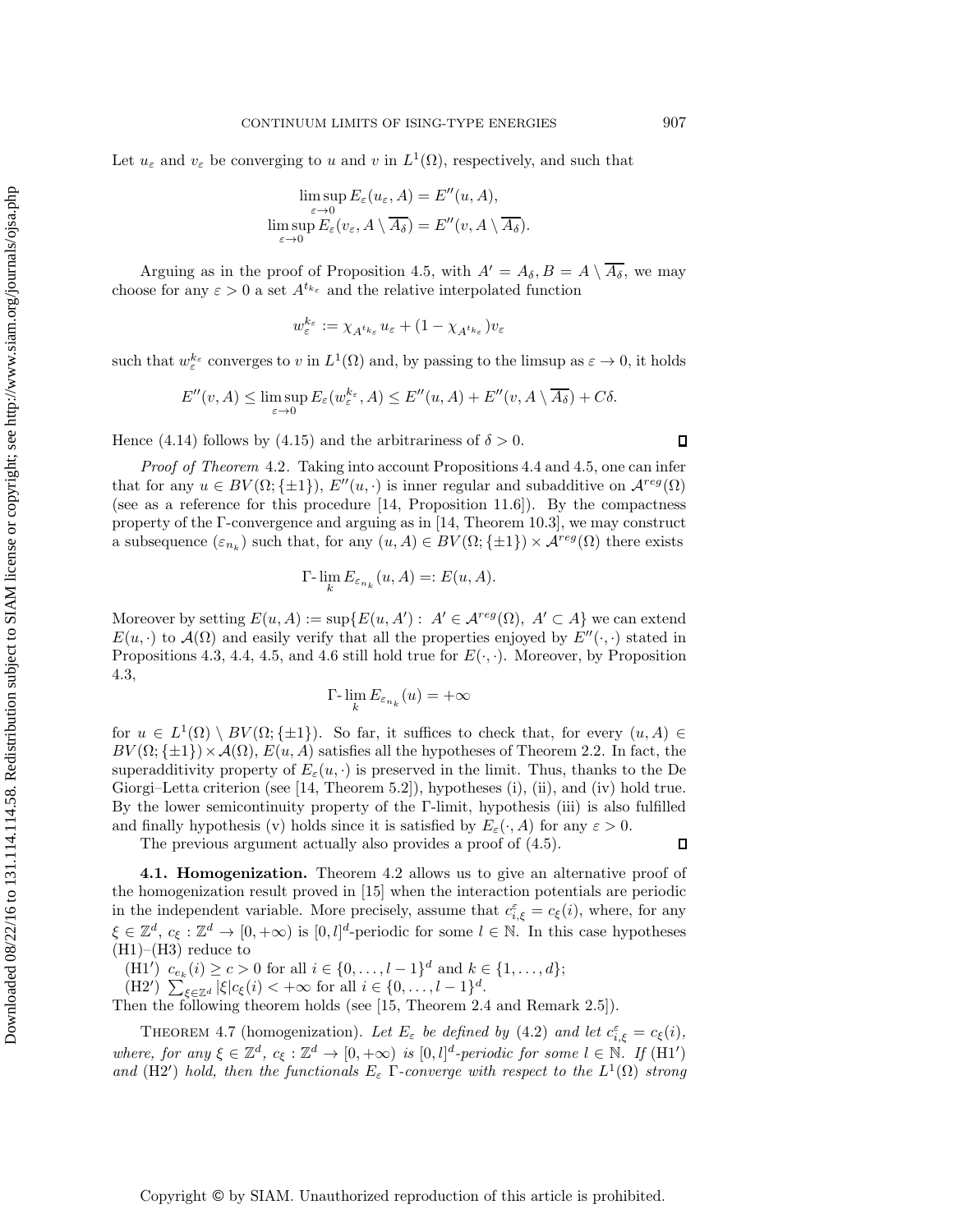*topology, as*  $\varepsilon \to 0$ *, to the homogenized functional*  $E_{hom}: L^1(\Omega) \to [0, +\infty]$  *defined by* 

$$
E_{hom}(u) = \begin{cases} \int_{S_u} \varphi_{hom}(\nu_u) d\mathcal{H}^{d-1} & \text{if } u \in BV(\Omega; \{\pm 1\}), \\ +\infty & \text{otherwise,} \end{cases}
$$

*where*

<span id="page-13-1"></span>(4.16) 
$$
\varphi_{hom}(\nu) = \lim_{T \to +\infty} T^{1-d} \inf \left\{ \sum_{\xi \in \mathbb{Z}^d} \sum_{i \in \mathbb{Z}^d \cap TQ_{\nu}} c_{\xi}(i) u_i u_{i+\xi} : u \in \mathcal{P}C_1(\mathbb{R}^d), \right\}
$$

$$
u(i) = u_{0,\nu}(i) \text{ for } i \notin TQ_{\nu} \bigg\}.
$$

*Sketch of the proof.* The proof strongly relies upon some arguments and techniques well established in homogenization theory, suitably combined with the results of Theorem [4.2](#page-7-0) of the previous section. Here we highlight only its main steps for the reader's convenience.

First of all, by Theorem [4.2,](#page-7-0) given a sequence  $\varepsilon_n \to 0$ , we can extract a subsequence  $\varepsilon_{n_k}$  such that the functionals  $E_{\varepsilon_{n_k}}$  Γ-converge to a functional E defined as in [\(4.4\)](#page-8-4) and for any  $u \in BV(\Omega;\{\pm 1\})$  and  $A \in \mathcal{A}^{reg}(\Omega)$  there holds

$$
\Gamma\text{-}\lim_{k} E_{\varepsilon_{n_k}}(u, A) = \int_{S_u \cap A} \varphi(x, \nu_u) \, \mathcal{H}^{d-1}.
$$

Hence, the theorem is proved if we show that  $\varphi$  does not depend on x and  $\varphi \equiv \varphi_{hom}$ . In order to establish the first claim, by using the periodicity assumption, one easily shows that if we set  $E(u, A) = \int_{S_u \cap A} \varphi(x, \nu_u) \mathcal{H}^{d-1}$ , then

(4.17) 
$$
E(u_{x,\nu}, B(x,\rho)) = E(u_{z,\nu}, B(z,\rho))
$$

for any  $\nu \in S^{d-1}$ ,  $x, z \in \Omega$  and  $\rho > 0$ , such that  $B(x, \rho) \cup B(z, \rho) \subseteq \Omega$ . Thus, the independence of  $\varphi$  on x follows from [\(4.17\)](#page-13-0).

So far, assuming for the sake of simplicity that  $0 \in \Omega$ , by using the characterization of  $\varphi$  in [\(2.1\)](#page-5-2), we have

<span id="page-13-0"></span>
$$
\varphi(\nu) = \limsup_{\rho \to 0} \frac{m(u_{0,\nu}, \rho Q_{\nu})}{\rho^{d-1}},
$$

where for any  $(v, A) \in BV(\Omega; \{\pm 1\}) \times \mathcal{A}(\Omega)$ 

$$
m(v, A) = \inf \{ E(w, A) : w \in BV(A; \{\pm 1\}), w = v \text{ in a neighborhood of } \partial A \}.
$$

Taking into account the convergence of boundary value problems stated in Theorem [4.9](#page-15-0) of the subsequent section, applied to  $m(v, A)$ , together with Remark [4.10,](#page-15-1) we infer the validity of the cell formula

<span id="page-13-2"></span>
$$
(4.18) \qquad \varphi(\nu) = \lim_{k \to +\infty} T_k^{1-d} \inf \left\{ \sum_{\underline{\xi} \in \mathbb{Z}^{d(M-1)}} \sum_{i \in \mathbb{Z}^d \cap T_k Q_{\nu}} c_{\underline{\xi}}(i) u_i u_{i+\xi} : u \in \mathcal{P}C_1(\mathbb{R}^d), \right\}
$$

$$
u(i) = u_{0,\nu}(i) \text{ for } i \notin T_k Q_{\nu}
$$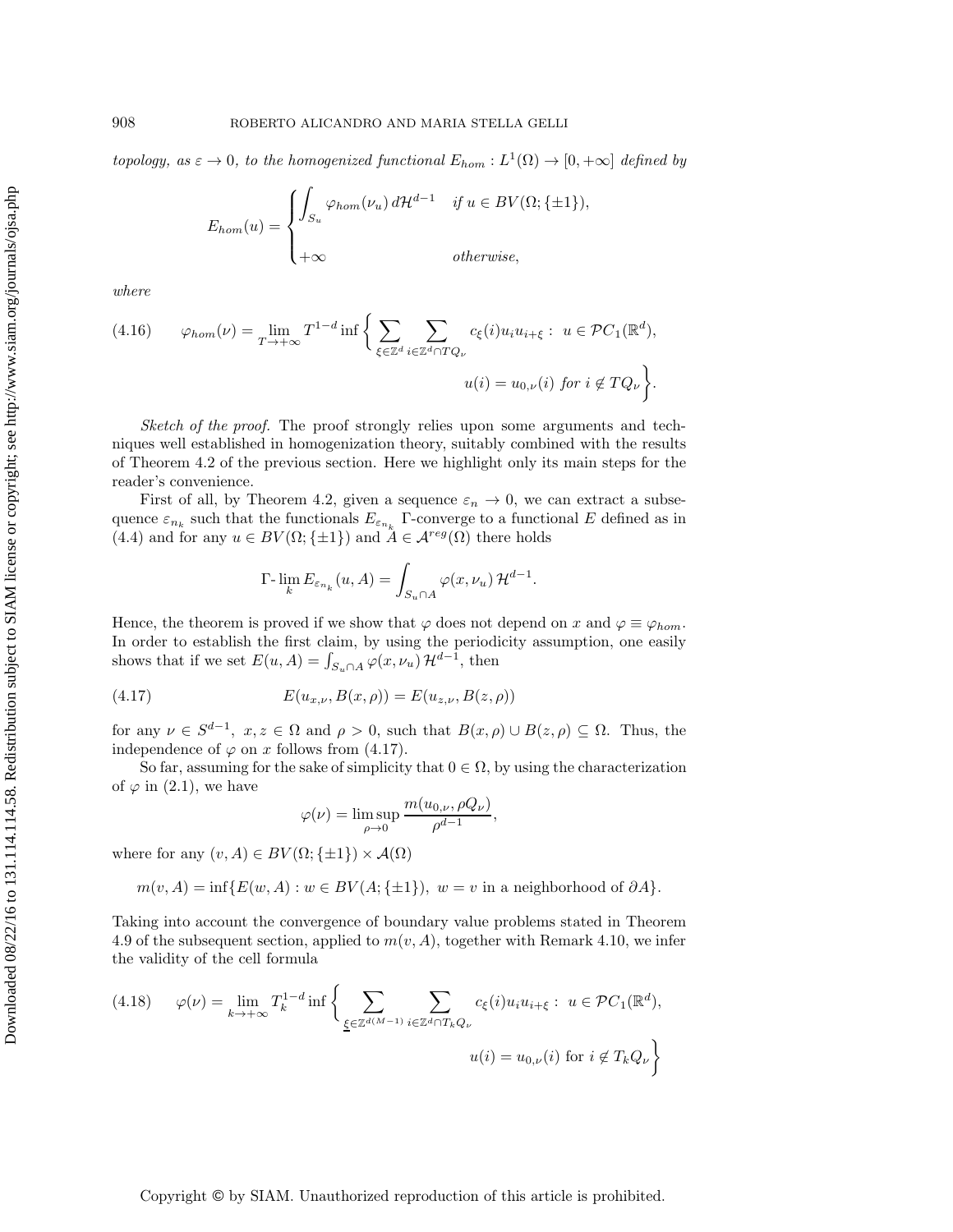for a suitable sequence  $T_k \to +\infty$ . Using the periodicity assumption and hypotheses (H1'), (H2') and following a standard procedure in homogenization theory (we refer for instance to the proof of  $[4,$  Proposition 4.2 in the context of discrete models in nonlinear elasticity), it can be shown that the limit in [\(4.16\)](#page-13-1) exists and is finite for any  $\nu \in S^{d-1}$ . Hence, by [\(4.18\)](#page-13-2), we conclude that  $\varphi \equiv \varphi_{hom}$ .  $\Box$ 

As a straightforward application of Theorem [4.2,](#page-7-0) in the following example we show that if the constants  $c_{i,\xi}^{\varepsilon}$  do not satisfy the periodicity assumptions stated above, we may obtain in the continuum limit more general inhomogeneous surface functionals.

<span id="page-14-1"></span>*Example* 4.8. Let  $\Omega = (-1, 1)^2$  and let  $c : [-1, 1]^2 \to \mathbb{R}$  be defined as

$$
c(x) = \begin{cases} 1 & \text{if } x \in [0,1] \times [-1,1], \\ 2 & \text{otherwise in } [-1,1]^2. \end{cases}
$$

Let  $E_{\varepsilon}: L^{1}(\Omega) \to [0, +\infty]$  be defined as in [\(4.2\)](#page-7-2) with  $d = 2$ ,  $c_{i,\xi}^{\varepsilon} = 0$  if  $\xi \notin \{e_1, e_2\}$ , and  $c_{i,e_1}^{\varepsilon} = c_{i,e_2}^{\varepsilon} = c(\varepsilon_i)$ . Then the functionals  $E_{\varepsilon}$  Γ-converge with respect to the  $L^1(\Omega)$ strong topology to the functional  $E(u)$  defined as in [\(4.4\)](#page-8-4) with  $\varphi(x,\nu) = |\nu|_1$  if  $x \in$  $[0, 1) \times (-1, 1)$  and  $\varphi(x, \nu) = 2|\nu|_1$  if  $x \in (-1, 0) \times (-1, 1)$ . Indeed, by Theorem [4.2,](#page-7-0) it suffices to show that  $\Gamma\text{-lim}_{\varepsilon\to 0} E_{\varepsilon}(u_{x_0,\nu}) = E(u_{x_0,\nu})$  for every  $(x_0,\nu) \in \Omega \times S^{d-1}$ . The Γ-lim inf inequality follows by a slicing argument, while, for the Γ-lim sup inequality, a recovery sequence for  $u_{x_0,\nu}$  is provided by an infinitesimal right translation of the pointwise interpolation of  $u_{x_0,\nu}$ , defined by  $(u_{\varepsilon})_i = u_{x_0,\nu}(\varepsilon_i - \varepsilon e_1)$ .

More generally, an analogous convergence result could be inferred in any dimension, considering a finite collection of disjoint sets  $\{A_k\}_{k=1}^N$  in  $\Omega$  with  $A_k \in \mathcal{A}^{reg}(\Omega)$ and positive constants  $c_1, \ldots, c_N$ . Indeed, set  $c(x) = \sum_{k=1}^N c_k \chi_{A_k}(x)$  and let  $E_{\varepsilon}$  be defined as in [\(4.2\)](#page-7-2) with  $c_{i,\xi}^{\varepsilon} = 0$  if  $\xi \notin \{e_1,\ldots,e_d\}$  and  $c_{i,e_1}^{\varepsilon} = \cdots = c_{i,e_d}^{\varepsilon} = c(\varepsilon i)$ . Then as a consequence of Theorem [4.2](#page-7-0) and applying the argument above, we could deduce that the functionals  $E_{\varepsilon}$  Γ-converge with respect to the  $L^{1}(\Omega)$  strong topology to the functional  $E(u)$  defined as in [\(4.4\)](#page-8-4) with  $\varphi(x,\nu) = a(x)|\nu|_1$  and  $a : \Omega \to (0, +\infty)$ defined by  $a(x) = \sum_{k=1}^{N} c_k \chi_{A_k}(x) + \sum_{k=1}^{N} c_k \wedge c_k \chi_{\partial A_k \cap \partial A_k}(x)$ . Moreover the same result holds if we replace the piecewise-constant function  $c(\cdot)$  with the sequence of continuous functions  $c_{\varepsilon}(\cdot) := c * \rho_{\varepsilon}(\cdot)$ , where  $\rho_{\varepsilon}$  is a convolution kernel supported in the ball  $\{x \in \mathbb{R}^d : |x| \leq \varepsilon\}$ . Hence, the continuity of  $\varphi(\cdot, \nu)$  cannot be inferred by the regularity of  $c_{\varepsilon}$ .

<span id="page-14-0"></span>**4.2. Convergence of minimum problems.** In this section we established the convergence of minimum problems involving discrete energies as in [\(4.2\)](#page-7-2) to the corresponding minimum problem involving the limiting energy. We focus first on boundary value problems and afterwards we also treat the case of minimum problems with prescribed volume fraction.

In order to state boundary value problems, let  $A \in \mathcal{A}^{reg}(\Omega)$  and assume  $u_0 \in$  $BV_{loc}(\mathbb{R}^d; \{\pm 1\})$  to be fixed with  $S_{u_0}$  polyhedral and transverse to A, that is  $\mathcal{H}^{d-1}(S_{u_0} \cap \partial A) = 0$ . Actually, more general boundary data could also be taken into account. Here we restrict our analysis for a boundary datum  $u_0$  as above just for the sake of simplicity.

For any  $\varepsilon, \eta > 0$  set

$$
A^{\eta} := \{ x \in A \, : \, \text{dist}\,(x,\partial A) < \eta \},
$$

$$
\mathcal{P}C_{\varepsilon}^{u_0,\eta}(A) := \{ u \in \mathcal{P}C_{\varepsilon}(\Omega) : u(\varepsilon i) = u_0(\varepsilon i) \text{ for any } i \in \mathbb{Z}^d \cap (\varepsilon^{-1}A^{\eta}) \},
$$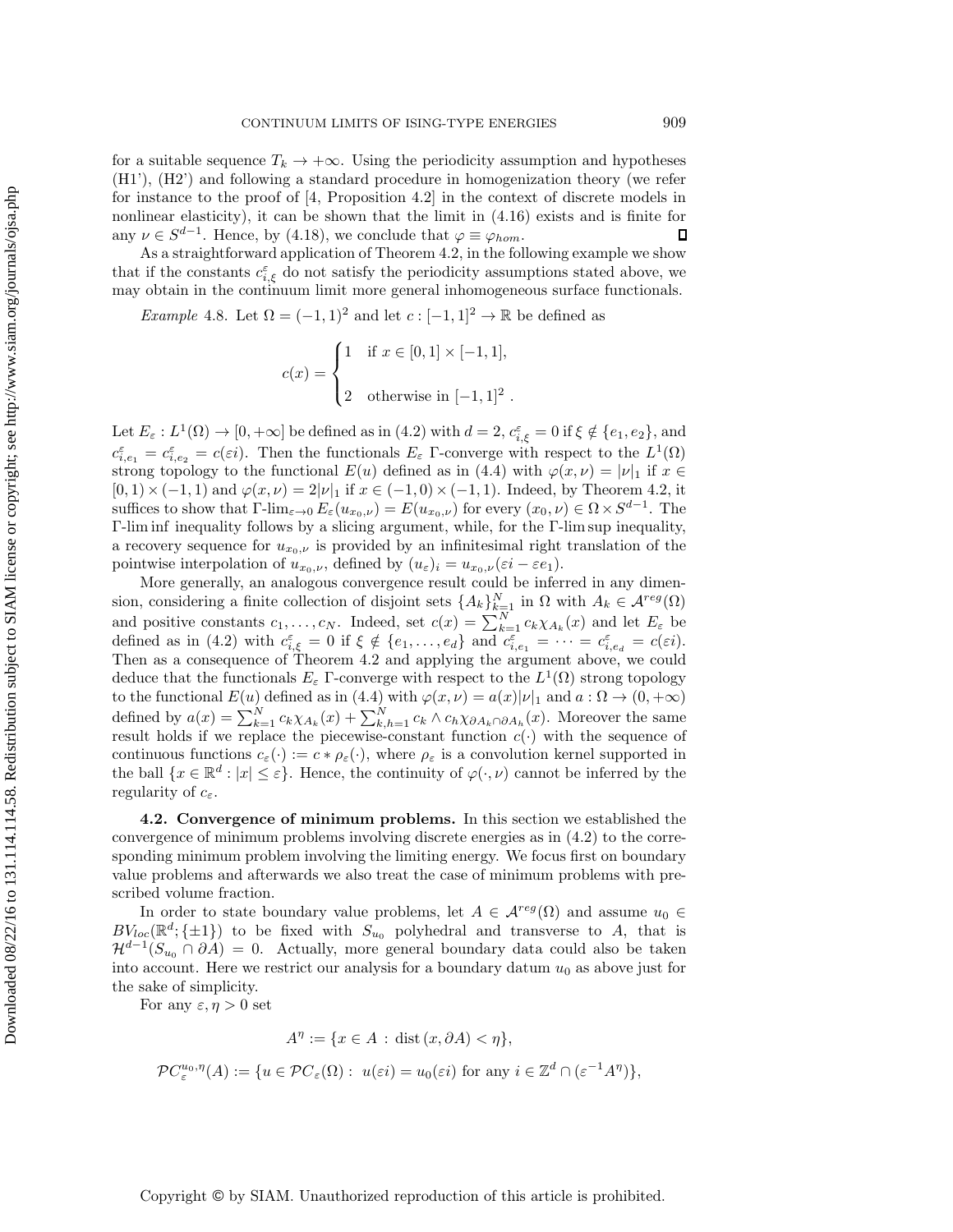## 910 ROBERTO ALICANDRO AND MARIA STELLA GELLI

and

(4.19) 
$$
m_{\varepsilon}^{\eta}(u_0, A) := \inf \{ E_{\varepsilon}(u, A) : u \in \mathcal{P}C_{\varepsilon}^{u_0, \eta}(A) \}.
$$

<span id="page-15-0"></span>It is easy to show that  $m_{\varepsilon}^{\eta}(u_0)$  is increasing in  $\eta$  and bounded uniformly in  $\eta$  and  $\varepsilon$ .

THEOREM 4.9. Let  $(c_{i,\xi}^{\varepsilon})$  *satisfy* (H1)–(H3) and let  $E_{\varepsilon}$  and  $m_{\varepsilon}^{\eta}(u_0)$  be defined by [\(4.1\)](#page-6-0) *and* [\(4.19\)](#page-15-2)*, respectively. Given a sequence*  $\varepsilon_n \to 0$  *let*  $(\varepsilon_{n_k})$  *and*  $E(u, A)$  *be as in Theorem* [4.2](#page-7-0)*. Then*

<span id="page-15-2"></span>
$$
\lim_{\eta \to 0} \limsup_{k \to +\infty} m_{\varepsilon_{n_k}}^{\eta}(u_0, A) = m(u_0, A),
$$

*where*

$$
m(u_0, A) := \inf \{ E(u, A) : u \in BV(A; \{\pm 1\}), u(x) = u_0(x)
$$

*in a neighborhood of* ∂A}.

*Proof.* Let  $\eta > 0$  be fixed and let  $u_k \in PC_{\varepsilon_{n_k}}^{u_0, \eta}(A)$  such that  $E_{\varepsilon_{n_k}}(u_k, A) \leq$  $m_{\varepsilon_{n_k}}^{\eta}(u_0, A) + k^{-1}$ . Since, by the coerciveness assumption (H1),  $\mathcal{H}^{d-1}(S_{u_k} \cap A) \leq C$ , then, by Theorem [2.1,](#page-5-3) up to extracting a subsequence,  $u_k$  converge strongly in  $L^1(A)$ to some  $u \in BV(A; \{\pm 1\})$ . Moreover it is easy to show that  $u = u_0$  on  $A^{\eta}$ . Hence, by Theorem [4.2,](#page-7-0) we get

$$
m(u_0, A) \le E(u, A) \le \liminf_{k} E_{\varepsilon_{n_k}}(u_k, A) \le \liminf_{k} m_{\varepsilon_{n_k}}^{\eta}(u_0, A).
$$

By the arbitrariness of  $\eta$  it follows that

$$
m(u_0, A) \le \lim_{\eta \to 0} \limsup_{k \to +\infty} m_{\varepsilon_{n_k}}^{\eta}(u_0, A).
$$

It remains to prove the opposite inequality. To this end, we fix  $\delta > 0$  and  $u \in$  $BV(A; \{\pm 1\})$  such that  $u = u_0$  in a neighborhood of  $\partial A$  and  $E(u, A) \leq m(u_0, A) + \delta$ . Let  $u_k \to u$  strongly in  $L^1(A)$  such that  $\lim_k E_{\varepsilon_{n_k}}(u_k, A) = E(u, A)$  and let  $\eta > 0$ be such that  $u = u_0$  in  $A^{2\eta}$ . We may then argue as in the proof of Proposition [4.5](#page-9-0) in order to modify the values of  $u_k$  in  $A<sup>\eta</sup>$  without increasing the energy too much. More precisely, for any  $\delta' > 0$  we can select open sets  $A_{k,\delta'} \in \mathcal{A}^{reg}(\Omega)$  such that  $A\setminus A^{2\eta} \subset\subset A_{k,\delta'} \subset\subset A\setminus A^{\eta}$  and the functions  $v_{k,\delta'} := \chi_{A_{k,\delta'}} u_k + (1 - \chi_{A_{k,\delta'}})u_0$ satisfy

(i)  $v_{k,\delta'} \in \mathcal{P}C^{u_0,\eta}_{\varepsilon}(A);$ 

(ii) 
$$
v_{k,\delta'} \to u
$$
 strongly in  $L^1(A)$ ;

(iii)  $E_{\varepsilon_{n_k}}(v_{k,\delta'}, A) \leq E_{\varepsilon_{n_k}}(u_k, A) + E_{\varepsilon_{n_k}}(u_0, A^{2\eta}) + C\delta' + O(1) + C_{\delta'} ||u_k - u_0||_{L^1(A^{2\eta})}.$ Hence, since  $\limsup E_{\varepsilon_{n_k}}(u_0, A^{2\eta}) \leq C \mathcal{H}^{d-1}(S_{u_0} \cap A^{2\eta})$ , we get  $k \rightarrow +\infty$ 

$$
\limsup_{k \to +\infty} E_{\varepsilon_{n_k}}(v_{k,\delta'}, A) \le E(u, A) + C \mathcal{H}^{d-1}(S_{u_0} \cap A^{2\eta}) + C\delta'.
$$

By the arbitrariness of  $\delta'$  and since  $\limsup \mathcal{H}^{d-1}(S_{u_0} \cap A^{2\eta}) = 0$ , we infer that  $\eta \rightarrow 0$ 

$$
\lim_{\eta \to 0} \limsup_{k \to +\infty} m_{\varepsilon_{n_k}}^{\eta}(u_0, A) \le E(u, A) \le m(u_0, A) + \delta.
$$

<span id="page-15-1"></span>The conclusion follows by the arbitrariness of  $\delta$ .

 $\Box$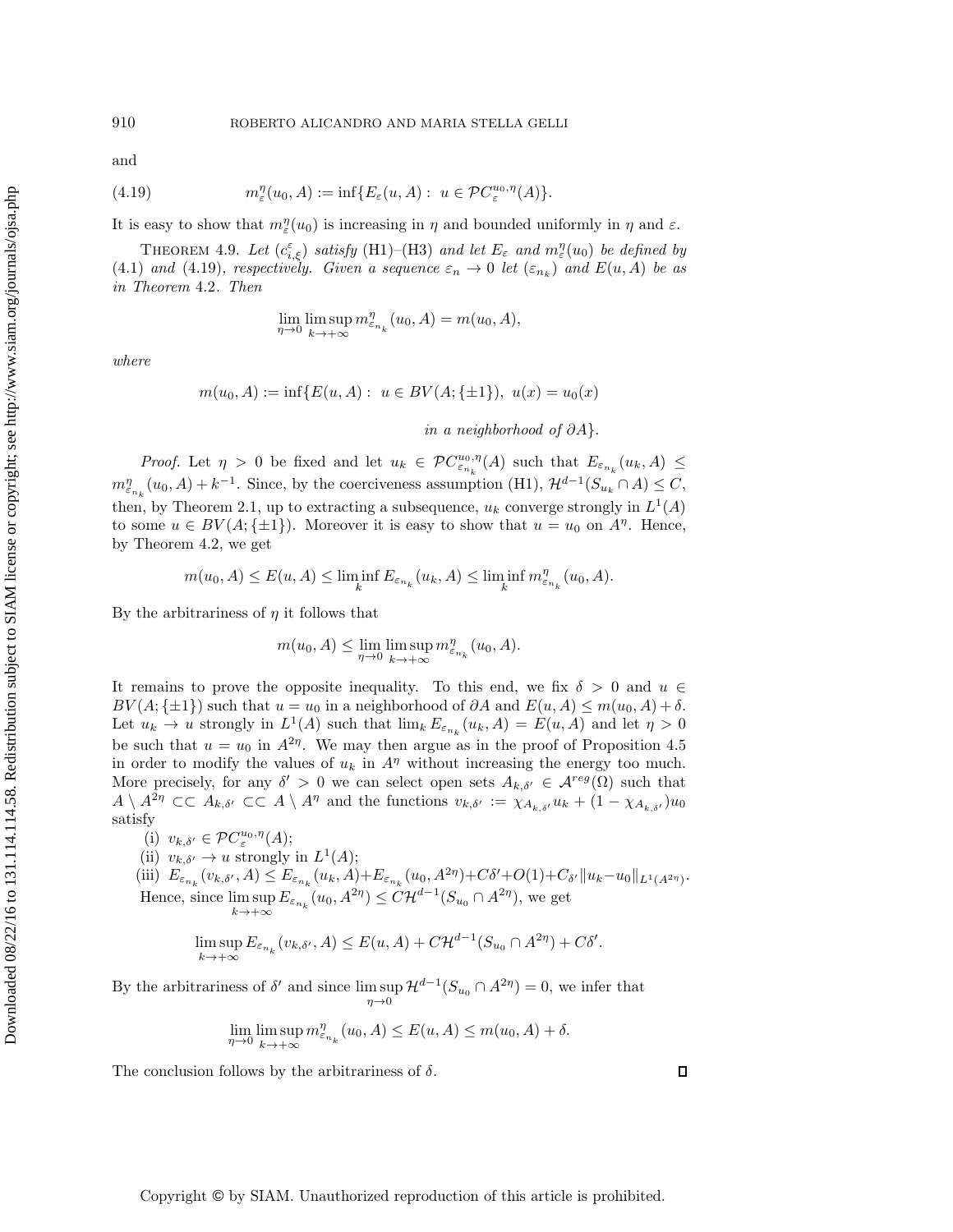*Remark* 4.10. It can be shown that if the density function  $\varphi(x, \nu)$  in Theorem [4.2](#page-7-0) is continuous in  $\overline{A} \times S^{d-1}$ , then

$$
m(u_0, A) = \inf \left\{ \int_{S_{u_{A,u_0}} \cap \overline{A}} \varphi(x, \nu_{u_{A,u_0}}) d\mathcal{H}^{d-1} : u \in BV(A; \{\pm 1\}) \right\},\,
$$

where

$$
u_{A,u_0}(x) := \begin{cases} u(x) & \text{if } x \in A, \\ u_0(x) & \text{if } x \notin A. \end{cases}
$$

Moreover in this case it can be proved that

$$
m(u_0, A) = \lim_{k \to +\infty} \min \{ E_{\varepsilon_{n_k}}^{u_0}(u, A) : u \in \mathcal{PC}_{\varepsilon_{n_k}}(A) \},
$$

where

$$
E_\varepsilon^{u_0}(u,A):=\sum_{\xi\in\mathbb{Z}^d}\sum_{\varepsilon i\in A_\varepsilon}c_{i,\xi}^\varepsilon\varepsilon^{d-1}|u_{A,u_0}(\varepsilon(i+\xi))-u_{A,u_0}(\varepsilon i)|
$$

(see Theorems 4.2 and 4.4 in [\[7\]](#page-35-6)).

In fact Example [4.8](#page-14-1) shows that  $\varphi(\cdot,\nu)$  is not necessarily continuous.

We conclude the section presenting the convergence result of minimum problems with prescribed volume fraction. More precisely, we consider minimum problems of the type

<span id="page-16-0"></span>
$$
m_{\varepsilon} := \min\{E_{\varepsilon}(u): \# \{i \in \Omega_{\varepsilon}: u_i = 1\} = l_{\varepsilon}\},\
$$

where  $l_{\varepsilon} \in \{0, \ldots, \#\Omega_{\varepsilon}\}.$  We suppose that there exists  $p \in [0,1]$  such that

(4.20) 
$$
\lim_{\varepsilon \to 0} l_{\varepsilon} (\#\Omega_{\varepsilon})^{-1} = p
$$

(this is not restrictive, up to passing to a subsequence). Set

$$
\mathcal{P}C_{\varepsilon}^{l_{\varepsilon}}(\Omega) := \{ u \in \mathcal{P}C_{\varepsilon}(\Omega) : \# \{ i \in \Omega_{\varepsilon} : u_i = 1 \} = l_{\varepsilon} \}
$$

and let  $E_{\varepsilon}^{l_{\varepsilon}} : L^1(\Omega) \to [0, +\infty]$  be defined by

$$
E_{\varepsilon}^{l_{\varepsilon}}(u) = \begin{cases} E_{\varepsilon}(u) & \text{if } u \in \mathcal{P}C_{\varepsilon}^{l_{\varepsilon}}(\Omega), \\ +\infty & \text{otherwise in } L^{1}(\Omega) \end{cases}
$$

<span id="page-16-1"></span>with  $E_{\varepsilon}$  as in [\(4.1\)](#page-6-0). The following Γ-convergence theorem holds.

THEOREM 4.11. Let  $(c_{i,\xi}^{\varepsilon})$  *satisfy* (H1)–(H3) and let  $l_{\varepsilon}$  *satisfy* [\(4.20\)](#page-16-0). Given any *sequence*  $\varepsilon_n \to 0$ , let  $(\varepsilon_{n_k})$  and  $E(u)$  be as in Theorem [4.2](#page-7-0). Then the functionals  $E_{\varepsilon_{n_k}}^{l_{\varepsilon_{n_k}}}$ *Γ*-converge with respect to the  $L^1(Ω)$  strong topology to the functional  $E^p$  :  $L^1(Ω)$  →  $[0, +\infty]$  *defined as* 

$$
E^{p}(u) = \begin{cases} E(u) & \text{if } |\{u=1\}| = p|\Omega|, \\ +\infty & \text{otherwise in } L^{1}(\Omega). \end{cases}
$$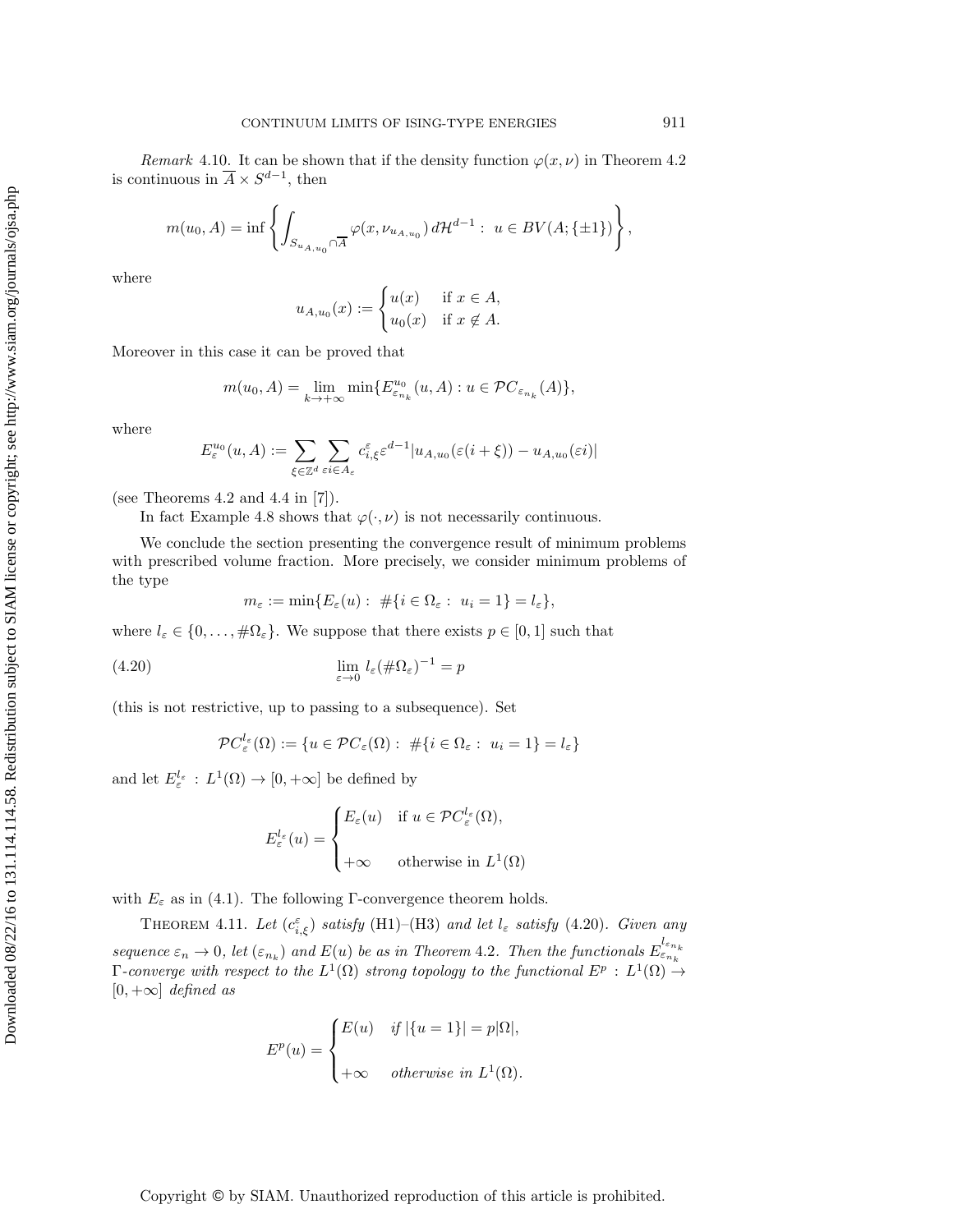*Proof.* For the sake of notation, in what follows we drop the dependence on the sequence  $n_k$ . Let  $u_{\varepsilon} \in \mathcal{PC}^{l_{\varepsilon}}_{\varepsilon}(\Omega)$  converge to u strongly in  $L^1(\Omega)$  such that  $\liminf_{\varepsilon} E_{\varepsilon}(u_{\varepsilon}) < +\infty$ . By [\(4.20\)](#page-16-0) and taking into account that  $\varepsilon^d \#\Omega_{\varepsilon} \to |\Omega|$ , we immediately infer that  $|\{u=1\}| = p|\Omega|$ . In addition, Theorem [4.2](#page-7-0) yelds that

$$
\liminf E_{\varepsilon}^{l_{\varepsilon}}(u_{\varepsilon}) \ge E^{p}(u).
$$

It remains to prove the Γ-limsup inequality. Thanks to the density result stated in Theorem [A.1](#page-33-0) and Remark [A.2,](#page-35-10) it is enough to consider  $u \in BV(\Omega;\{\pm 1\})$  with  $|\{u=1\}| = p|\Omega|$  and  $S_u$  a polyhedral set. Let  $u_{\varepsilon}$  be a recovery sequence for  $E(u)$ . Note that, arguing as in the proof of Proposition [4.5](#page-9-0) and taking into account that  $E_{\varepsilon}(u, A)$  is negligible as  $\varepsilon \to 0$  for any open set  $A \subset \Omega \setminus S_u$ , we could replace  $u_{\varepsilon}$ by  $\chi_{A_\varepsilon} u_\varepsilon + (1 - \chi_{A_\varepsilon}) u$ , where  $A_\varepsilon$  is a suitable neighborhood of  $S_u$ , still obtaining a recovery sequence for  $E(u)$ . Hence, it is not restrictive to assume  $u_{\varepsilon} = u$  in  $\Omega \setminus \overline{S}_{\delta}$ , where  $S_\delta$  is a  $\delta$ -neighborhood of  $S_u$  for some suitable  $\delta > 0$  such that  $|\Omega \setminus \overline{S}_\delta| > 0$ .

Having set  $\tilde{l}_{\varepsilon} = #\{i \in \Omega_{\varepsilon} : u_{\varepsilon}(\varepsilon i) = 1\}$ , we have that  $\lim_{\varepsilon \to 0} |\tilde{l}_{\varepsilon} - l_{\varepsilon}| \varepsilon^d = 0$ . If  $\tilde{l}_{\varepsilon} = l_{\varepsilon}$  for infinite infinitesimal values of  $\varepsilon$ , there is nothing left to prove. Assume the contrary that  $\tilde{l}_{\varepsilon} > l_{\varepsilon}$  (the other case being totally symmetric). Let  $h_{\varepsilon} := (\tilde{l}_{\varepsilon} - l_{\varepsilon})^{\frac{1}{d}},$  $\overline{h}_{\varepsilon} := [h_{\varepsilon}],$  where we denote by [t] the integer part of  $t \in \mathbb{R}$ . Note that  $\varepsilon h_{\varepsilon} \to 0$  and  $0 < h_{\varepsilon}^d - \overline{h}_{\varepsilon}^d \le dh_{\varepsilon}^{d-1}$ . Setting  $G_{\varepsilon}^{\delta} := \{u = 1\} \cap (\Omega \setminus \overline{S}_{\delta})$ , we choose  $i_{\varepsilon} \in \Omega_{\varepsilon}$  such that  $Q_{\varepsilon} := \varepsilon i_{\varepsilon} + [0, \overline{h}_{\varepsilon} \varepsilon)^d \subset G_{\varepsilon}^{\delta}$  and let  $J_{\varepsilon} \subset (G_{\varepsilon}^{\delta} \setminus Q_{\varepsilon}) \cap \varepsilon \mathbb{Z}^d$  be such that  $\# J_{\varepsilon} = h_{\varepsilon}^d - \overline{h}_{\varepsilon}^d$ . We thus set

$$
v_{\varepsilon}(\varepsilon i) = \begin{cases} -1 & \text{if } \varepsilon i \in Q_{\varepsilon} \cup J_{\varepsilon}, \\ u_{\varepsilon}(\varepsilon i) & \text{otherwise.} \end{cases}
$$

Then, by construction,  $v_{\varepsilon} \in \mathcal{PC}^{l_{\varepsilon}}_{\varepsilon}(\Omega), v_{\varepsilon} \to u$  strongly in  $L^1(\Omega)$ , and moreover

$$
E_{\varepsilon}(v_{\varepsilon}) \leq E_{\varepsilon}(u_{\varepsilon}) + C \varepsilon^{d-1} (\#(\partial Q_{\varepsilon} \cap \varepsilon \mathbb{Z}^d) + \#J_{\varepsilon}) \leq E_{\varepsilon}(\tilde{v}_{\varepsilon}) + C(\varepsilon h_{\varepsilon})^{d-1},
$$

from which we get the conclusion for  $d \geq 2$ . For  $d = 1$  we may assume that there exist  $i_{\varepsilon} \in \Omega_{\varepsilon}$  and  $\eta > 0$  independent of  $\varepsilon$  such that  $\varepsilon i_{\varepsilon} \in S_{u_{\varepsilon}}$  and  $(\varepsilon i_{\varepsilon} - \eta, \varepsilon i_{\varepsilon}] \subset \{u_{\varepsilon} = 1\}$ or  $[\varepsilon i_{\varepsilon}, \varepsilon i_{\varepsilon} + \eta] \subset \{u_{\varepsilon} = 1\}$ . Hence a recovery sequence  $v_{\varepsilon} \in \mathcal{PC}^{l_{\varepsilon}}_{\varepsilon}(\Omega)$  is given by  $v_{\varepsilon} := u_{\varepsilon} - 2\chi_{((i_{\varepsilon} - \tilde{l}_{\varepsilon} + l_{\varepsilon})\varepsilon, \varepsilon i_{\varepsilon}]}$  in the first case or  $v_{\varepsilon} := u_{\varepsilon} - 2\chi_{[\varepsilon i_{\varepsilon}, (i_{\varepsilon} + \tilde{l}_{\varepsilon} - l_{\varepsilon})\varepsilon)}$  in the second case. second case.

As a consequence of Theorem [4.11,](#page-16-1) the compactness result stated in Theorem [2.1,](#page-5-3) and the core properties of Γ-convergence, we eventually get the following result.

Theorem 4.12. *Under the hypotheses of Theorem* [4.11](#page-16-1)*, we get*

$$
\lim_{k} \min \{ E_{\varepsilon_{n_k}} : \# \{ i \in \Omega_{\varepsilon_{n_k}} : u_i = 1 \} = l_{\varepsilon_{n_k}} \} = \min \{ E(u) : |\{ u = 1 \}| = p|\Omega| \}.
$$

*Moreover if*  $(u_k)$  *is a converging sequence such that*  $\#\{i \in \Omega_{\varepsilon_{n_k}} : u_i = 1\} = l_{\varepsilon_{n_k}}$  and

$$
\lim_{k} E_{\varepsilon_{n_k}}(u_k) = \lim_{k} \min \{ E_{\varepsilon_{n_k}} : \# \{ i \in \Omega_{\varepsilon_{n_k}} : u_i = 1 \} = l_{\varepsilon_{n_k}} \},
$$

*then its limit is a minimizer to*  $\min\{E(u): |\{u=1\}| = p|\Omega|\}.$ 

**4.3. Generalization: Multibody interactions.** In this section we extend the previous results to the case of energies accounting for multibody interactions. More precisely, given  $M \in \mathbb{N}$ , we consider energies of the form

<span id="page-17-0"></span>(4.21) 
$$
\mathcal{E}_{\varepsilon}(u) = \begin{cases} \sum_{i_1,\dots,i_M \in \Omega_{\varepsilon}} \varepsilon^{d-1} \psi_{\varepsilon}(i_1,\dots,i_M,u_{i_1},\dots,u_{i_M}) & \text{if } u \in \mathcal{P}C_{\varepsilon}(\Omega), \\ +\infty & \text{otherwise in } L^1(\Omega). \end{cases}
$$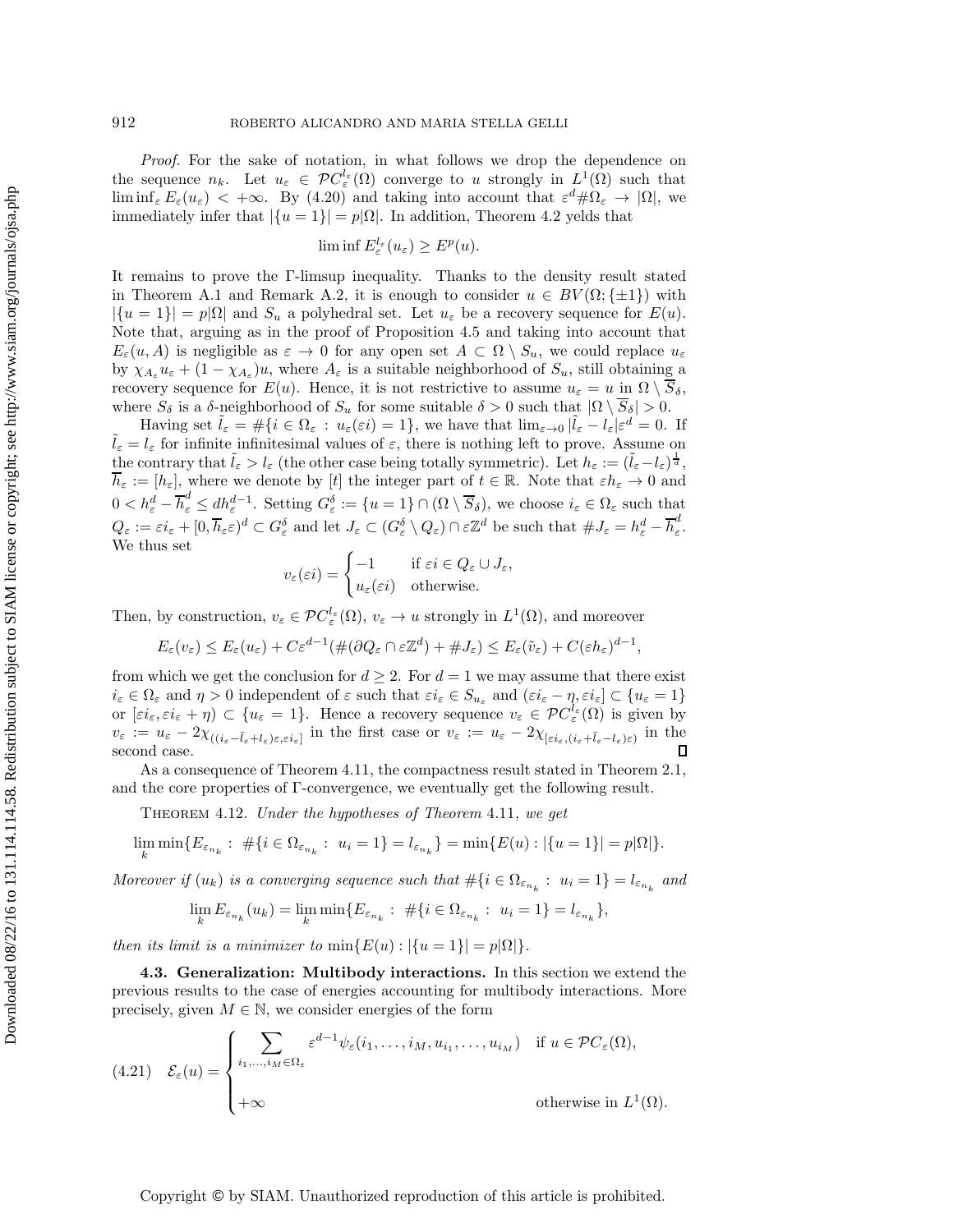Here  $\psi_{\varepsilon}: \mathbb{Z}^{dM} \times \{-1,1\}^M \to [0,+\infty)$  satisfies the following hypothesis: (HM0)  $\min_{\underline{u}} \psi_{\varepsilon}(\underline{i}, \underline{u}) = \psi_{\varepsilon}(\underline{i}, \pm \underline{1}) = 0$  for any  $\underline{i} \in \mathbb{Z}^{dM}$  and either  $\psi_{\varepsilon}(\underline{i}, \cdot) \equiv 0$  or  $\psi_{\varepsilon}(\underline{i},\underline{u}) > 0$  for all  $\underline{u} \neq \pm 1$ , where we have used the notation

 $\underline{i} := (i_1, \ldots, i_M), \quad \underline{u} := (u_1, \ldots, u_M), \quad \underline{1} = (1, \ldots, 1).$ 

Hypothesis (HM0) implies that  $\mathcal{E}_{\varepsilon}$  has a *ferromagnetic behavior*, in the sense that

 $\min \mathcal{E}_{\varepsilon} = \mathcal{E}_{\varepsilon}(\underline{u}) = 0$  if and only if  $\underline{u} \equiv \pm 1$ .

As for pairwise interactions, through the change of variables  $i = i_1, \xi_l = i_{l+1} - i$ ,  $l \in \{1,\ldots,M-1\}$ , we find it convenient to rewrite  $E_{\varepsilon}(u)$  for  $u \in \mathcal{PC}_{\varepsilon}(\Omega)$  as

$$
\mathcal{E}_{\varepsilon}(u) = \sum_{\underline{\xi} \in \mathbb{Z}^{d(M-1)}} \sum_{i,i+\xi_1,\ldots,i+\xi_{M-1} \in \Omega_{\varepsilon}} \varepsilon^{d-1} \psi_{\varepsilon}(i,i+\underline{\xi},u_i,u_{i+\underline{\xi}}),
$$

where we have used the notation

 $\underline{\xi} := (\xi_1, \ldots, \xi_{M-1}), \quad i + \underline{\xi} := (i + \xi_1, \ldots, i + \xi_{M-1}), \quad u_{i+\xi} = (u_{i+\xi_1}, \ldots, u_{i+\xi_{M-1}}).$ 

The analogue of assumptions  $(H1)$ – $(H3)$  is given by the following set of hypotheses:

- (HM1) (*coerciveness*) min $\{\psi_{\varepsilon}(i, i+\underline{\xi}, \underline{u}) : \exists l \in \{1, ..., M-1\} \text{ with } \xi_l = e_k, u_{l+1} =$  $-u_1$ } ≥  $c > 0$  for all  $\varepsilon > 0$  and  $k \in \{1, ..., d\};$
- (HM2) (*growth*) setting  $c_{\varepsilon,\xi} = \sup_{i,\underline{u}} \psi_{\varepsilon}(i,\underline{\xi},\underline{u})$ , it holds  $\limsup_{\varepsilon\to 0} \sum_{\xi\in\mathbb{Z}^{d(M-1)}} |\underline{\xi}| c_{\varepsilon,\underline{\xi}}$  $< +\infty$ ;
- (HM3) (*decay*) for all  $\delta > 0$  there exists  $R_{\delta} > 0$  such that  $\limsup_{\varepsilon \to 0} \sum_{|\xi| > R_{\delta}} |\xi| c_{\varepsilon, \xi} <$ δ,

where we denote by  $|\xi|$  the usual euclidean norm of  $\xi$  as a vector in  $\mathbb{R}^{d(M-1)}$ .

We define also a local version of the functionals in  $(4.21)$ , by setting for any  $A \in \mathcal{A}(\Omega)$ 

$$
\mathcal{E}_{\varepsilon}(u, A) = \begin{cases} \sum_{i_1, \dots, i_M \in A_{\varepsilon}} \varepsilon^{d-1} \psi_{\varepsilon}(i_1, \dots, i_M, u_{i_1}, \dots, u_{i_M}) & \text{if } u \in \mathcal{P}C_{\varepsilon}(\Omega), \\ \\ +\infty & \text{otherwise in } L^1(\Omega). \end{cases}
$$

By applying the abstract method exploited in the previous section, we can show that all the possible Γ-limits of  $\mathcal{E}_{\varepsilon}(u, A)$  satisfy the hypotheses of Theorem [2.2](#page-5-0) and prove the following theorem, which is the analogue of Theorem [4.2.](#page-7-0) We omit its proof since it follows, step by step, the proof of Theorem [4.2](#page-7-0) without any significant changes.

<span id="page-18-0"></span>THEOREM 4.13. Let  $\psi_{\varepsilon}$  satisfy (HM0)–(HM3) and let  $\mathcal{E}_{\varepsilon}$  be defined by [\(4.21\)](#page-17-0). *Then for any sequence*  $\varepsilon_n \to 0$  *there exist a subsequence*  $(\varepsilon_{n_k})$  *and a function*  $\varphi$ :  $\Omega \times S^{d-1} \to [0, +\infty)$  *such that the functionals*  $\mathcal{E}_{\varepsilon_{n_k}}$  Γ-converge with respect to the  $L^1(\Omega)$  *strong topology to the functional*  $\mathcal{E}: L^1(\Omega) \to [0, +\infty]$  *defined by* 

$$
\mathcal{E}(u) = \begin{cases} \int_{S_u} \varphi(x, \nu_u) d\mathcal{H}^{d-1} & \text{if } u \in BV(\Omega; \{\pm 1\}), \\ +\infty & \text{otherwise.} \end{cases}
$$

*Moreover for any*  $u \in BV(\Omega; \{\pm 1\})$  *and*  $A \in \mathcal{A}^{reg}(\Omega)$  *there holds* 

$$
\Gamma\hbox{-}\lim_{k} \mathcal{E}_{\varepsilon_{n_k}}(u, A) = \mathcal{E}(u, A) := \int_{S_u \cap A} \varphi(x, \nu_u) d\mathcal{H}^{d-1}.
$$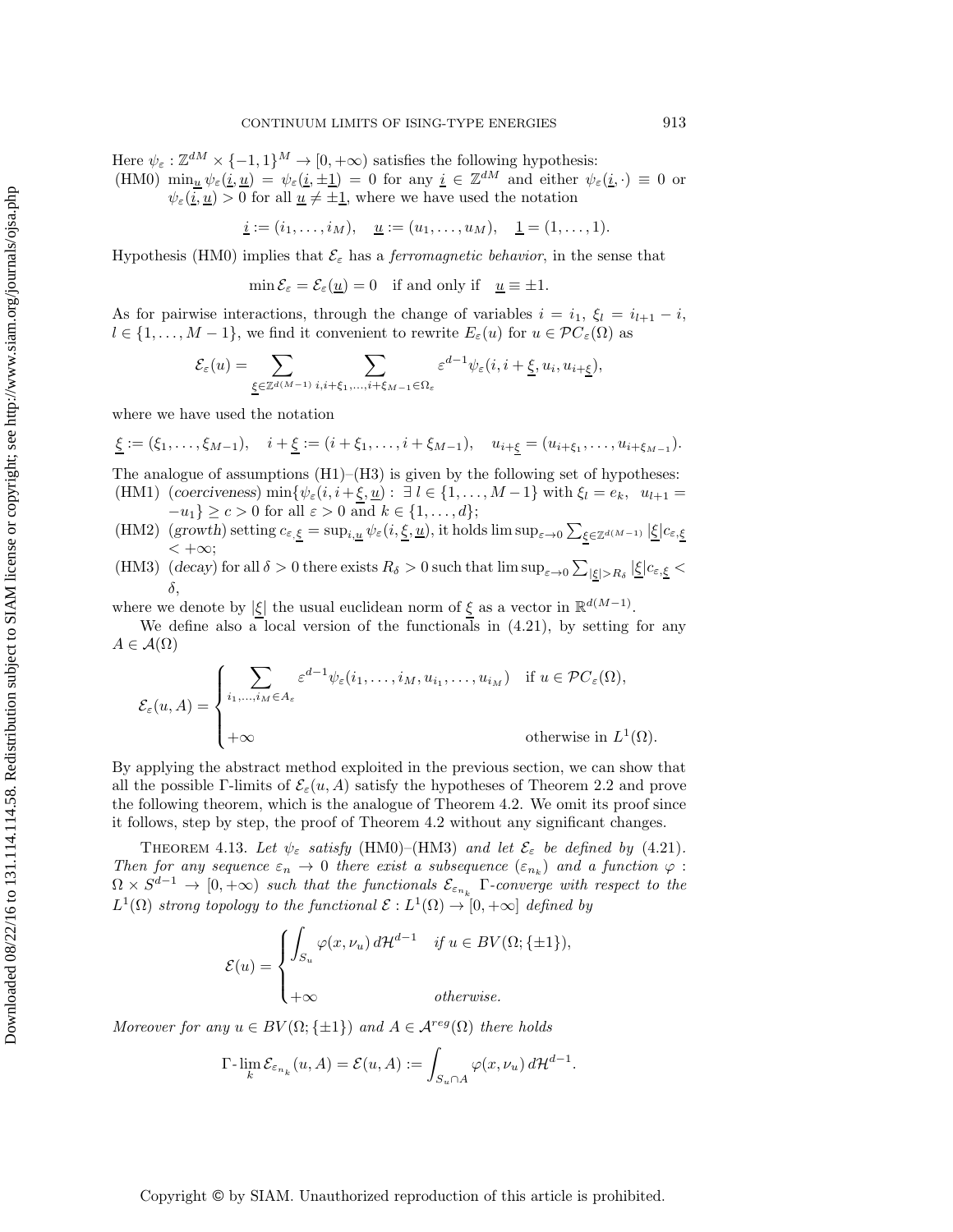Under periodicity assumptions on the interaction potentials, the analogue of the homogenization result stated in Theorem [4.7](#page-12-0) holds true. More precisely, assume that (HMP)  $\psi_{\varepsilon}(i, i + \underline{\xi}, \underline{u}) = \psi(i, \underline{\xi}, \underline{u})$ , where, for any  $\underline{\xi} \in \mathbb{Z}^{d(M-1)}$  and  $\underline{\tilde{u}} \in \{-1, 1\}^M$ ,

 $\psi(\cdot,\xi,\underline{u})$  is  $[0,l]^d$ -periodic for some  $l \in \mathbb{N}$ . In this case assumptions (HM2) and (HM3) reduce to (HM2<sup>'</sup>)  $\sum_{\xi \in \mathbb{Z}^d (M-1)} |\xi| \sup_{\underline{u}} \psi(i, \underline{\xi}, \underline{u}) < +\infty$  for any  $\underline{i} \in \{0, \ldots, l-1\}^d$ .

<span id="page-19-0"></span>THEOREM 4.14. Let  $\psi_{\varepsilon}$  satisfy (HM0), (HM1), (HMP), and (HM2') and let  $\mathcal{E}_{\varepsilon}$  be *defined by* [\(4.21\)](#page-17-0). Then the functionals  $\mathcal{E}_{\varepsilon}$  Γ-converge with respect to the  $L^1(\Omega)$  strong *topology, as*  $\varepsilon \to 0$ *, to the homogenized functional*  $\mathcal{E}_{hom}: L^1(\Omega) \to [0, +\infty]$  *defined by* 

<span id="page-19-2"></span>(4.22) 
$$
\mathcal{E}_{hom}(u) = \begin{cases} \int_{S_u} \varphi_{hom}(\nu_u) d\mathcal{H}^{d-1} & \text{if } u \in BV(\Omega; \{\pm 1\}), \\ +\infty & \text{otherwise}, \end{cases}
$$

*where*

$$
\varphi_{hom}(\nu) = \lim_{T \to +\infty} T^{1-d} \inf \bigg\{ \sum_{\underline{\xi} \in \mathbb{Z}^{d(M-1)}} \sum_{i \in \mathbb{Z}^d \cap TQ_{\nu}} \psi(i, \underline{\xi}, u_i, u_{i+\underline{\xi}}) : u \in \mathcal{P}C_1(\mathbb{R}^d),
$$
  

$$
u(i) = u_{0,\nu}(i) \text{ for } i \notin TQ_{\nu} \bigg\}.
$$

The proof follows step by step that of Theorem [4.7,](#page-12-0) taking into account that the convergence of boundary value problems stated in Theorem [4.9](#page-15-0) also holds in the present case of multibody interactions.

The following example provides an approximation of the usual  $\ell^1$ -anisotropic perimeter in  $\mathbb{R}^2$  by means of energies accounting for nearest-neighbor 2-body and 3-body interactions. The related asymptotics highlights how the presence of nonpairwise interaction potentials may induce formation of special optimal patterns among those arising in the simpler central case.

<span id="page-19-1"></span>*Example* 4.15. Let  $\overline{\mathcal{E}}_{\varepsilon}(u)$  be defined as in [\(4.21\)](#page-17-0) with  $d = 2$  and

$$
\psi_{\varepsilon}(i, j, k, u_i, u_j, u_k) = |u_i - u_j| + |u_i - u_k| + |u_i - u_j||u_i - u_k|
$$

if  $(i, j, k) = (i, i + e_1, i + e_2)$  and 0 otherwise. Note that  $\overline{\mathcal{E}}_{\varepsilon}$  is obtained by adding the 3-body interaction potential  $|u_i - u_{i+e_1}||u_i - u_{i+e_2}|$  in the definition [\(4.6\)](#page-8-5) of the functionals  $G_{\varepsilon}$ . In fact  $\overline{\mathcal{E}}_{\varepsilon}$  and  $G_{\varepsilon}$  share the same Γ-limit, that is  $\overline{\mathcal{E}}_{\varepsilon}(u)$  Γ-converge to the functional  $\mathcal{E}(u)$  defined as in [\(4.22\)](#page-19-2), with  $\varphi_{hom}(\nu) = |\nu|_1$ . In order to prove this result, since the functionals  $\overline{\mathcal{E}}_{\varepsilon}$  satisfy the hypotheses of Theorem [4.14,](#page-19-0) it suffices to check that  $\Gamma\text{-}\lim_{\varepsilon\to 0} \overline{\mathcal{E}}_{\varepsilon}(u_{0,\nu}) = \overline{\mathcal{E}}(u_{0,\nu})$  for any  $\nu \in S^{d-1}$ . The  $\Gamma\text{-}\liminf$  inequality follows at once by neglecting the 3-body interaction potential, that is, using the inequality

$$
\mathcal{E}_{\varepsilon}(u) \geq G_{\varepsilon}(u).
$$

Conversely, it is easy to check that, given  $N_{\varepsilon} \in \mathbb{N}$  such that  $\lim_{\varepsilon} \varepsilon N_{\varepsilon} = 0$  and set  $\delta_{\varepsilon} := \varepsilon N_{\varepsilon}$ , then the functions  $u_{\varepsilon} \in \mathcal{P}C_{\delta_{\varepsilon}}(\Omega) \subset \mathcal{P}C_{\varepsilon}(\Omega)$  defined by  $u_{\varepsilon}(\delta_{\varepsilon}i) = u_{0,\nu}(\delta_{\varepsilon}i)$ ,  $i \in \mathbb{Z}^d$ , are a recovery sequence for  $G_{\varepsilon}$  at  $u_{0,\nu}$ . A direct computation shows that the 3-body potential gives a positive contribution to  $\mathcal{E}_{\varepsilon}(u_{\varepsilon})$  only on the "corners" of the interface of  $u_{\varepsilon}$ , that is when the interface of  $u_{\varepsilon}$  changes direction. Hence, whenever  $\nu \notin \{e_1, e_2\}$  we get

$$
\mathcal{E}_{\varepsilon}(u_{\varepsilon}) = G(u_{\varepsilon}) + CN_{\varepsilon}^{-1}.
$$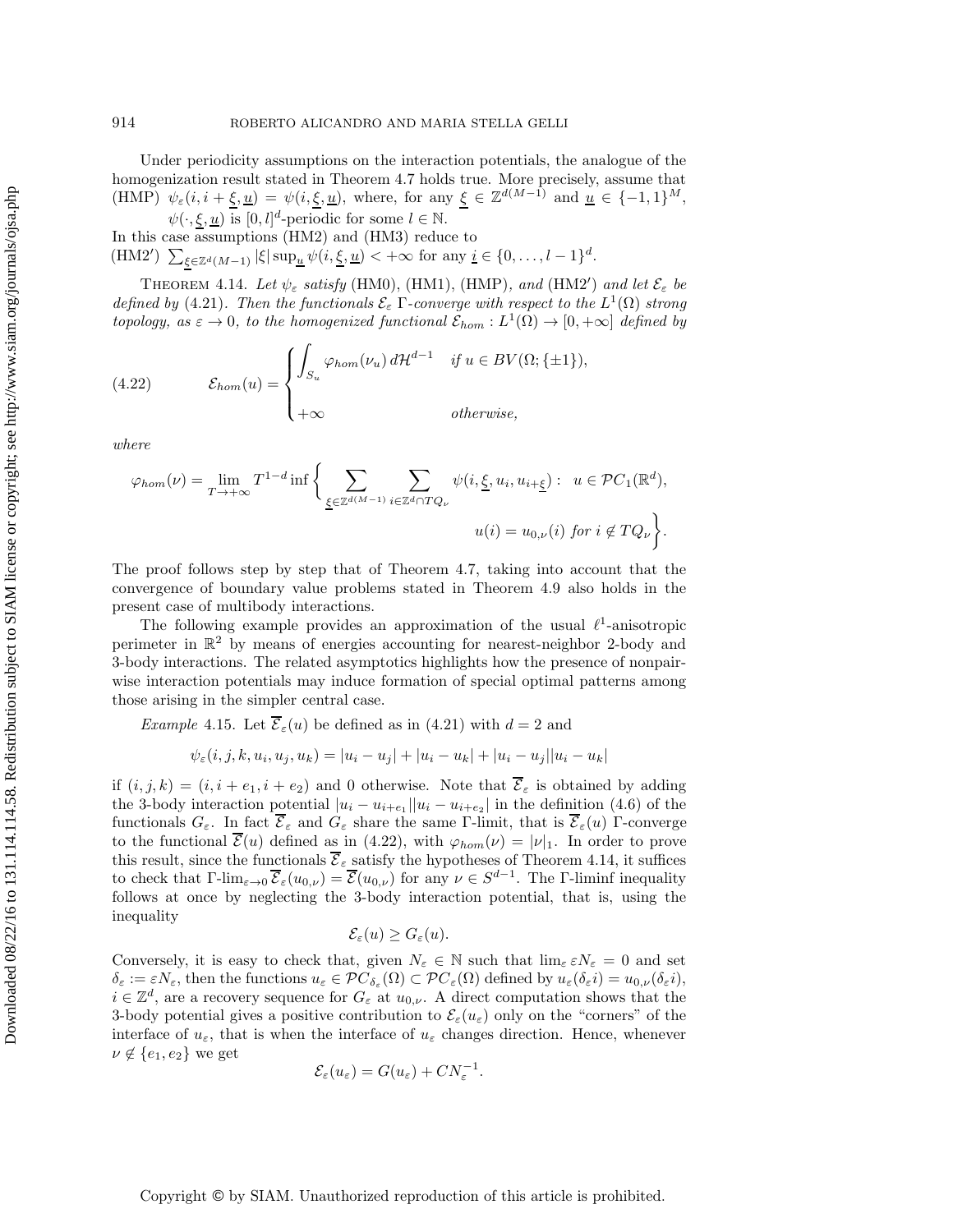Thus,  $u_{\varepsilon}$  is a recovery sequence for  $\mathcal{E}_{\varepsilon}$  at  $u_{0,\nu}$  if and only if  $\lim_{\varepsilon \to 0} N_{\varepsilon} = +\infty$ . The computation above shows that the 3-body potential does not give any contribution to the limiting energy but acts as a selector of the optimal states of  $G_{\varepsilon}$ .

<span id="page-20-0"></span>**5. Approximation of nonlocal continuum functionals.** In this section we show that if hypothesis (H3) is violated, then the  $\Gamma$ -limits of energies as in [\(4.1\)](#page-6-0) can be nonlocal functionals. We will focus on the approximation of two relevant examples of nonlocal functionals: fractional perimeters and Ohta–Kawasaki-type energies.

**5.1. Fractional perimeters.** We first introduce a notion of fractional perimeters, suitably defined in order to deal with nonlocal contributions only inside the target set Ω.

DEFINITION 5.1. Let  $E \subset \Omega$  and  $0 < s < 1$ . The fractional s-perimeter inside  $\Omega$  $P_s(E; \Omega)$  *of* E *is defined as follows:* 

<span id="page-20-1"></span>(5.1) 
$$
P_s(E, \Omega) := \int_E \int_{E^c \cap \Omega} \frac{1}{|y - x|^{d+s}} dx dy.
$$

Fractional perimeters and related minimization problems were first introduced in [\[16\]](#page-36-9) and since then they have been largely investigated (see, for instance, [\[24\]](#page-36-10) in the framework of phase transitions problems, and [\[10\]](#page-35-11) for the convergence of scaled sperimeters to the classical one). Our definition of fractional s-perimeter differs from the usual one, introduced by [\[16\]](#page-36-9), as it neglects the contribution of couples in  $E \times \Omega^c$ . Starting with the pioneering work [\[2\]](#page-35-12) nonlocal type energies as in [\(5.1\)](#page-20-1) have been studied in connection with both phase transitions and dislocations problems.

Note that  $P_s(E, \Omega)$  is half of the fractional Sobolev space seminorm  $|\chi_E|_{W^{s,1}(\Omega)}$ , where  $\chi_E$  denotes the characteristic function of E. Moreover, if  $u := \chi_E - \chi_{E^c}$  then

<span id="page-20-2"></span>
$$
P_s(E, \Omega) = \frac{1}{4} |u|_{W^{s,1}(\Omega)} := \int_{\Omega} \int_{\Omega} \frac{|u(y) - u(x)|}{|y - x|^{d + s}} dx dy.
$$

We recall that if E is a set of finite perimeter in  $\Omega$ , then  $P_s(E, \Omega)$  is also finite, since in general  $BV(\Omega) \subset W^{s,1}(\Omega)$  for any  $s \in (0,1)$ . We will approximate functionals defined on  $BV(\Omega;\{\pm 1\})$  and of the form

(5.2) 
$$
\int_{S_u} \varphi(\nu_u) d\mathcal{H}^{d-1} + \int_{\Omega} \int_{\Omega} \frac{|u(y) - u(x)|}{|y - x|^{d+s}} dx dy.
$$

We may approximate the first term in [\(5.2\)](#page-20-2) by ferromagnetic energies satisfying the hypotheses of Theorem [4.7.](#page-12-0) In order to approximate the second term in [\(5.2\)](#page-20-2), the idea is simply to discretize it. In fact, setting  $Q_i^{\varepsilon} = \varepsilon i + [0, \varepsilon)^d$  for  $i \in \mathbb{Z}^d$ , we have

$$
\int_{\Omega} \int_{\Omega} \frac{|u(y) - u(x)|}{|y - x|^{d+s}} dx dy = \sum_{i,j} \int_{(\Omega \cap Q_i^{\varepsilon}) \times (\Omega \cap Q_j^{\varepsilon})} \frac{|u(y) - u(x)|}{|y - x|^{d+s}} dx dy
$$
  
= 
$$
\sum_{i \neq j \in \Omega_{\varepsilon}} \varepsilon^{2d} \frac{|u(\varepsilon j) - u(\varepsilon i)|}{|\varepsilon (j - i)|^{d+s}} + o(1) = \sum_{\xi \in \mathbb{Z}^d \setminus \{0\}} \sum_{i, i + \xi \in \Omega_{\varepsilon}} \varepsilon^{d-1} c_{\xi}^{\varepsilon} |u_{i + \xi} - u_i| + o(1),
$$

where  $c_{\xi}^{\varepsilon} := \frac{\varepsilon^{1-s}}{|\xi|^{d+s}}$ . Let  $\overline{E}_{\varepsilon}: L^{1}(\Omega) \to [0, +\infty]$  be defined by

<span id="page-20-3"></span>(5.3) 
$$
\overline{E}_{\varepsilon}(u) := E_{\varepsilon}(u) + \sum_{\xi \in \mathbb{Z}^d \setminus \{0\}} \sum_{i,i+\xi \in \Omega_{\varepsilon}} \varepsilon^{d-s} \frac{|u_{i+\xi} - u_i|}{|\xi|^{d+s}},
$$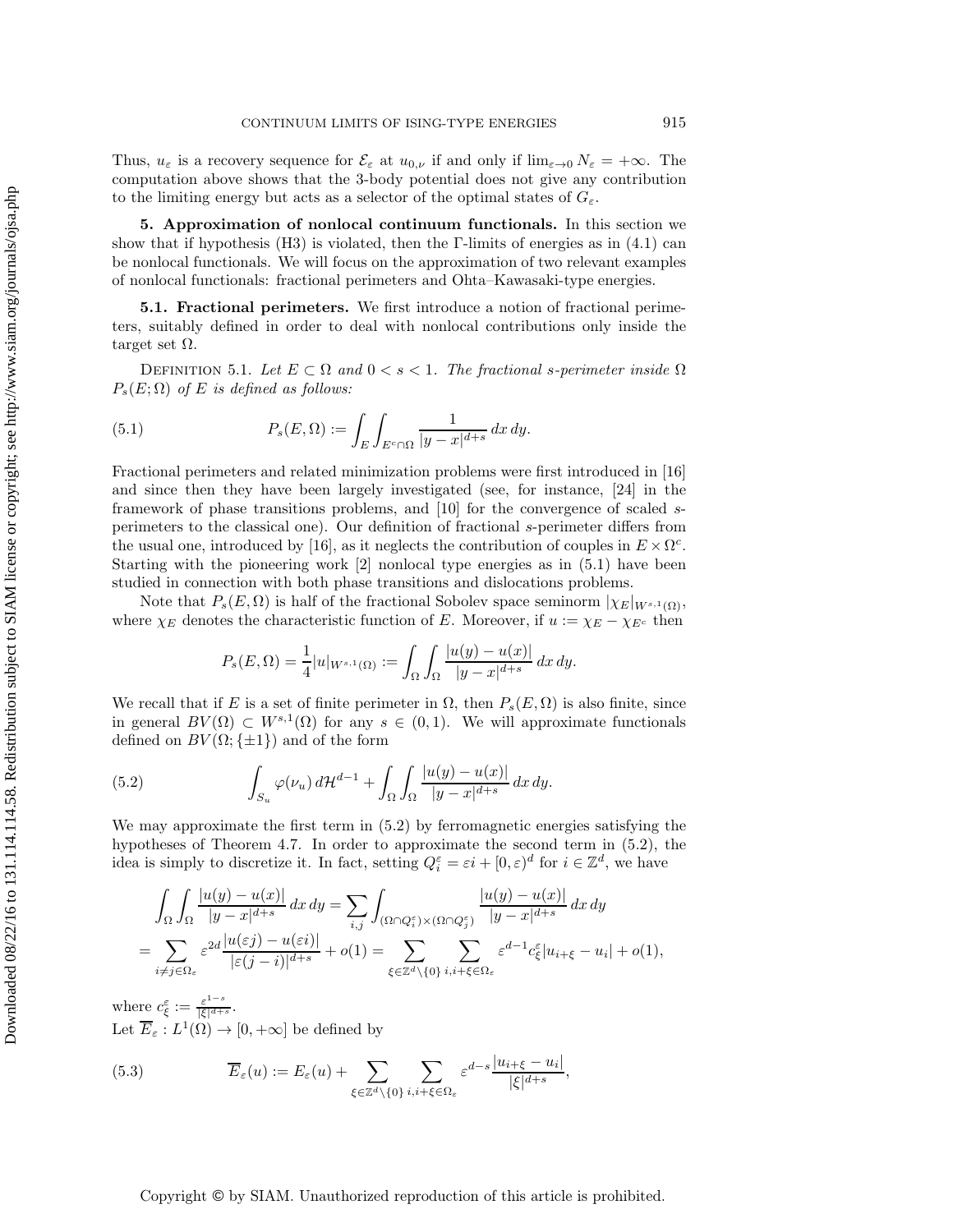where  $E_{\varepsilon}$  satisfies the hypotheses of Theorem [4.7,](#page-12-0) and set

$$
E_{\varepsilon}^{nl}(u) := \sum_{\xi \in \mathbb{Z}^d \setminus \{0\}} \sum_{i,i+\xi \in \Omega_{\varepsilon}} \varepsilon^{d-s} \frac{|u_{i+\xi} - u_i|}{|\xi|^{d+s}}.
$$

<span id="page-21-4"></span>In the next proposition we show that  $E_{\varepsilon}^{nl}$  is essentially a continuous perturbation of  $E_{\varepsilon}$ .

PROPOSITION 5.2. Let  $u_{\varepsilon}$  :  $\Omega_{\varepsilon} \to {\pm 1}$  *be such that*  $u_{\varepsilon} \to u$  *in*  $L^1(\Omega)$  *and*  $\sup_{\varepsilon} \mathcal{H}^{d-1}(S_{u_{\varepsilon}}) < +\infty$ *. Then*  $u \in BV(\Omega; \pm 1)$  *and* 

<span id="page-21-0"></span>
$$
\lim_{\varepsilon \to 0} E_{\varepsilon}^{nl}(u_{\varepsilon}) = \int_{\Omega} \int_{\Omega} \frac{|u(y) - u(x)|}{|y - x|^{d + s}} dx dy.
$$

*Proof.* Let us extend  $u_{\varepsilon}$  outside  $\Omega_{\varepsilon}$  by setting  $u_{\varepsilon}(\varepsilon i) = 1$  if  $i \in \mathbb{Z}^d \setminus \varepsilon^{-1}\Omega$ . Since  $\partial\Omega$  is Lipschitz, we still have that sup<sub>e</sub>  $\mathcal{H}^{\tilde{d}-1}(S_{u_{\varepsilon}}) < +\infty$ , which implies that for any  $h \in \mathbb{R}^d$  it holds

(5.4) 
$$
\int_{\mathbb{R}^d} |u_{\varepsilon}(x+h) - u_{\varepsilon}(x)| dx \le C|h|
$$

with  $C > 0$  independent of  $\varepsilon$  and h. Given  $\delta > 0$ , we split  $E_{\varepsilon}^{nl}(u_{\varepsilon})$  into two terms accounting for the interactions at distances greater and less than  $\delta$ , respectively, i.e.,

<span id="page-21-2"></span>
$$
(5.5) \t E_{\varepsilon}^{nl}(u_{\varepsilon}) = \sum_{\xi \in \mathbb{Z}^d \cap B_{\delta/\varepsilon} \setminus \{0\}} \sum_{i,i+\xi \in \Omega_{\varepsilon}} \varepsilon^{d-s} \frac{|(u_{\varepsilon})_{i+\xi} - (u_{\varepsilon})_i|}{|\xi|^{d+s}} + \sum_{\xi \in \mathbb{Z}^d \setminus B_{\delta/\varepsilon}} \sum_{i,i+\xi \in \Omega_{\varepsilon}} \varepsilon^{d-s} \frac{|(u_{\varepsilon})_{i+\xi} - (u_{\varepsilon})_i|}{|\xi|^{d+s}} =: I_{\varepsilon,\delta}^1 + I_{\varepsilon,\delta}^2.
$$

It is easy to show that

$$
I_{\varepsilon,\delta}^2 = \int_{\Omega \times \Omega \cap \{|y - x| > \delta\}} \frac{|u_{\varepsilon}(y) - u_{\varepsilon}(x)|}{|y - x|^{d + s}} dx dy + o(1)
$$

from which we get that

(5.6) 
$$
\lim_{\varepsilon \to 0} I_{\varepsilon,\delta}^2 = \int_{\Omega \times \Omega \cap \{|y-x| > \delta\}} \frac{|u(y) - u(x)|}{|y - x|^{d + s}} dx dy.
$$

We proceed now by estimating  $I_{\varepsilon,\delta}^1$ . It can be easily shown that

<span id="page-21-3"></span><span id="page-21-1"></span>
$$
I_{\varepsilon,\delta}^1 \leq \sum_{\xi \in \mathbb{Z}^d \cap B_{\delta/\varepsilon} \setminus \{0\}} \frac{\varepsilon^{-s}}{|\xi|^{d+s}} \int_{\mathbb{R}^d} |u_{\varepsilon}(x+\varepsilon \xi) - u_{\varepsilon}(x)| dx.
$$

Hence, by [\(5.4\)](#page-21-0), we get

(5.7) 
$$
I_{\varepsilon,\delta}^1 \leq C\varepsilon^{1-s} \sum_{\xi \in \mathbb{Z}^d \cap B_{\delta/\varepsilon} \setminus \{0\}} \frac{1}{|\xi|^{d+s-1}}.
$$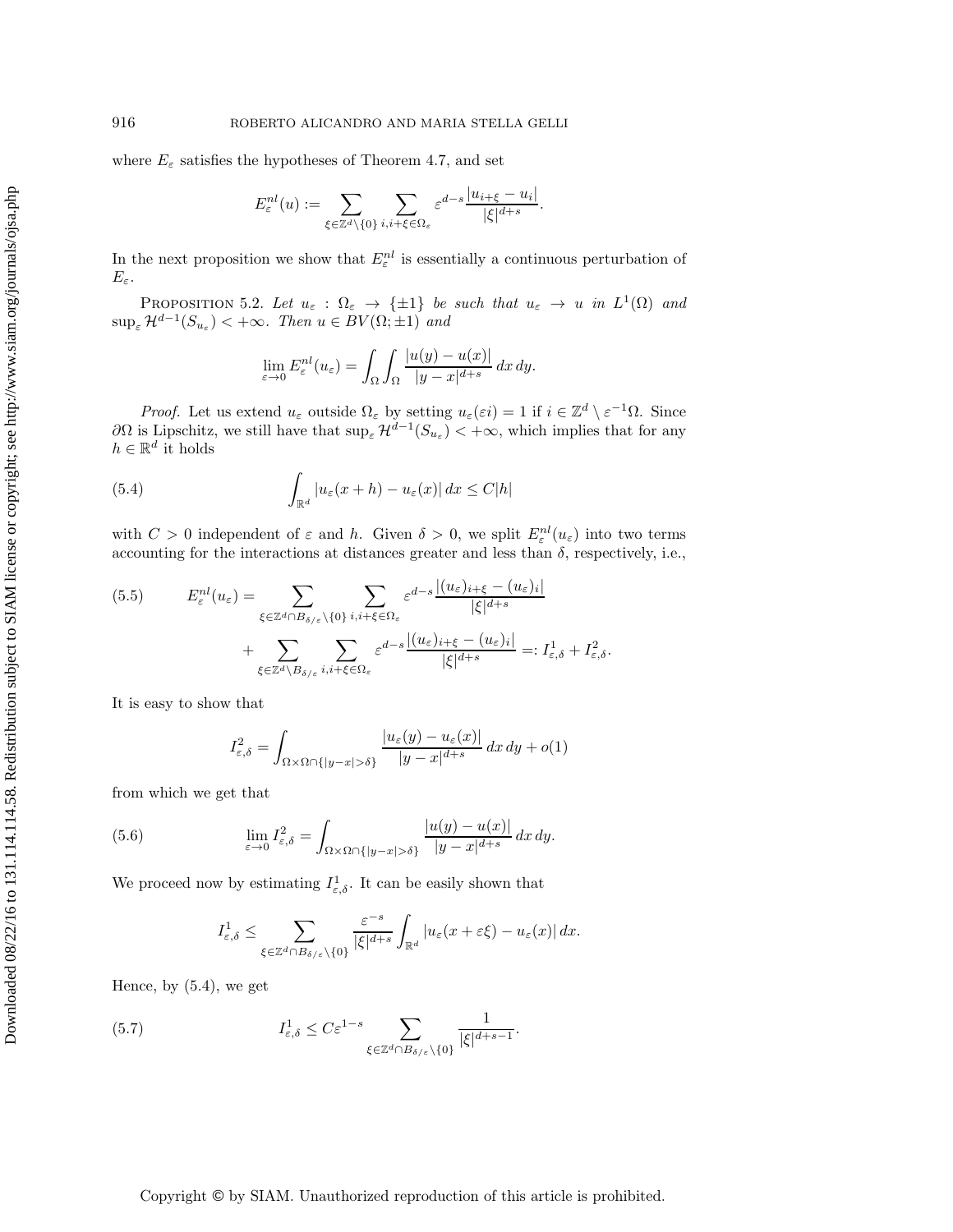Note that

$$
\sum_{\xi \in \mathbb{Z}^d \cap B_{\delta/\varepsilon} \backslash \{0\}} \frac{1}{|\xi|^{d+s-1}} = \sum_{k=1}^{[\delta/\varepsilon]-1} \sum_{\xi \in \mathbb{Z}^d \cap (B_{k+1} \backslash B_k)} \frac{1}{|\xi|^{d+s-1}} \le \sum_{k=1}^{[\delta/\varepsilon]-1} \frac{\#(\mathbb{Z}^d \cap (B_{k+1} \backslash B_k))}{k^{d+s-1}} \le C \sum_{k=1}^{[\delta/\varepsilon]-1} \frac{1}{k^s} \le C \left(\frac{\delta}{\varepsilon}\right)^{1-s}.
$$

Thus, from [\(5.7\)](#page-21-1) we deduce that

$$
(5.8) \t\t I_{\varepsilon,\delta}^1 \le C\delta^{1-s}.
$$

Eventually, by  $(5.5)$ ,  $(5.6)$ , and  $(5.8)$ , we infer that

<span id="page-22-0"></span>
$$
\lim_{\varepsilon \to 0} E_{\varepsilon}^{nl}(u_{\varepsilon}) = \int_{\Omega \times \Omega \cap \{|y - x| > \delta\}} \frac{|u(y) - u(x)|}{|y - x|^{d + s}} dx dy + O(\delta^{1 - s})
$$

and the conclusion follows by the arbitrariness of  $\delta > 0$ .

<span id="page-22-1"></span>From Proposition [5.2](#page-21-4) we derive the following Γ-convergence result.

THEOREM 5.3. Let  $E_{\varepsilon}$  satisfy the hypotheses of Theorem [4.7](#page-12-0). Then the function*als*  $\overline{E}_{\varepsilon}$ *, defined in* [\(5.3\)](#page-20-3), Γ*-converge with respect to the*  $L^1(\Omega)$  *strong topology to the functional*  $\overline{E}: L^1(\Omega) \to [0, +\infty]$  *defined by* 

$$
\overline{E}(u) = \begin{cases} \int_{S_u} \varphi_{hom}(\nu_u) d\mathcal{H}^{d-1} + \int_{\Omega} \int_{\Omega} \frac{|u(y) - u(x)|}{|y - x|^{d+s}} dx dy & \text{if } u \in BV(\Omega; \{\pm 1\}), \\ +\infty & \text{otherwise,} \end{cases}
$$

*where*  $\varphi_{hom}$  *is defined by* [\(4.16\)](#page-13-1).

*Proof.* The thesis follows by Theorem [4.7](#page-12-0) and Proposition [5.2.](#page-21-4)

*Remark* 5.4. Note that the functional  $E<sub>\varepsilon</sub>$  defined in [\(5.3\)](#page-20-3) is of the form [\(4.1\)](#page-6-0) with  $c_{i,\xi}^{\varepsilon} = c_{\xi}(i) + \frac{\varepsilon^{1-s}}{|\xi|^{d+s}}$  if  $\xi \in (\mathbb{Z}^d \cap B_{R/\varepsilon}) \setminus \{0\}$  and  $c_{i,\xi}^{\varepsilon} = c_{\xi}(i)$  otherwise, where  $R := \text{diam}(\Omega)$  and  $c_{\xi}(\cdot)$  satisfy hypotheses (H1') and (H2'). A direct computation shows that for any  $R > 0$ 

$$
\limsup_{\varepsilon \to 0} \sum_{\xi \in \mathbb{Z}^d \cap B_{R/\varepsilon} \setminus \{0\}} \frac{\varepsilon^{1-s}}{|\xi|^{d+s}} < +\infty; \quad \limsup_{\varepsilon \to 0} \sum_{\xi \in \mathbb{Z}^d \cap (B_{R/\varepsilon} \setminus B_{R/2\varepsilon})} \frac{\varepsilon^{1-s}}{|\xi|^{d+s}} \ge C > 0.
$$

Hence hypotheses (H1), (H2) are satisfied, while (H3) is violated.

*Remark* 5.5 (generalization). The approximation result of Theorem [5.3](#page-22-1) can be extended to a general class of nonlocal functionals, without any significant changes in its proof. More precisely, let  $K : \Omega \times \Omega \to [0, +\infty)$  be such that  $K \in C^1(\Omega \times \Omega)$  $\{x = y\}$  and  $K(x, y) \le C|y-x|^{-d-s}$  in a neighborhood of  $\{x = y\}$  for some  $s \in (0, 1)$ . Moreover let  $H_{\varepsilon}: L^{1}(\Omega) \to [0, +\infty]$  be defined by

$$
H_{\varepsilon}(u) := E_{\varepsilon}(u) + \sum_{\xi \in \mathbb{Z}^d \setminus \{0\}} \sum_{i,i+\xi \in \Omega_{\varepsilon}} \varepsilon^{2d} K(\varepsilon i, \varepsilon(i+\xi)) |u_{i+\xi} - u_i|,
$$

Copyright © by SIAM. Unauthorized reproduction of this article is prohibited.

 $\Box$ 

 $\Box$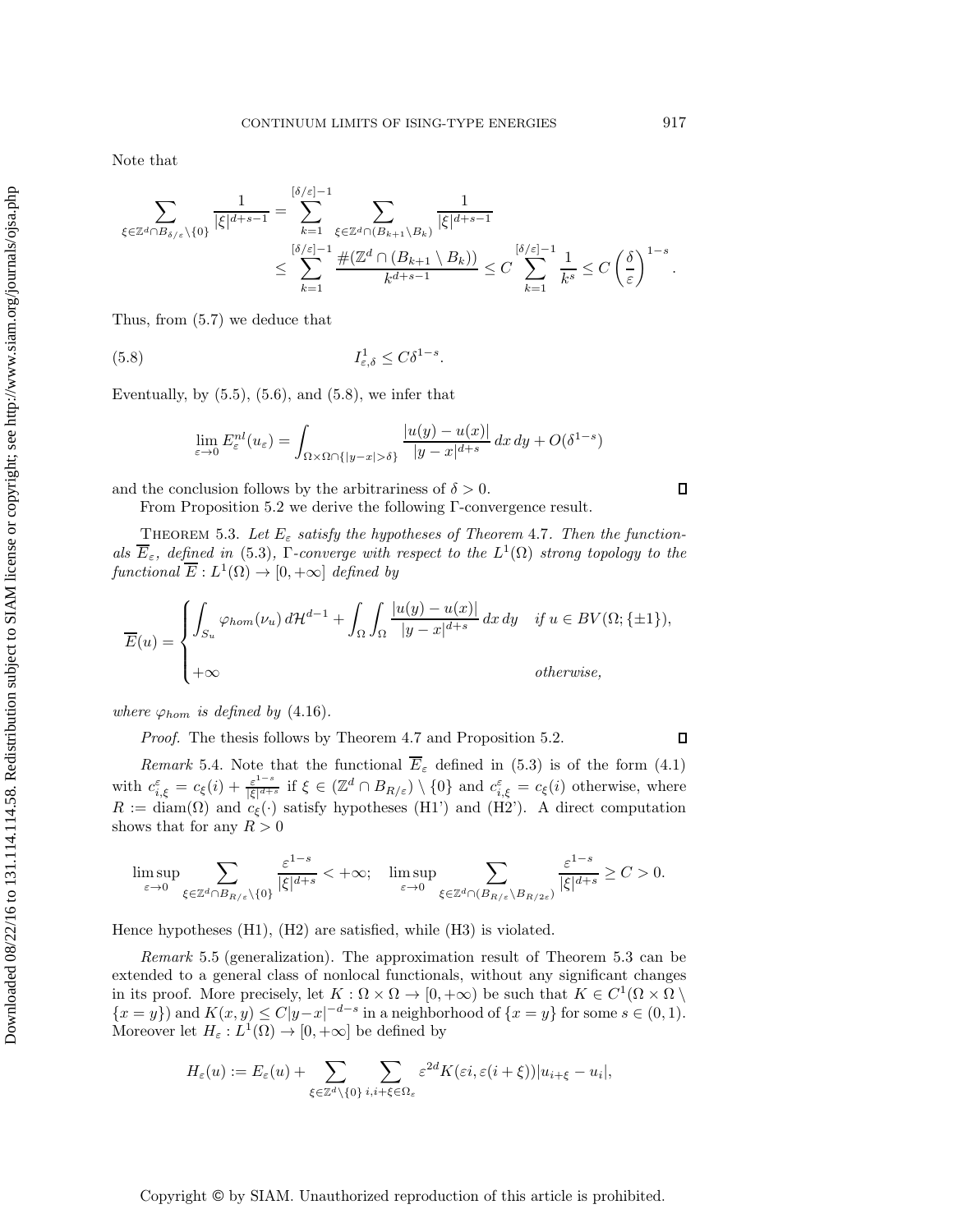where  $E_{\varepsilon}$  satisfies the hypotheses of Theorem [4.7,](#page-12-0) and let  $H : L^1(\Omega) \to [0, +\infty]$  be defined by

$$
H(u) = \begin{cases} \int_{S_u} \varphi_{hom}(\nu_u) d\mathcal{H}^{d-1} + \int_{\Omega} \int_{\Omega} K(x, y) |u(y) - u(x)| dx dy & \text{if } u \in BV(\Omega; \{\pm 1\}), \\ +\infty & \text{otherwise}, \end{cases}
$$

where  $\varphi_{hom}$  is defined by [\(4.16\)](#page-13-1). Then Theorem [5.3](#page-22-1) still holds with  $H_{\varepsilon}$  in place of  $\overline{E}_{\varepsilon}$ and H in place of  $\overline{E}$ .

**5.2. Ohta–Kawasaki-type energies.** A canonical mathematical model in the studies of energy-driven pattern forming systems is based on the following energy first proposed by Ohta–Kawasaki (see [\[23\]](#page-36-2)):

<span id="page-23-0"></span>(5.9) 
$$
\mathcal{E}_{\varepsilon}(u) = \varepsilon \int_{\Omega} |\nabla u|^2 dx + \frac{1}{\varepsilon} \int_{\Omega} (1 - u^2)^2 dx + \gamma_0 \int_{\Omega} \int_{\Omega} G(x, y) u(x) u(y) dx dy.
$$

Here u is an  $H^1(\Omega)$  phase parameter describing the density distribution of the components ( $u = -1$  stands for one phase,  $u = +1$  for the other), subject to the constraint  $m = \int_{\Omega} u \, dx$ , that is the difference of the phases' volume fractions is prescribed, and G is the Green's function of the Laplacian with Neumann boundary conditions on  $\partial\Omega$ . The first two integrals in [\(5.9\)](#page-23-0) form the so called Modica–Mortola energy which Γconverges as  $\varepsilon \to 0$  to the perimeter functional (see [\[19\]](#page-36-3)). It can be easily shown that the nonlocal term in [\(5.9\)](#page-23-0) is an  $L^1$  continuous perturbation of the Modica–Mortola energy. Hence, the functionals  $\mathcal{E}_{\varepsilon}$  Γ-converge with respect to the  $L^1(\Omega)$  norm to the functional  $\mathcal{E}: L^1(\Omega) \to [0, +\infty]$  given by (5.10)

<span id="page-23-1"></span>
$$
\mathcal{E}(u) := \begin{cases} \frac{8}{3} \mathcal{H}^{d-1}(S_u) + \gamma_0 \int_{\Omega} \int_{\Omega} G(x, y) u(x) u(y) dx dy & \text{if } u \in BV(\Omega; \{\pm 1\}), \\ +\infty & \text{otherwise.} \end{cases}
$$

We provide a variational approximation of an anisotropic version of the functional in [\(5.10\)](#page-23-1), namely, the functional finite on  $BV(\Omega;\{\pm 1\})$  and defined by

$$
\int_{S_u} |\nu_u|_1 d\mathcal{H}^{d-1}(S_u) + \gamma_0 \int_{\Omega} \int_{\Omega} G(x, y) u(x) u(y) dx dy.
$$

We may "discretize" the nonlocal term as in the previous section, that is

$$
\int_{\Omega} \int_{\Omega} G(x, y) u(x) u(y) dx dy = \sum_{i,j} \int_{(\Omega \cap Q_i^{\varepsilon}) \times (\Omega \cap Q_j^{\varepsilon})} G(x, y) u(x) u(y) dx dy
$$
  
\n
$$
= \sum_{i \neq j \in \Omega_{\varepsilon}} \varepsilon^{2d} G(\varepsilon i, \varepsilon j) u(\varepsilon i) u(\varepsilon j) + o(1)
$$
  
\n
$$
= \sum_{\xi \in \mathbb{Z}^d \setminus \{0\}} \sum_{i, i + \xi \in \Omega_{\varepsilon}} \varepsilon^{2d} G(\varepsilon i, \varepsilon (i + |\xi|)) u_{i + \xi} u_i + o(1).
$$

We note that the Green's function  $G$  satisfies

$$
|G(x,y)|\leq \frac{C}{|x-y|^{d-2}}\leq \frac{C}{|x-y|^{d'}}
$$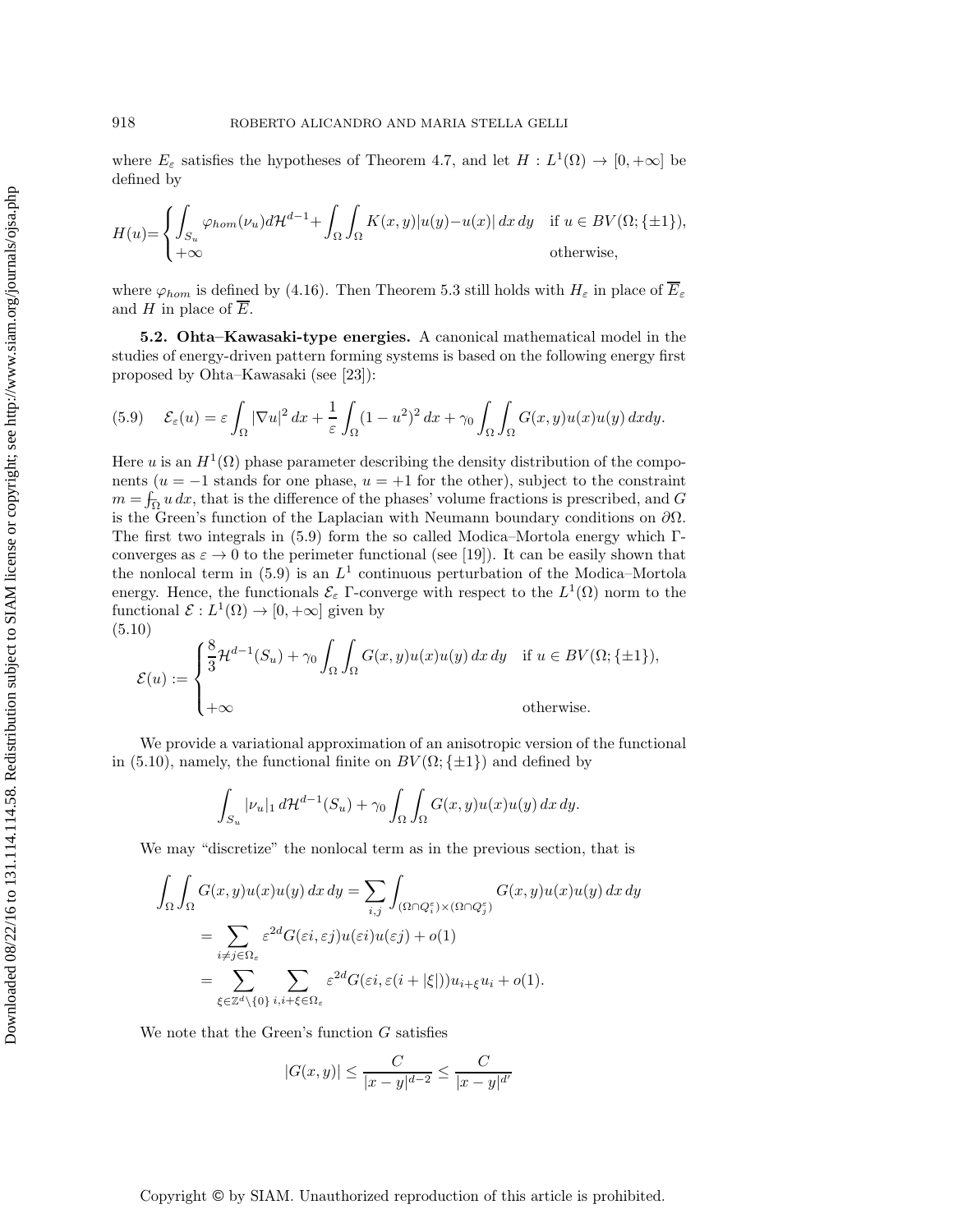for constants C depending on  $\Omega$  and for some  $d - 2 \le d' < d$ . In particular

<span id="page-24-0"></span>(5.11) 
$$
\int_{\Omega} \int_{\Omega} |G(x, y)| dx dy < +\infty.
$$

A discrete version of [\(5.11\)](#page-24-0) is provided by the following estimate

<span id="page-24-1"></span>
$$
(5.12) \qquad \sum_{\xi \in \mathbb{Z}^d \setminus \{0\}} \sum_{i,i+\xi \in \Omega_{\varepsilon}} \varepsilon^{2d} G(\varepsilon i, \varepsilon (i+|\xi|)) \leq C \sum_{\xi \in \mathbb{Z}^d \cap B_{r/\varepsilon} \setminus \{0\}} \varepsilon^d \frac{1}{|\varepsilon \xi|^{d'}} = C \varepsilon^{d-d'} \sum_{\xi \in \mathbb{Z}^d \cap B_{r/\varepsilon} \setminus \{0\}} \frac{1}{|\xi|^{d'}} \leq C,
$$

where we have set  $r := \text{diam}(\Omega)$ .

Let  $\hat{F}_{\varepsilon}: L^{1}(\Omega) \to [0, +\infty]$  be defined by

$$
\hat{F}_{\varepsilon}(u) := \begin{cases}\n-\sum_{|j-i|=1} \varepsilon^{d} u_{i} u_{j} + \gamma_{0} \sum_{\xi \in \mathbb{Z}^{d} \setminus \{0\}} \sum_{i,i+\xi \in \Omega_{\varepsilon}} \varepsilon^{2d+1} G(\varepsilon i, \varepsilon (i + |\xi|)) u_{i+\xi} u_{i} \\
\qquad \qquad + \hat{F}_{\varepsilon}^{loc}(u) + \hat{F}_{\varepsilon}^{nl}(u) & \text{if } u \in \mathcal{P}C_{\varepsilon}(\Omega), \\
+\infty & \text{otherwise.} \n\end{cases}
$$

Note that  $\tilde{F}_{\varepsilon}$  is of the form [\(3.1\)](#page-6-1). Moreover, we point out that, since  $G(\cdot, \cdot)$  changes sign,  $\hat{F}_{\varepsilon}$  mixes ferromagnetic and antiferromagnetic interactions. Hence the uniform states  $u \equiv \pm 1$  are not absolute minimizers of  $\hat{F}_{\varepsilon}$ . Nevertheless, estimate [\(5.12\)](#page-24-1) yields that  $\hat{F}^{nl}_{\varepsilon}(u)$  vanishes uniformly with respect to u as  $\varepsilon$  goes to 0, and then

$$
\hat{F}_{\varepsilon}(\pm 1) = \min \hat{F}_{\varepsilon} + O(\varepsilon) = \hat{F}_{\varepsilon}^{loc}(\pm 1) + O(\varepsilon).
$$

We then consider the scaled energies

$$
\hat{E}_{\varepsilon}(u) := \frac{\hat{F}_{\varepsilon}(u) - \hat{F}_{\varepsilon}^{loc}(\pm 1)}{\varepsilon},
$$

which can be written as

<span id="page-24-3"></span>
$$
(5.13)\,\hat{E}_{\varepsilon}(u) = \begin{cases}\n\sum_{|j-i|=1} \varepsilon^{d-1} |u_j - u_i| + \gamma_0 \sum_{\xi \in \mathbb{Z}^d \backslash \{0\}} \sum_{i,i+\xi \in \Omega_{\varepsilon}} \varepsilon^{2d} G(\varepsilon i, \varepsilon(i+|\xi|)) u_{i+\xi} u_i \\
=:\hat{E}_{\varepsilon}^{loc}(u) + \hat{E}_{\varepsilon}^{nl}(u) & \text{if } u \in \mathcal{PC}_{\varepsilon}(\Omega), \\
+\infty & \text{otherwise.} \n\end{cases}
$$

Arguing as in the proof of Proposition [5.2,](#page-21-4) the following result can be proved. PROPOSITION 5.6. Let  $u_{\varepsilon} : \Omega_{\varepsilon} \to {\{\pm 1\}}$  be such that  $u_{\varepsilon} \to u$  in  $L^1(\Omega)$ . Then

<span id="page-24-2"></span>
$$
\lim_{\varepsilon \to 0} \hat{E}^{nl}_{\varepsilon}(u_{\varepsilon}) = \int_{\Omega} \int_{\Omega} G(x, y) u(x) u(y) dx dy.
$$

<span id="page-24-4"></span>By Proposition [5.6,](#page-24-2) we derive the following Γ-convergence result. Its proof is straightforward.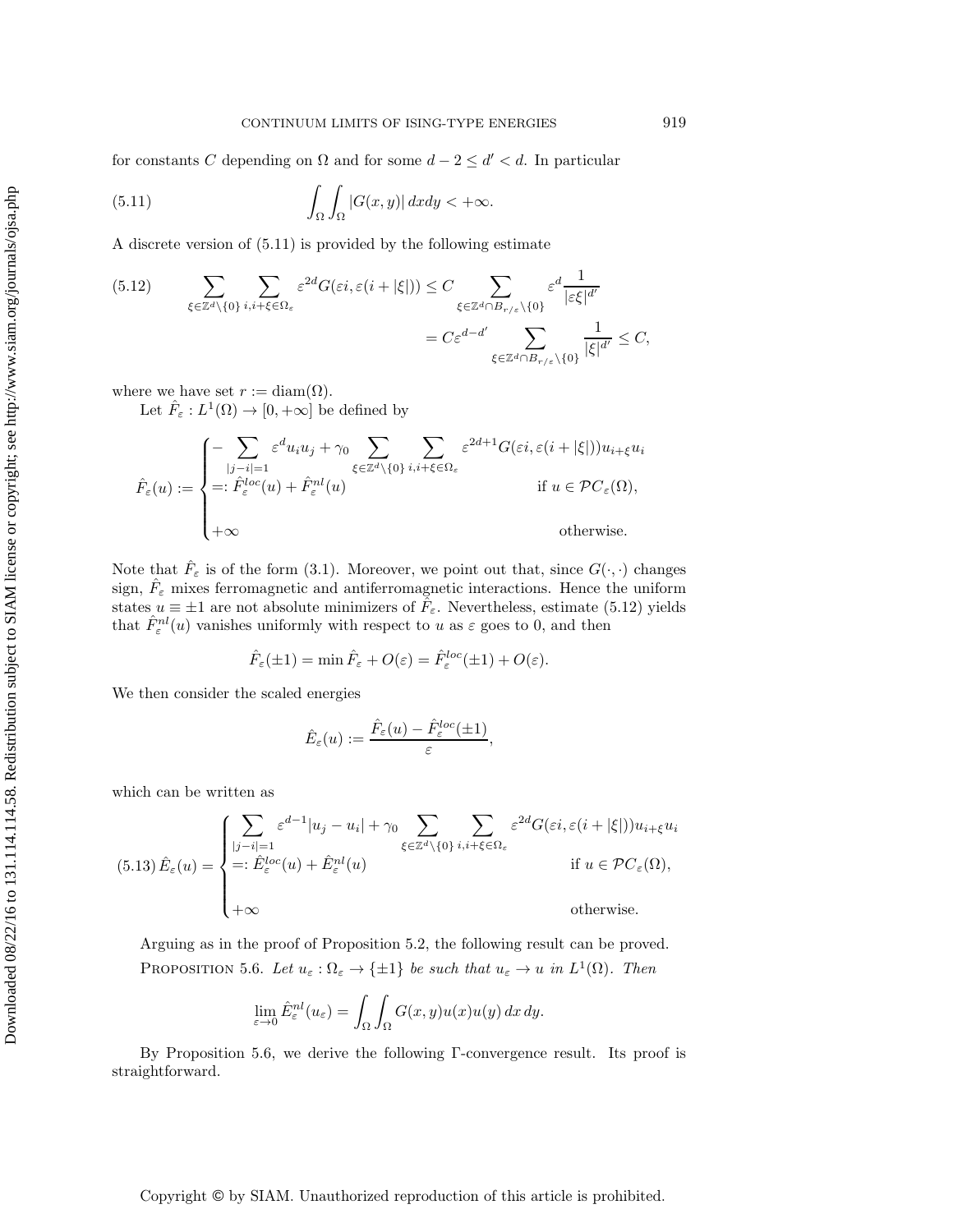**THEOREM 5.7.** *The functionals*  $E_{\varepsilon}$ *, defined in* [\(5.13\)](#page-24-3)*,* Γ-converge with respect to *the*  $L^1(\Omega)$  *strong topology to the functional*  $\hat{E}: L^1(\Omega) \to [0, +\infty]$  *defined by* 

$$
\hat{E}(u) := \begin{cases}\n\int_{S_u} |\nu_u|_1 d\mathcal{H}^{d-1}(S_u) + \gamma_0 \int_{\Omega} \int_{\Omega} G(x, y) u(x) u(y) dx dy \\
\quad \text{if } u \in BV(\Omega; \{\pm 1\}), \\
+\infty\n\end{cases}
$$
\notherwise.

*Proof.* Notice that  $\hat{E}^{loc}_{\varepsilon}(u) = G_{\varepsilon}(u)$  for  $u \in \mathcal{PC}_{\varepsilon}(\Omega)$ , where  $G_{\varepsilon}$  is defined in [\(4.6\)](#page-8-5), and we have already recalled that in [\[3,](#page-35-0) Theorem 4] it was proved that

$$
\Gamma\text{-}\lim_{\varepsilon \to 0} G_{\varepsilon}(u) = \begin{cases} \int_{S_u} |\nu_u|_1 \, \mathcal{H}^{d-1} & \text{if } u \in BV(\Omega; \{\pm 1\}), \\ +\infty & \text{otherwise.} \end{cases}
$$

Hence, the thesis follows by Proposition [5.6.](#page-24-2)

The result in Theorem [5.7](#page-24-4) can be extended to the periodic case, when  $\Omega = \mathbb{T}^d$ , and to functions satisfying a mean constraint. More precisely, assume  $\varepsilon = \frac{1}{n}$  and, given  $l_n \in \{0, \ldots n^d\}$ , set

<span id="page-25-2"></span><span id="page-25-1"></span>Д

<span id="page-25-0"></span>
$$
\mathcal{P}C_n^{l_n}(\mathbb{T}^d) := \{ u : \frac{1}{n}\mathbb{Z}^d \to \{-1, 1\}, u [0, 1)^d \text{-periodic and}
$$
  

$$
\# \{ i \in ([0, n) \cap \mathbb{Z})^d : u_i = 1 \} = l_n \}.
$$

We assume that there exists  $p \in [0, 1]$  such that

(5.14) 
$$
\lim_{n \to +\infty} n^{-d} l_n = p.
$$

Then, consider the functionals  $E_n^{l_n}: L^1(\mathbb{T}^d) \to [0, +\infty]$  defined as

(5.15)

Downloaded 08/22/16 to 131.114.14.58. Redistribution subject to SIAM license or copyright; see http://www.siam.org/journals/ojsa.php Downloaded 08/22/16 to 131.114.114.58. Redistribution subject to SIAM license or copyright; see http://www.siam.org/journals/ojsa.php

$$
E_n^{l_n}(u) = \begin{cases} \sum_{|j-i|=1} n^{1-d} |u_j - u_i| + \gamma_0 \sum_{\xi \in \mathbb{Z}^d \backslash \{0\}} \sum_{i \in nQ \cap \mathbb{Z}^d} n^{-2d} G\left(\frac{i}{n}, \frac{(i + |\xi|)}{n}\right) u_{i+\xi} u_i\\ \text{if } u \in \mathcal{P}C_n^{l_n}(\mathbb{T}^d),\\ +\infty \qquad \text{otherwise} \end{cases}
$$

where  $G$  is the Green's functions for the Laplacian with periodic boundary conditions. Then, by following the same steps of the proof of Theorem [4.11](#page-16-1) and taking into account Theorem [A.1](#page-33-0) and Remark [A.2,](#page-35-10) the following result can be proved.

THEOREM 5.8. Let  $(l_n)$  satisfy  $(5.14)$ . Then, the functionals  $E_n^{l_n}$ , defined in [\(5.15\)](#page-25-1)*,* Γ*-converge with respect to the*  $L^1(\mathbb{T}^d)$  *strong topology to the functional*  $E^p$ :  $L^1(\mathbb{T}^d) \to [0, +\infty]$  *defined by* 

$$
E^{p}(u) := \begin{cases} \int_{S_u} |\nu_u|_1 d\mathcal{H}^{d-1}(S_u) + \gamma_0 \int_{\mathbb{T}^d} \int_{\mathbb{T}^d} G(x, y) u(x) u(y) dx dy \\ \quad \text{if } u \in BV(\mathbb{T}^d; \{\pm 1\}) \text{ and } |\{u = 1\}| = p, \\ +\infty & \text{otherwise.} \end{cases}
$$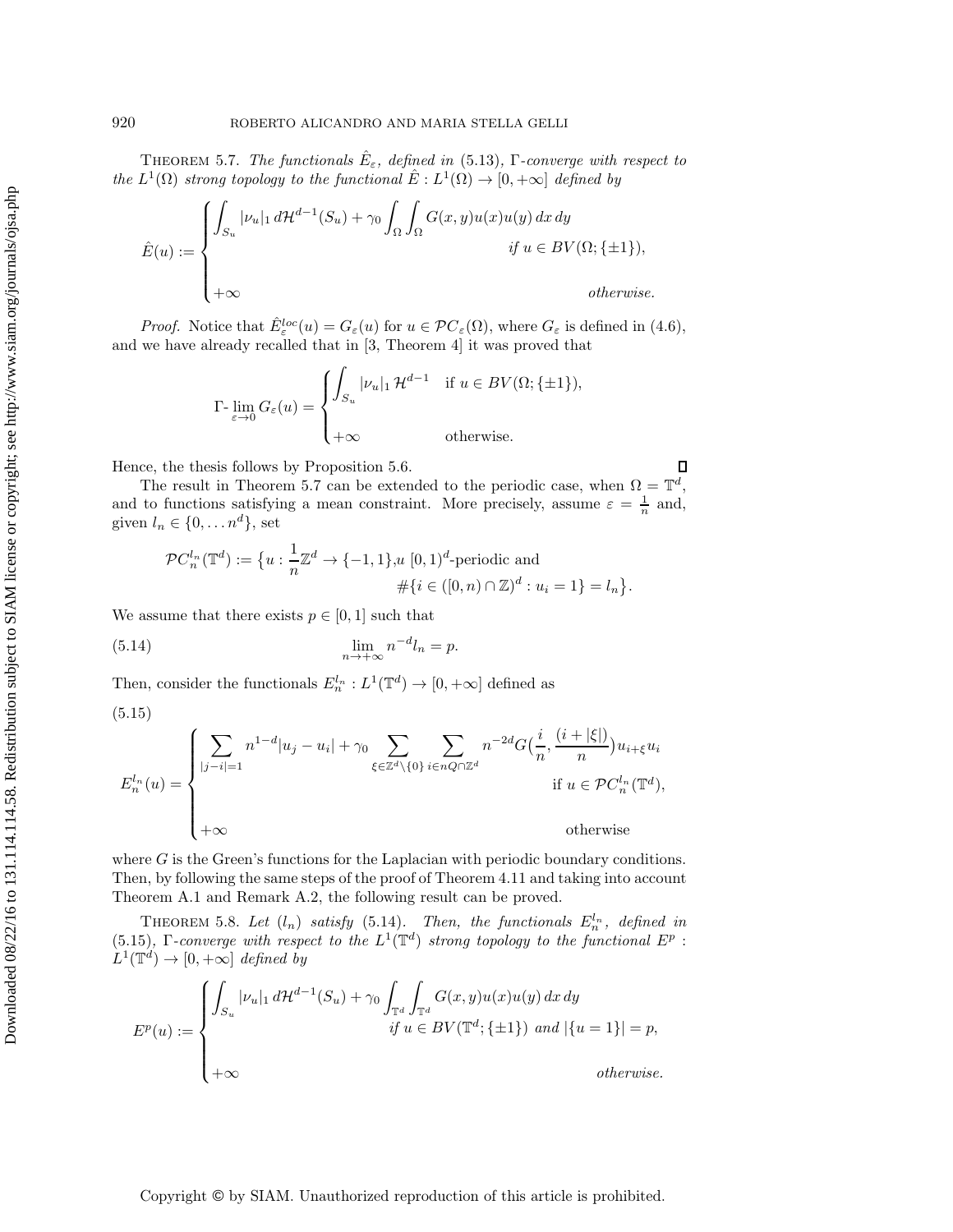The previous result allows us to deduce the existence of "lamellar-type" local minimizers for the discrete energies  $E_n^{p_n}$ : according to a definition introduced in [\[1\]](#page-35-7), we say that a function  $u \in \mathcal{PC}_n^{l_n}(\mathbb{T}^d)$  is an isolated  $L^1$ -local minimizer for the functional  $E_n^{l_n}$  if there exists  $\delta > 0$  such that

$$
E_n^{l_n}(u) \le E_n^{l_n}(v), \ \forall \ v \in \mathcal{PC}_n^{l_n}(\mathbb{T}^d) \text{ with } 0 < \min_{\tau \in \frac{1}{n}\mathbb{Z}^d} \|u - v(\cdot + \tau)\|_{L^1(\mathbb{T}^d)} \le \delta.
$$

An analogous definition of isolated local minimizers can be given in the continuum for the functional  $E^p(u)$ .

In [\[1,](#page-35-7) Proposition 5.6] the following result was proved: given  $p \in (0,1)$ , set

$$
L_k:=T^{d-1}\times \cup_{l=1}^k \left[\frac{l-1}{k},\frac{l-1}{k}+\frac{p}{k}\right],\quad k\in\mathbb{N}
$$

and denote by  $\mathcal{L}_{p,k}$  the collection of all sets which may be obtained from  $L_k$  by translations and relabeling of coordinates. Then, for any  $\gamma_0 > 0$  and  $L \in \mathcal{L}_{n,k}$ , the function  $u_L := \chi_L - \chi_{L^c}$  is an isolated  $L^1$ -local minimizer for the functional  $\mathcal{E}^p: L^1(\mathbb{T}^d) \to [0, +\infty]$  defined by

$$
\mathcal{E}^{p}(u) := \begin{cases} \mathcal{H}^{d-1}(S_{u}) + \gamma_{0} \int_{\mathbb{T}^{d}} \int_{\mathbb{T}^{d}} G(x, y) u(x) u(y) dx dy \\ & \text{if } u \in BV(\mathbb{T}^{d}; \{\pm 1\}) \text{ and } |\{u = 1\}| = p, \\ +\infty & \text{otherwise} \end{cases}
$$

for k large enough. Since  $\mathcal{H}^{d-1}(S_u) \leq \int_{S_u} |\nu_u|_1 d\mathcal{H}^{d-1}$  and the equality holds for  $u_L$ , we get that  $u<sub>L</sub>$  is also an isolated  $L<sup>1</sup>$ -local minimizer for the functional  $E<sup>p</sup>$ . Hence, as a straightforward consequence of Theorems [2.3](#page-6-2) and [5.8,](#page-25-2) we deduce the following result.

<span id="page-26-0"></span>THEOREM 5.9 (local minimality of lamellae). *There exists*  $k_0 \in \mathbb{N}$  *such that for any*  $k \in \mathbb{N}$ ,  $k > k_0$ , and  $L \in \mathcal{L}_{p,k}$  *there exist*  $n_0 \in \mathbb{N}$  *and a family*  $\{u_n\}_{n> n_0}$  *of isolated local minimizers of*  $E_n^{l_n}$  *such that*  $u_n \to u_L$  *strongly in*  $L^1(\mathbb{T}^d)$ *, as*  $n \to +\infty$ *, where*  $u_L := \chi_L - \chi_{L^c}$ .

**6. General criterion for a ferromagnetic behavior.** In this section we con-sider energies of the type [\(3.1\)](#page-6-1) in the homogeneous case  $c_{i,\xi}^{\varepsilon} = c_{\xi}$  for all i and  $\xi$ , without constraints on the sign of such constants. Our main goal is to provide a general criterion which ensures that such energies still have a ferromagnetic behavior, that is the ground states are still the uniform states  $u \equiv 1$  and  $u \equiv -1$  and the continuum limit of the scaled energies is an interfacial energy of the form [\(4.4\)](#page-8-4). We restrict our analysis to the case in which only short-range interactions are taken into account, that is there exists  $R > 0$  such that  $c_{\xi} = 0$  if  $|\xi| > R$ . Hence, we consider energies of the form

<span id="page-26-1"></span>(6.1) 
$$
F_{\varepsilon}(u) = -\sum_{\xi \in \mathbb{Z}^d \cap B(0,R)} \sum_{i,i+\xi \in \Omega_{\varepsilon}} c_{\xi} \varepsilon^d u_i u_{i+\xi}
$$

on  $\mathcal{P}C_{\varepsilon}(\Omega)$  and equal to  $+\infty$  otherwise in  $L^1(\Omega)$ . In order to introduce and better explain the ferromagnetic criterion we are going to define, we first consider two onedimensional examples.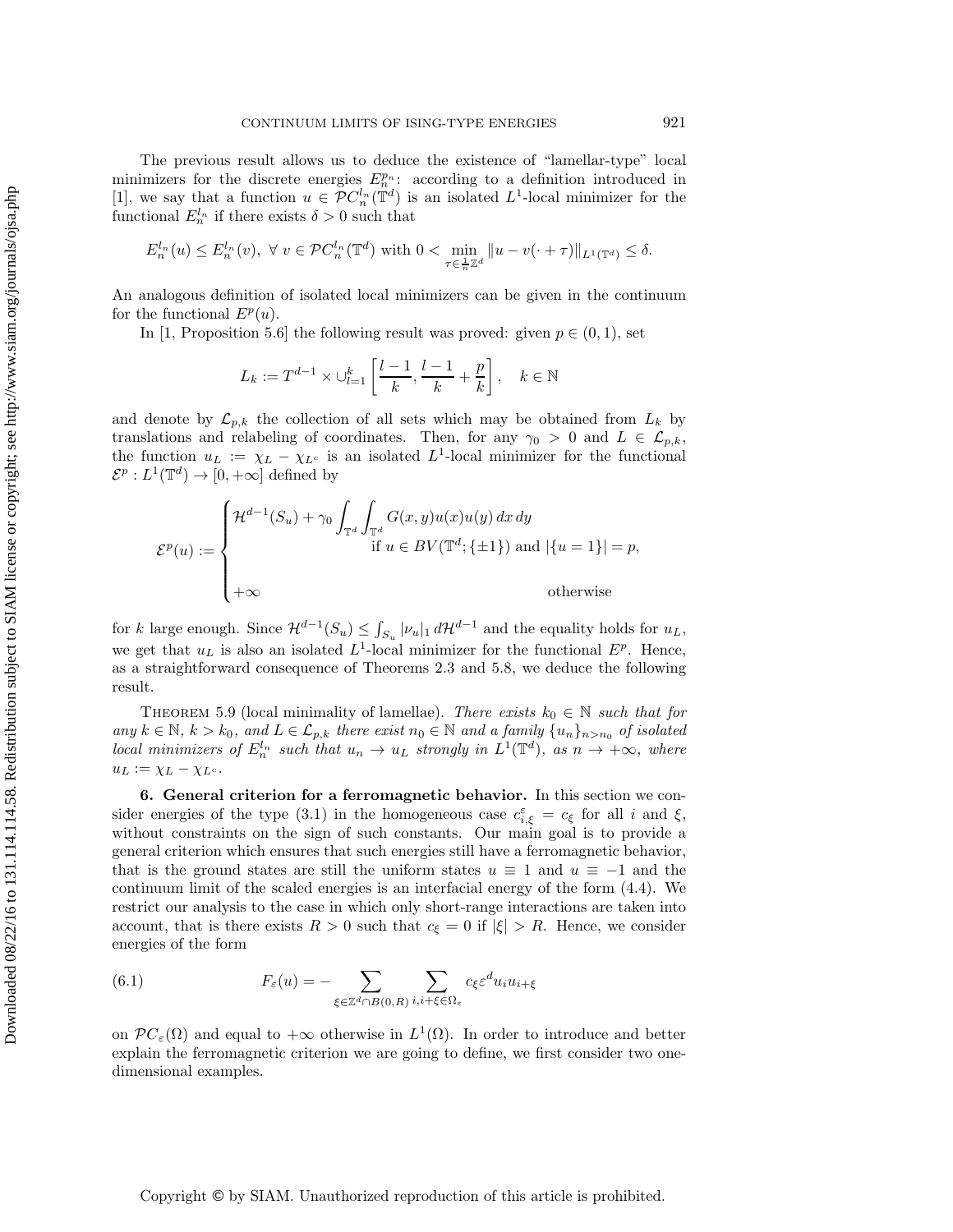*Example* 6.1 (nearest neighbor and next-to-nearest neighbor interactions). Let  $\Omega$  $=(0, 1)$  and let  $F_{\varepsilon}$  be the energy accounting for nearest and next-to-nearest neighbor interactions defined by

$$
F_{\varepsilon}(u):=-c_1\sum_{i,(i+1)\in\mathbb{Z}\cap(0,\varepsilon^{-1})}\varepsilon u_iu_{i+1}-c_2\sum_{i,(i+2)\in\mathbb{Z}\cap(0,\varepsilon^{-1})}\varepsilon u_iu_{i+2}.
$$

Note that, given  $\lambda \in \mathbb{R}$ , we may rewrite  $F_{\varepsilon}$  as

<span id="page-27-1"></span>
$$
(6.2) \quad F_{\varepsilon}(u) = \sum_{i \in \mathbb{Z} \cap (0,\varepsilon^{-1}-2)} \varepsilon(-c_1(\lambda u_i u_{i+1} + (1-\lambda)u_{i+1} u_{i+2}) - c_2 u_i u_{i+2}) + O(\varepsilon),
$$

where the additional infinitesimal term is due to the energetic contribution of the interactions near 0 and 1. Set, for  $v : \{0, 1, 2\} \rightarrow \{-1, 1\}$ ,

$$
F_{cell}^2(v) := -c_1(\lambda v_0 v_1 + (1 - \lambda)v_1 v_2) - c_2 v_0 v_2.
$$

Then, a condition which guarantees that the uniform states −1 and 1 are the only two minimizers of  $F_{\varepsilon}$  up to lower order terms is the following

<span id="page-27-0"></span>
$$
(6.3) \tF_{cell}^2(v) > F_{cell}^2(\pm 1) = -c_1 - c_2 \quad \forall \ v : \{0, 1, 2\} \to \{-1, 1\}, \ v \neq \pm 1.
$$

Indeed, if [\(6.3\)](#page-27-0) is satisfied, formula [\(6.2\)](#page-27-1) immediately infers that

$$
F_{\varepsilon}(\pm 1) = \min F_{\varepsilon} + O(\varepsilon).
$$

It is easy to show that [\(6.3\)](#page-27-0) is satisfied with  $\lambda = \frac{1}{2}$  if and only if  $c_1, c_2 \in A :=$  ${c_1 > 0, 2c_2 > -c_1}.$  Moreover, easy computations show that

- (1) if  $c_1, c_2 \in B := \{c_1 < 0, 2c_2 > c_1\}$ , we have two ground states given by the alternating states  $(-1)^i$  and  $(-1)^{i-1}$ ;
- (2) if  $c_1, c_2 \in C := \{c_1 < 0, 2c_2 < c_1\} \cup \{c_1 > 0, 2c_2 < -c_1\}$ , we have four ground states given by  $(-1)^{\left[\frac{i+k}{2}\right]}$ ,  $k = 0, 1, 2, 3;$
- (3) if  $c_1, c_2 \in \overline{A} \cap \overline{B} = \{c_1 = 0, c_2 > 0\}$ , we have four ground states given by the uniform states 1 and  $-1$  and the alternating states given by  $(-1)^i$  and  $(-1)^{i-1}$ ; if  $c_1, c_2 \in \overline{A} \cap \overline{C} = \{c_1 > 0, 2c_2 = -c_1\}$ , we have six ground states given by the uniform states 1 and  $-1$  and the states  $(-1)^{\left[\frac{i+k}{2}\right]}, k = 0, 1, 2, 3;$ if  $c_1, c_2 \in \overline{B} \cap \overline{C} = \{c_1 < 0, 2c_2 = c_1\}$ , we have six ground states given by the alternating states  $(-1)^i$  and  $(-1)^{i-1}$  and the states  $(-1)^{\left[\frac{i+k}{2}\right]}, k = 0, 1, 2, 3$ .

*Example* 6.2. (nearest neighbor, next-to-nearest neighbor, and next-to-next-tonearest neighbor interactions) Let  $\Omega = (0, 1)$  and let  $F_{\varepsilon}$  be the energy accounting for nearest, next-to-nearest, and next-to-next-to-nearest neighbor interactions, defined by

$$
F_{\varepsilon}(u):=-c_1\sum_{\substack{i,(i+1)\in\mathbb{Z}\cap(0,\varepsilon^{-1})\\\cdots\\i,(i+3)\in\mathbb{Z}\cap(0,\varepsilon^{-1})}}\varepsilon u_i u_{i+1}-c_2\sum_{\substack{i,(i+2)\in\mathbb{Z}\cap(0,\varepsilon^{-1})\\i,(i+3)\in\mathbb{Z}\cap(0,\varepsilon^{-1})}}\varepsilon u_i u_{i+2}
$$

Following the same strategy as the previous example, given  $\lambda, \alpha, \beta \in \mathbb{R}$ , we may rewrite  $F_{\varepsilon}$  as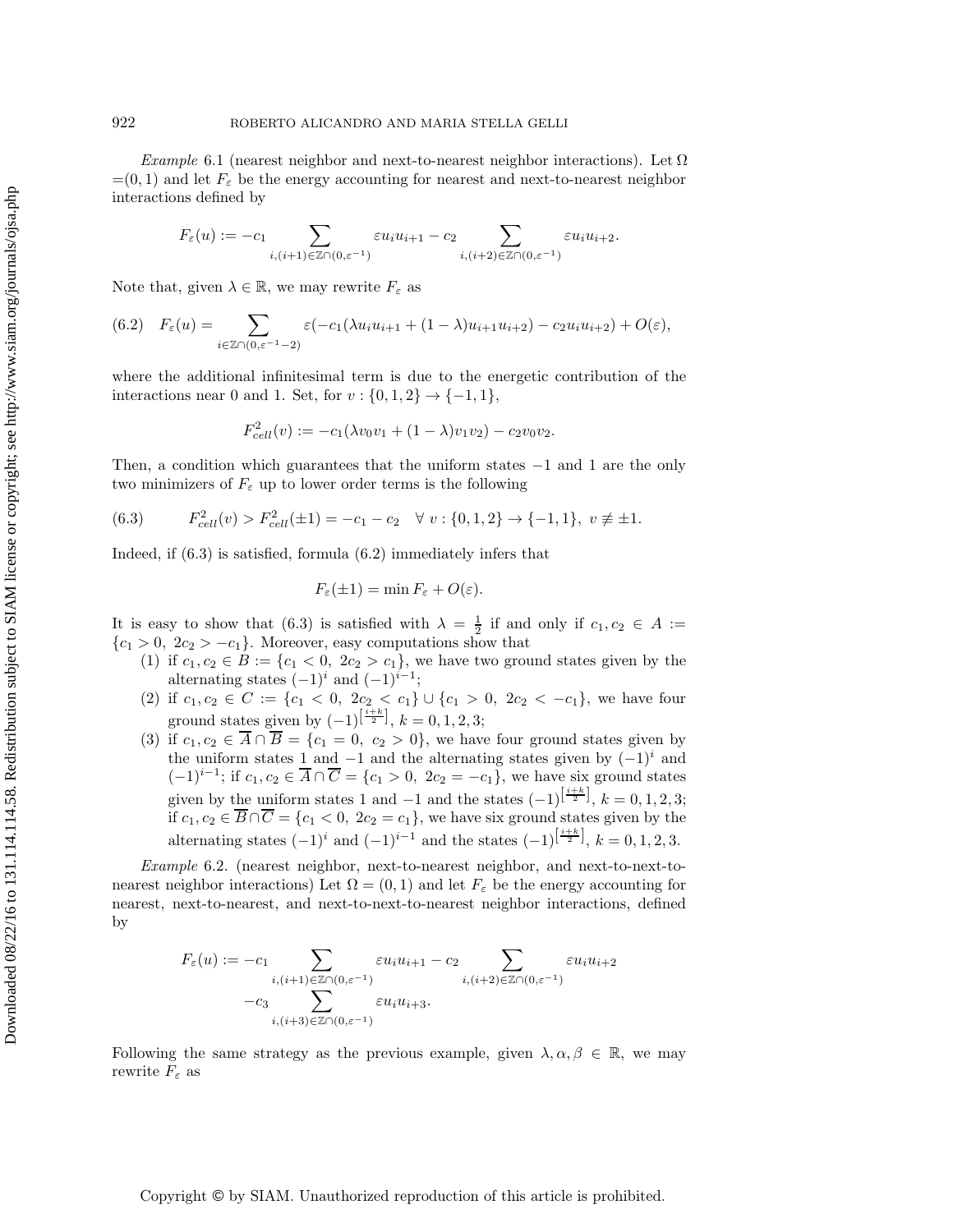CONTINUUM LIMITS OF ISING-TYPE ENERGIES 923

$$
F_{\varepsilon}(u) = \sum_{\substack{i \in \mathbb{Z} \cap (0,\varepsilon^{-1}-3) \\ -c_2(\lambda u_i u_{i+2} + (1-\lambda)u_{i+1} u_{i+3}) - c_3 u_i u_{i+3})}} \rho_{\varepsilon}(1 - \alpha - \beta) u_{i+2} u_{i+3}
$$

Set, for  $v : \{0, 1, 2, 3\} \rightarrow \{-1, 1\},\$ 

$$
F_{cell}^3(v) := -c_1(\alpha v_0 v_1 + \beta v_1 v_2 + (1 - \alpha - \beta)v_2 v_3) - c_2(\lambda v_0 v_2 + (1 - \lambda)v_1 v_3) - c_3v_0 v_3.
$$

In this case the uniform states  $-1$  and 1 are the only two minimizers of  $F_{\varepsilon}$  up to lower order term if there holds

<span id="page-28-1"></span>
$$
(6.4) \quad F_{cell}^3(v) > F_{cell}^3(\pm 1) = -c_1 - c_2 - c_3 \quad \forall \ v: \{0, 1, 2, 3\} \to \{-1, 1\}, \ v \neq \pm 1.
$$

If  $c_1, c_2, c_3 \in \{c_1 > -3c_3 > 0, 3c_2 > -c_1 - 3c_3\} \cup \{c_1 = 0, c_2 > 0, c_3 > 0\}$  one can check that  $(6.4)$  is satisfied. Note that for other values of  $c_1$ ,  $c_2$ , and  $c_3$  it is in principle possible that neither the uniform states 1 and −1 nor different periodic states are minimizers of  $F_{cell}^3$ . In this case one could further push the argument before as follows: given  $M \in \mathbb{N}, M \geq 3$ , the three sets of constants  $\{\alpha_1^k, \ldots, \alpha_{M-k+1}^k\},$  $k = 1, 2, 3$ , satisfying  $\sum_{j=1}^{M-k+1} \alpha_j^k = 1$  for any  $k$ , one can rewrite  $F_{\varepsilon}$  as

$$
F_{\varepsilon}(u) = \sum_{i \in \mathbb{Z} \cap (0,\varepsilon^{-1}-M)} \varepsilon \left( -\sum_{k=1}^{3} c_k \sum_{j=1}^{M-k+1} \alpha_j^k u_{i+j-1} u_{i+j+k-1} \right) + O(\varepsilon)
$$

and define, for  $v : \{0, 1, \ldots, M\} \to \{-1, 1\},\$ 

$$
F_{cell}^M(v) := -\sum_{k=1}^3 c_k \sum_{j=1}^{M-k+1} \alpha_j^k v_{j-1} v_{j+k-1}.
$$

Then, as before, the uniform states  $-1$  and 1 are the only ground states if there holds

$$
F_{cell}^M(v) > F_{cell}^M(\pm 1) = -c_1 - c_2 - c_3 \quad \forall \ v : \{0, 1, ..., M\} \to \{-1, 1\}, \ v \neq \pm 1.
$$

We now generalize the argument exploited in the previous examples. Let  $F_{\varepsilon}$  be defined by [\(6.1\)](#page-26-1). Note that, for any  $M \in \mathbb{N}$ ,  $M \geq R$ , we may rewrite  $F_{\varepsilon}$  as

<span id="page-28-2"></span>(6.5) 
$$
F_{\varepsilon}(u) = \sum_{\varepsilon i \in \Omega_{\varepsilon}^M} \varepsilon^d \left( - \sum_{|\xi| \le R} c_{\xi} \sum_{j,j+\xi \in C_M} \phi_M(j,\xi) u^{i+j} u^{i+j+\xi} \right) + O(\varepsilon),
$$

where  $C_M := [0, M]^d \cap \mathbb{Z}^d$ ,  $\Omega_{\varepsilon}^M := \{i \in \mathbb{Z}^d : \varepsilon i + \varepsilon C_M \subset \Omega\}$ , and  $\phi_M : C_M \times \mathbb{Z}^d \to \mathbb{R}$ satisfies for any fixed  $\xi \in \mathbb{Z}^d$ 

$$
\sum_{j,j+\xi \in C_M} \phi_M(j,\xi) = 1.
$$

<span id="page-28-0"></span>Note that the additional infinitesimal term in [\(6.5\)](#page-28-2) is due to the energetic contribution of the interactions near the boundary of  $\Omega$ . Set, for  $v : C_M \to {\pm 1}$ ,

$$
F_{cell}^M(v) := -\sum_{|\xi| \le R} c_{\xi} \sum_{j,j+\xi \in C_M} \phi_M(j,\xi) v^j v^{j+\xi}.
$$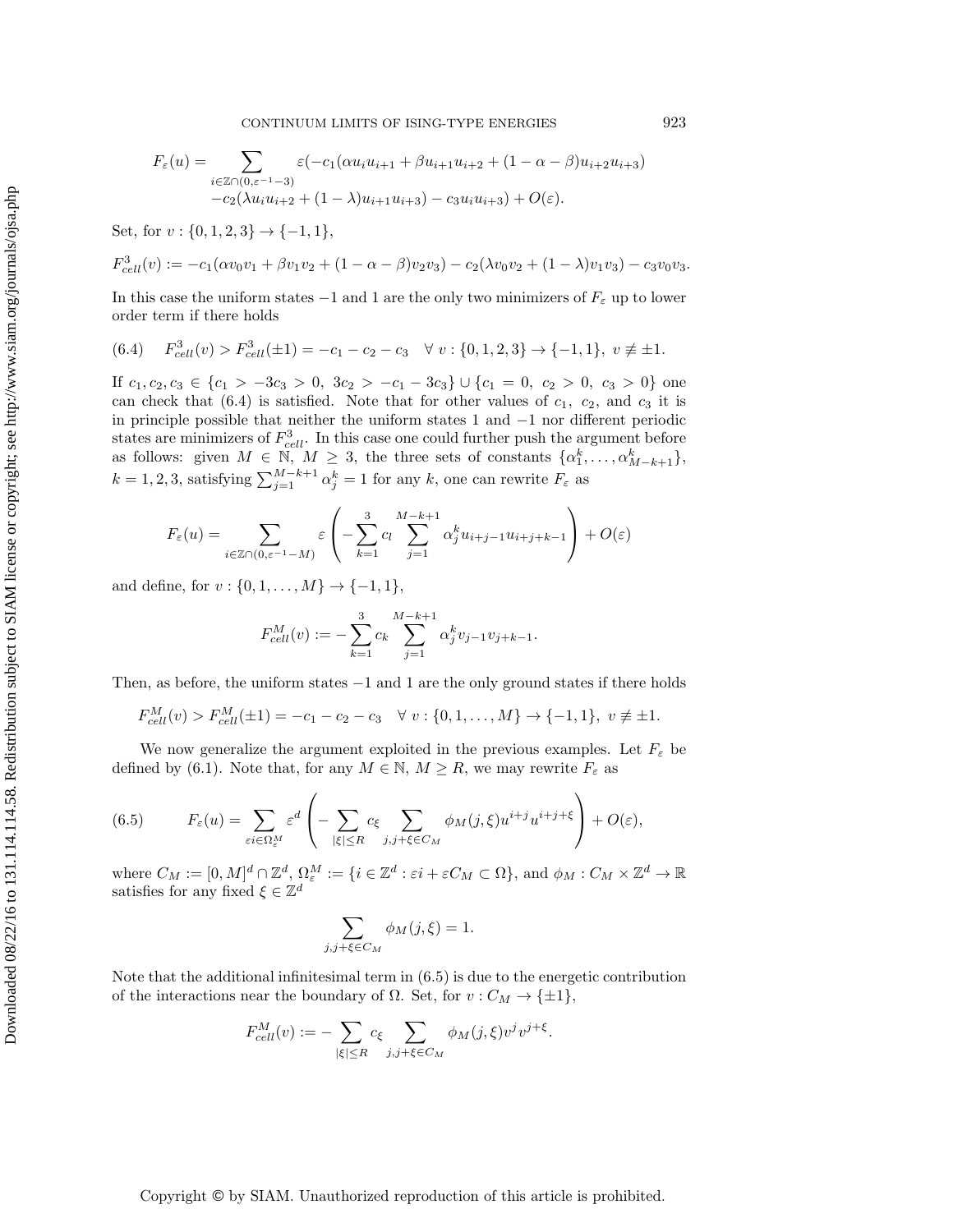DEFINITION 6.3 (ferromagnetic criterion). We say the family  $\{c_{\xi}: \xi \in \mathbb{Z}^d \cap \mathbb{Z}^d\}$  $B(0,R)$ *f* has a ferromagnetic behavior *if there exists*  $M \in \mathbb{N}$ *,*  $M \geq R$ *, and*  $\phi_M$ :  $C_M \times \mathbb{Z}^d \to \mathbb{R}$  such that

$$
\sum_{j,j+\xi\in C_M}\phi_M(j,\xi)=1\quad\forall\ \xi\in\mathbb{Z}^d
$$

*and*

<span id="page-29-0"></span>(6.6) 
$$
F_{cell}^M(v) > F_{cell}^M(\pm 1) = -\sum_{|\xi| \le R} c_{\xi} \quad \forall \ v : C_M \to \{\pm 1\}, \ v \ne \pm 1.
$$

Formula [\(6.6\)](#page-29-0) is a sufficient condition for the minimality of the uniform states 1 and −1. Indeed, if [\(6.6\)](#page-29-0) is satisfied, formula [\(6.5\)](#page-28-2) immediately infers that

<span id="page-29-1"></span>
$$
F_{\varepsilon}(\pm 1) = \min F_{\varepsilon} + O(\varepsilon).
$$

We may, then, consider the scaled energies

(6.7) 
$$
E_{\varepsilon}(u) = \frac{F_{\varepsilon}(u) - F_{\varepsilon}(\pm 1)}{\varepsilon},
$$

which can be written on  $\mathcal{P}C_{\varepsilon}(\Omega)$  as

$$
E_{\varepsilon}(u) = \sum_{\varepsilon i \in \Omega_{\varepsilon}^M} \varepsilon^{d-1} \left( \sum_{|\xi| \le R} c_{\xi} \sum_{j,j+\xi \in C_M} (1 - \phi_M(j,\xi)) u^{i+j} u^{i+j+\xi} \right) + O(1).
$$

Let us set

<span id="page-29-3"></span>
$$
E_{cell}^M(v) := F_{cell}^M(v) - F_{cell}^M(\pm 1) = \sum_{|\xi| \le R} c_{\xi} \sum_{j,j+\xi \in C_M} (1 - \phi_M(j,\xi)) v^j v^{j+\xi}.
$$

Moreover, with a little abuse of notation, set for  $u \in \mathcal{PC}_{\varepsilon}(\Omega)$  and  $i \in \Omega_{\varepsilon}$ 

(6.8) 
$$
E_{cell}^{M}(u, i + C_M) := E_{cell}^{M}(u(1/\varepsilon \cdot + i)).
$$

Note that we get

<span id="page-29-2"></span>(6.9) 
$$
E_{\varepsilon}(u) = \sum_{\varepsilon i \in \Omega_{\varepsilon}^M} \varepsilon^{d-1} E_{cell}^M(u, i + C_M) + O(1).
$$

In the next proposition we show that the functionals  $E_{\varepsilon}$  are equicoercive with respect to the  $L^1(\Omega)$ -topology and their possible Γ-limits are finite only on  $BV(\Omega;\{\pm 1\})$ .

<span id="page-29-4"></span>PROPOSITION 6.4. *Assume that the family*  ${c_{\xi}: \xi \in \mathbb{Z}^d \cap B(0,R)}$  *has a ferromagnetic behavior, according to Definition* [6.3](#page-28-0)*, and let*  $E_{\varepsilon}$  *be defined by* [\(6.7\)](#page-29-1)*. Let*  $u_{\varepsilon}$  *be such that*  $\sup_{\varepsilon} E_{\varepsilon}(u_{\varepsilon}) < +\infty$ *. Then there exist a subsequence*  $\varepsilon_k$  *and*  $u \in BV(\Omega;\{\pm 1\})$ *such that*  $u_{\varepsilon_k}$  *converge to* u *strongly in*  $L^1(\Omega)$ *.* 

*Proof.* Let  $\{\Omega^k\}$  be an increasing sequence of open sets compactly contained in  $\Omega$  such that  $\cup_{k\in\mathbb{N}}\Omega^k = \Omega$ . By [\(6.6\)](#page-29-0) and [\(6.9\)](#page-29-2), we have that for any  $k \in \mathbb{N}$ 

$$
\mathcal{H}^{d-1}(S(u_{\varepsilon}) \cap \Omega^k) \le C\varepsilon^{d-1} \# \{ i \in \mathbb{Z}^d \cap \frac{1}{\varepsilon} \Omega^k : E_{cell}^M(u_{\varepsilon}, i + C_M) > 0 \} \le CE_{\varepsilon}(u_{\varepsilon}) \le C
$$

By Theorem [2.1](#page-5-3) and by a diagonalization argument we get the conclusion.

 $\Box$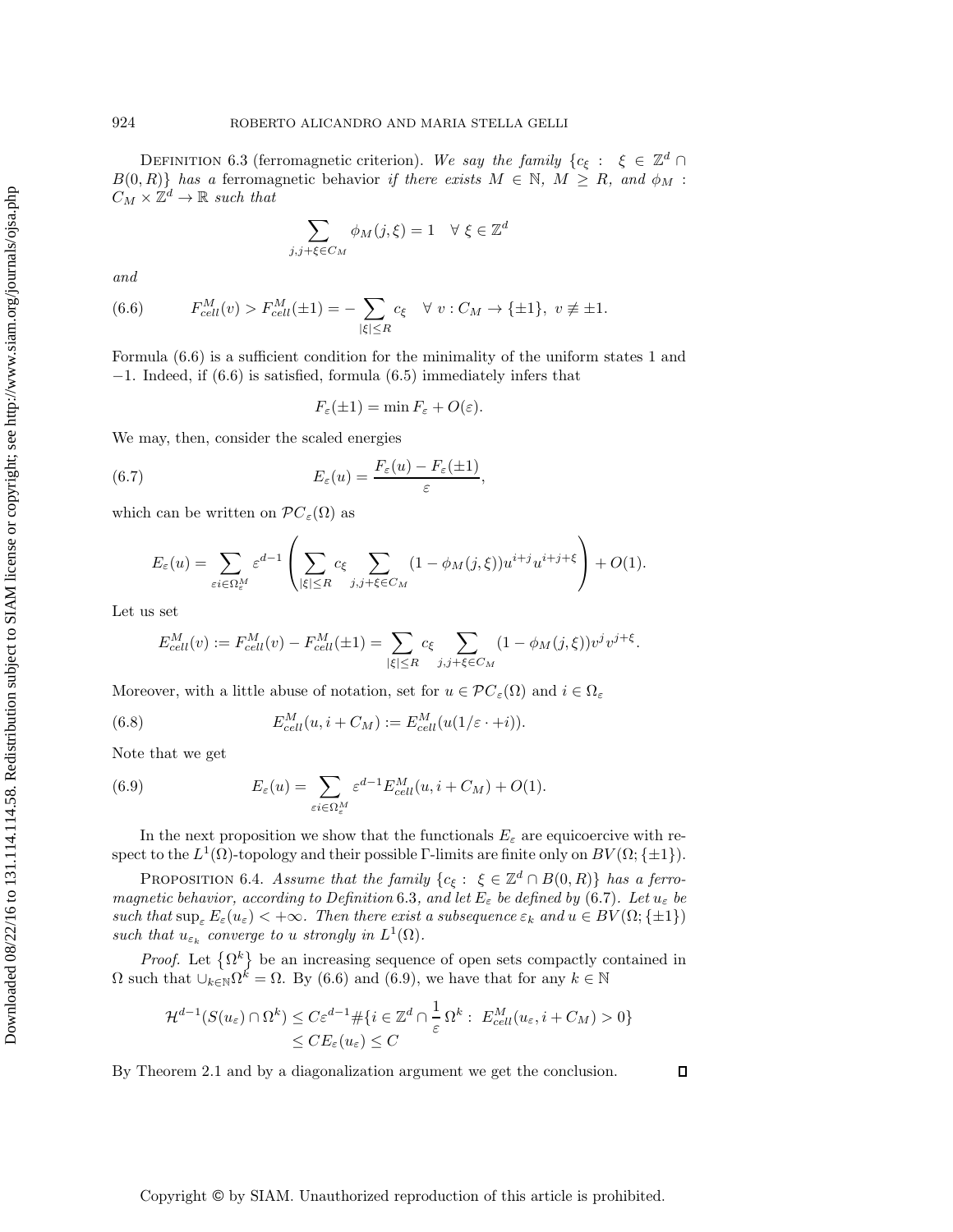Now we pass to show that the Γ-limit of  $E_{\varepsilon}$  is an interfacial energy of the form [\(4.4\)](#page-8-4). Since it is not our purpose in this paper to investigate boundary layer effects, we assume that  $\Omega = \mathbb{T}^d$ ,  $\varepsilon = \frac{1}{n}$ ,  $n \in \mathbb{N}$ . Moreover from now on we will use the notation  $E_n$  in place of  $E_{\frac{1}{n}}$ . In this periodic setting  $E_n$  turns out to be defined on all [0, 1)<sup>d</sup>-periodic functions  $u : \frac{1}{n}\mathbb{Z}^d \to \{-1, 1\}$  as

<span id="page-30-1"></span>(6.10) 
$$
E_n(u) = \sum_{\xi \in \mathbb{Z}^d \cap B(0,R)} \sum_{i \in \mathbb{Z}^d \cap nQ} c_{\xi} n^{1-d} (1 - u_i u_{i+\xi})
$$

$$
= \sum_{i \in \mathbb{Z}^d \cap nQ} n^{1-d} E_{cell}^M(u, i + C_M)
$$

is equal to  $+\infty$  otherwise in  $L^1(\mathbb{T}^d)$ , and

$$
E_n(\pm 1) = \min E_n = 0.
$$

<span id="page-30-0"></span>THEOREM 6.5. *Assume that the family*  ${c_{\xi}}: \xi \in \mathbb{Z}^d \cap B(0,R)$  *has a ferromagnetic behavior, according to Definition* [6.3](#page-28-0)*, and let*  $E_n$  *be defined by* [\(6.10\)](#page-30-1)*.* Let  $M > R$  and  $\phi_M : C_M \times \mathbb{Z}^d \to \mathbb{R}$  such that [\(6.6\)](#page-29-0) is satisfied. Then the functionals  $E_n$ *Γ-converge with respect to the*  $L^1(\mathbb{T}^d)$ *-topology to the functional*  $E: L^1(\mathbb{T}^d) \to [0, +\infty]$ *defined by*

$$
E(u) = \begin{cases} \int_{S(u)} \varphi(\nu_u) d\mathcal{H}^{d-1} & \text{if } u \in BV(\mathbb{T}^d; \{\pm 1\}), \\ +\infty & \text{otherwise,} \end{cases}
$$

*where*  $\varphi$  :  $S^{d-1} \to [0, +\infty)$  *is the restriction to*  $S^{d-1}$  *of a convex and positively homogeneous function of degree one and it is defined by*

<span id="page-30-2"></span>(6.11) 
$$
\varphi(\nu) := \lim_{T \to +\infty} \frac{1}{T^{d-1}} \min \left\{ \sum_{i \in \mathbb{Z}^d \cap TQ_{\nu}} E_{cell}^M(u, i + C_M) : u \in D(TQ_{\nu}) \right\},
$$

 $where E_{cell}^M$  *is defined by* [\(6.8\)](#page-29-3) *and* 

<span id="page-30-3"></span>
$$
(6.12) \qquad D(TQ_{\nu}) := \{u : \mathbb{Z}^d \to \{-1,1\} : \ u(i) = u_{0,\nu}(i) \ \forall \ i \in \mathbb{Z}^d \setminus (T-R)Q_{\nu}\}.
$$

*Remark* 6.6 (bounds). The function  $\varphi$  defined in [\(6.11\)](#page-30-2) satisfies the following bounds

$$
\alpha|\nu|_{1,\infty} \leq \varphi(\nu) \leq \beta|\nu|_{1,\infty} \quad \forall \ \nu \in S^{d-1},
$$

where  $\alpha := \min\{E_{cell}^M(v) : v \neq \pm 1\}, \ \beta := \max\{E_{cell}^M(v) : v \neq \pm 1\}, \text{ and } |\nu|_{1,\infty} :=$  $\max\{\sum_{k\neq l} |\nu_k| : l \in \{1, \ldots N\}\}.$  The proof of the lower bound can be obtained by using a slicing argument along the directions  $e_{\bar{l}}$ , where  $l \in argmax |\nu|_{1,\infty}$ , and taking into account that, by [\(6.6\)](#page-29-0), the transition between the two states 1 and  $-1$  costs a positive energy. The proof of the upper bound can be easily obtained by testing the minimum problem in [\(6.11\)](#page-30-2) with  $u = u_{0,\nu}$  and using again a slicing argument.

<span id="page-30-4"></span>The next proposition shows that the definition of  $\varphi$  in [\(6.11\)](#page-30-2) is well-posed. We omit its proof, since it relies on a classical procedure in homogenization theory and use the argument exploited in the construction of the recovery sequence in the proof of Theorem [6.5.](#page-30-0)

Downloaded 08/22/16 to 131.114.114.58. Redistribution subject to SIAM license or copyright; see http://www.siam.org/journals/ojsa.php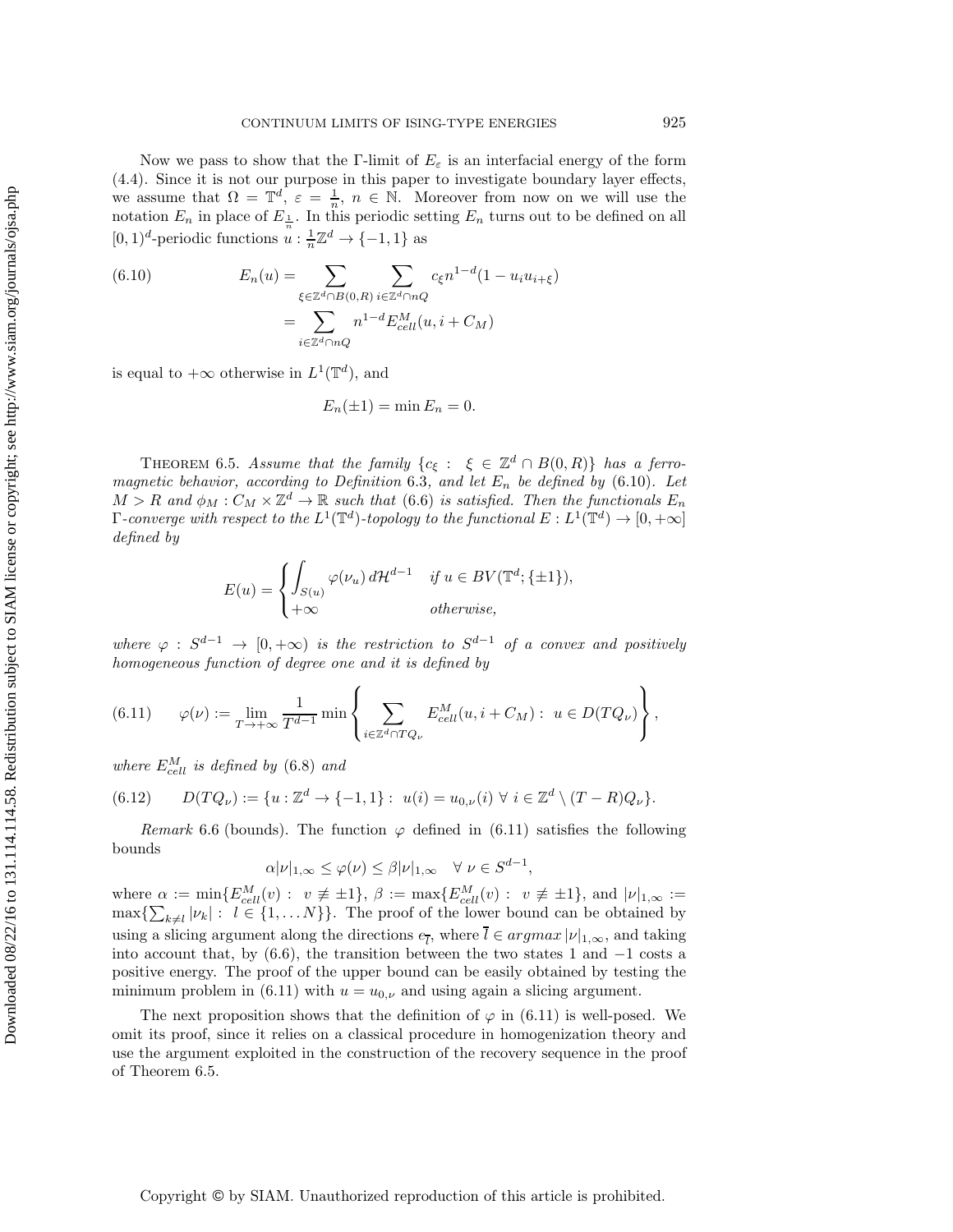PROPOSITION 6.7. Let  $M > R$  and  $\varphi : C_M \times \mathbb{Z}^d \to \mathbb{R}$  such that [\(6.6\)](#page-29-0) is satisfied *and let*  $D(TQ_{\nu})$  *be defined by* [\(6.12\)](#page-30-3) *for all*  $\nu \in S^{d-1}$  *and*  $T > 0$ *. Then the limit* 

$$
\lim_{T \to +\infty} \frac{1}{T^{d-1}} \min \left\{ \sum_{i \in \mathbb{Z}^d \cap TQ_{\nu}} E_{cell}^M(u, i + C_M) : u \in D(TQ_{\nu}) \right\}
$$

*exists for all*  $\nu \in S^{d-1}$ *.* 

*Proof of [Theorem](#page-30-0)* 6.5. We first prove the lim inf inequality. Let  $u_n \to u$  in  $L^1(\mathbb{T}^d)$ such that  $\liminf_{n} E_n(u_n) < +\infty$ . Up to passing to a subsequence we may assume that  $\liminf_{n} E_n(u_n) = \lim_{n} E_n(u_n)$ . Since  $u_n$  is  $[0,1)^d$ -periodic, then u is  $[0,1)^d$ -periodic. By Proposition [6.4,](#page-29-4) we immediately deduce that  $u \in BV(\mathbb{T}^d; \{\pm 1\})$ . We now use a blow-up argument. Let  $Q = [0, 1)^d$  and set

$$
\mu_n := \sum_{i \in \mathbb{Z}^d \cap nQ} n^{1-d} E_{cell}^M(u_n, i + C_M) \delta_{\frac{1}{n}i}.
$$

Since  $\sup_n \mu_n(Q) = \sup_n E_n(u_n) < +\infty$ , we may suppose, up to passing to a further subsequence, that there exists a positive finite measure  $\mu$  such that  $\mu_n \rightharpoonup \mu$ . By the Radon–Nikodym theorem, we may decompose  $\mu$  into two mutually singular positive measures as

$$
\mu = \psi \mathcal{H}^{d-1} \lfloor_{S(u)} + \mu_s.
$$

The conclusion follows by showing that

$$
\psi(x_0) \ge \varphi(\nu_{u(x_0)}) \quad \text{for } \mathcal{H}^{d-1}|_{S(u)} \text{ a.e. } x_0 \in S(u).
$$

For  $\mathcal{H}^{d-1}|_{S(u)}$  a.e.  $x_0 \in S(u)$  it holds

- (i)  $\lim_{\rho \to 0} \frac{1}{\rho^d} \int_{x_0 + \rho Q_{\nu_{u(x_0)}}^{\pm}} |u(x) \pm 1| dx = 0,$
- (ii)  $\lim_{\rho \to 0} \frac{1}{\rho^{d-1}} \mathcal{H}^{d-1}(S(u) \cap \{x_0 + \rho Q_{\nu_{u(x_0)}}\}) = 1,$
- (iii)  $\lim_{\rho \to 0} \frac{\mu(x_0 + \rho Q_{\nu_{u(x_0)}})}{\mathcal{H}^{d-1}(S(u) \cap \{x_0 + \rho Q_{\nu_{u(x_0)}}\})} = \psi(x_0).$

Fix such an  $x_0 \in S(u)$  and let  $(\rho_m)$  be a sequence of positive numbers converging to zero such that  $\mu(x_0 + \rho_m Q_{\nu_{u(x_0)}}) = 0$ . By (ii) and (iii) we get

$$
\psi(x_0) = \lim_{m} \frac{\mu(x_0 + \rho_m Q_{\nu_{u(x_0)}})}{\rho_m^{d-1}} \n= \lim_{m} \frac{1}{\rho_m^{d-1}} \lim_{n} \sum_{i \in \mathbb{Z}^d \cap n(x_0 + \rho_m Q_{\nu_{u(x_0)}})} n^{1-d} E_{cell}^M(u_n, i + C_M).
$$

Observe that, for any m and n we can find  $\rho_{m,n}$  with  $\lim_{n \to \infty} \rho_{m,n} = \rho_m$  and  $x_0^n \in \mathbb{Z}^d$ with  $\frac{1}{n}x_0^n \to x_0$ , such that

$$
\mathbb{Z}^d \cap (x_0^n + n\rho_{m,n}Q_{\nu_{u(x_0)}}) = \mathbb{Z}^d \cap n(x_0 + \rho_m Q_{\nu_{u(x_0)}}).
$$

Then

$$
\psi(x_0) = \lim_{m} \lim_{n} \sum_{i \in \mathbb{Z}^d \cap (x_0^n + n\rho_{m,n}Q_{\nu_{u(x_0)}})} (n\rho_{m,n})^{1-d} E_{cell}^M(u_n, i + C_M)
$$

$$
= \lim_{m} \lim_{n} \sum_{j \in \mathbb{Z}^d \cap (n\rho_{m,n}Q_{\nu_{u(x_0)}})} (n\rho_{m,n})^{1-d} E_{cell}^M(u_n, x_0^n + j + C_M)
$$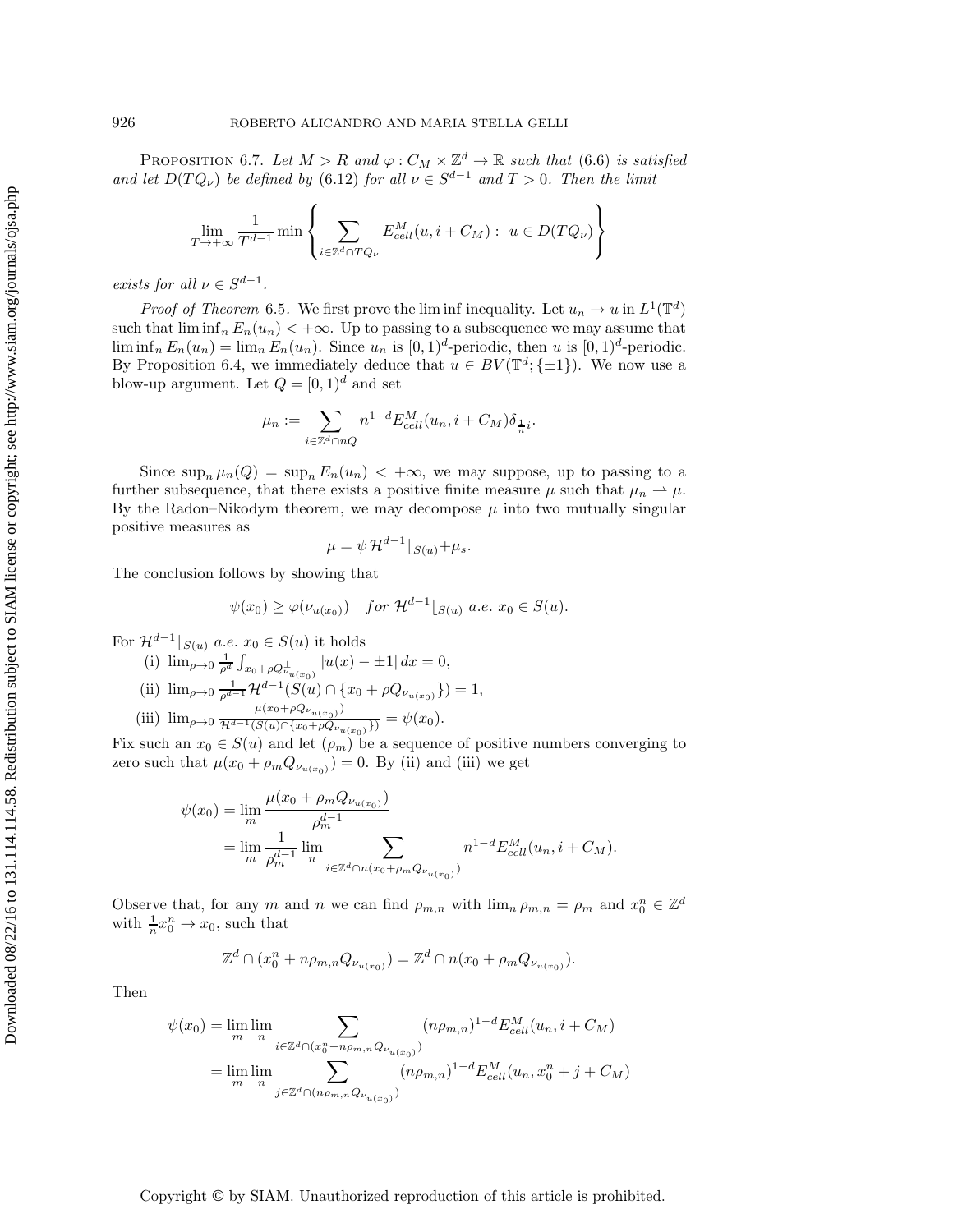Let  $v_{m,n}$ :  $\frac{1}{n\rho_{m,n}}\mathbb{Z}^d \to \{-1,1\}$  be defined by

$$
v_{m,n}\left(\frac{1}{n\rho_{m,n}}j\right) = u_n\left(\frac{1}{n}(x_0^n+j)\right), \quad j \in \mathbb{Z}^d.
$$

By (i) and since  $u_n \to u$  in  $L^1(Q)$  we get

$$
\lim_{m} \lim_{n} \int_{Q_{\nu_{u(x_0)}}} |v_{m,n} - u_{0,\nu_{u(x_0)}}| \, dx = 0.
$$

Hence, by a diagonalization argument, we can find a sequence of positive numbers  $\lambda_k \to 0$  and a sequence  $v_k : \lambda_k \mathbb{Z}^d \to \{-1,1\}$  such that  $v_k \to u_{0,\nu_{u(x_0)}}$  in  $L^1(Q_{\nu_{u(x_0)}})$ and

$$
\psi(x_0) \ge \lim_k \sum_{j \in \mathbb{Z}^d \cap \lambda_k Q_{\nu_{u(x_0)}}} \lambda_k^{d-1} E_{cell}^M(v_k, j + C_M).
$$

By Lemma [6.8,](#page-33-1) there exists  $w_k : \lambda_k \mathbb{Z}^d \to \{-1,1\}$  such that  $w_k(\lambda_k j) = u_{\nu}(\lambda_k j)$  if  $j \in \mathbb{Z}^d \setminus \left(\frac{1}{\lambda_k} - R\right) Q_{\nu_{u(x_0)}}$  and

$$
\psi(x_0) \ge \liminf_k \sum_{j \in \mathbb{Z}^d \cap \frac{1}{\lambda_k} Q_{\nu_{u(x_0)}}} \lambda_k^{d-1} E_{cell}^M(w_k, j + C_M).
$$

Eventually the functions  $\hat{w}_k : \mathbb{Z}^d \to \{-1,1\}$  defined as

$$
\hat{w}_k(j) := w_k(\lambda_k j), \quad j \in \mathbb{Z}^d,
$$

belong to  $D\left(\frac{1}{\lambda_k}Q_{\nu_{u(x_0)}}\right)$  and, setting  $T_k := \frac{1}{\lambda_k}$ , by [\(4.13\)](#page-11-2), [\(6.11\)](#page-30-2), and Proposition [6.7,](#page-30-4) we get

$$
\psi(x_0) \ge \liminf_k T_k^{1-d} \sum_{j \in \mathbb{Z}^d \cap T_k Q_{\nu_{u(x_0)}}} E_{cell}^M(\hat{w}_k, j + C_M) \ge \varphi(\nu_{u(x_0)}).
$$

We now pass to the construction of a recovery sequence. We perform this construction just for functions  $u \in BV(\mathbb{T}^d; \{\pm 1\})$  such that  $S(u)$  is a polyhedral set, since the set of these functions is dense in  $BV(\mathbb{T}^d;\{\pm 1\})$ . We further restrict to the case in which  $S(u)$  is the restriction to Q of a hyperplane, since this construction is easily generalized to each face of a polyhedral boundary. Fix, then,  $\nu \in S^{d-1}$  and let u be such that  $S(u) = \Pi_{\nu} \cap Q$ , where  $\Pi_{\nu}$  is a hyperplane orthogonal to  $\nu$ . Without loss of generality we may assume  $\Pi_{\nu} = \{x \in \mathbb{R}^d : \langle x, \nu \rangle = 0\}$ , which corresponds to  $u = u_{0,\nu}$  on Q. Given  $\delta > 0$ , by Proposition [6.7,](#page-30-4) there exist  $T_{\delta} > 0$  and  $u_{\delta} \in D(T_{\delta}Q_{\nu})$  such that  $T_\delta > R\delta^{-1}$  and

$$
\frac{1}{T_{\delta}^{d-1}} \sum_{i \in \mathbb{Z}^d \cap TQ_{\nu}} E_{cell}^M(u_{\delta}, i + C_M) \le \varphi(\nu) + \delta.
$$

Let  $\{b_1,\ldots,b_d\}$  be an orthonormal base of  $\mathbb{R}^d$  such that we have  $b_d = \nu$  and  $Q_{\nu} =$  $\{x \in \mathbb{R}^d : |\langle x, b_l \rangle| < 1/2, l = 1, ..., d\}$ . For any  $j \in \bigoplus_{l=1}^{d-1} \mathbb{Z}(T_\delta + 2R)b_l$  set  $x_j = [j] =$  $([j_1], \ldots, [j_d])$ . Then let  $u_n : \frac{1}{n} \mathbb{Z}^d \cap Q \to \{-1, 1\}$  be such that

$$
u_n\left(\frac{i}{n}\right) = u_\delta(i - x_j) \quad \text{for } i \in \mathbb{Z}^d \cap (T_\delta + 2R)Q_\nu + x_j, \ j \in \bigoplus_{l=1}^{d-1} \mathbb{Z}(T_\delta + 2R)b_l,
$$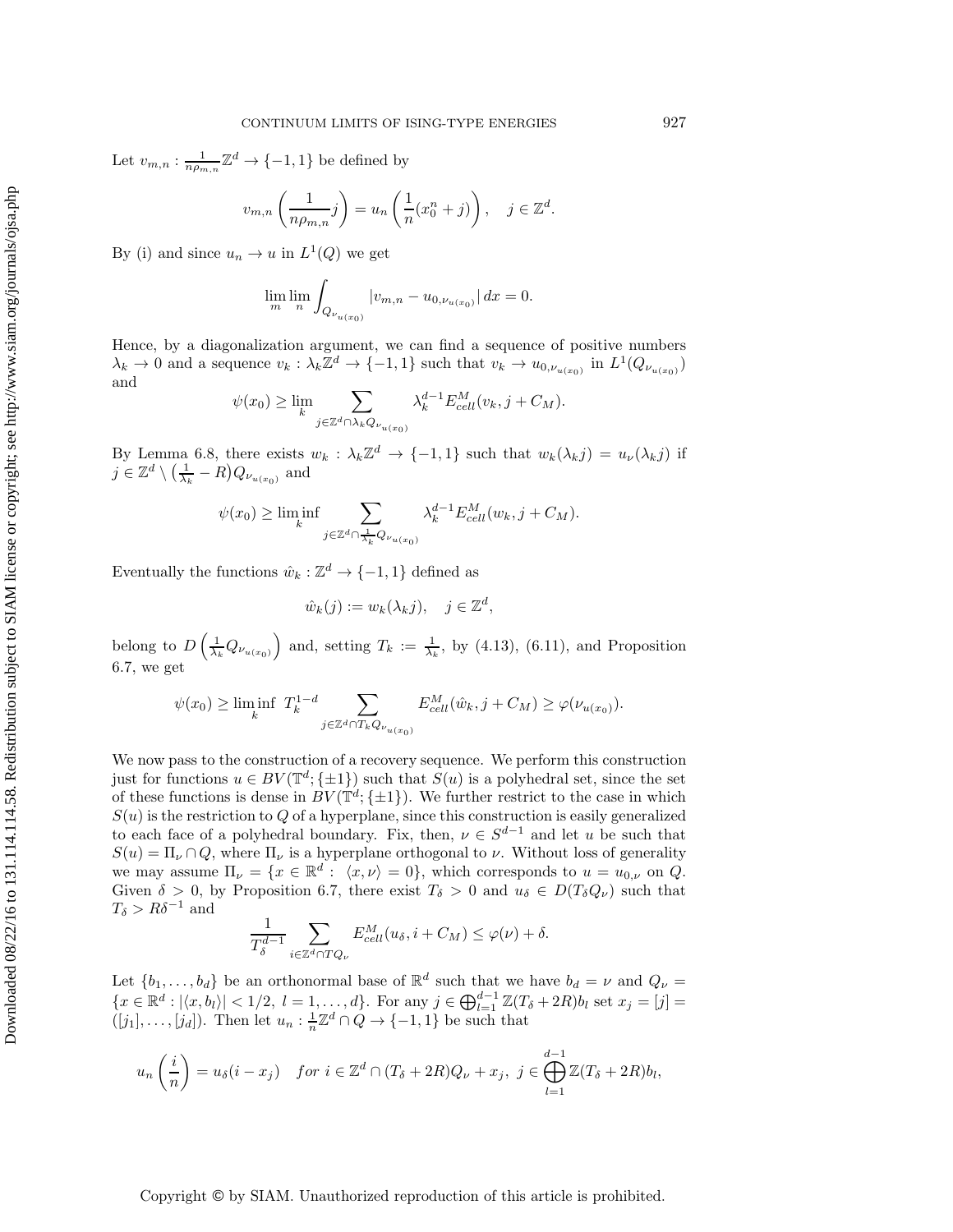and  $u \equiv u_{\nu}$  otherwise. It can be easily verified that  $u_n \to u$  in  $L^1(Q)$ . Note that, by [\(6.6\)](#page-29-0), the interactions giving nonzero energetic contribution are only those which are inside the domains of the form  $\frac{1}{n}((T_{\delta} + 2R)Q_{\nu} + x_j)$  and in an  $\frac{R}{n}$ -neighborhood of  $\partial(\frac{1}{n}((T_{\delta}+2R)Q_{\nu}+x_j))\cap\Pi_{\nu}\cap\ddot{Q}$ . Summing up all such contributions, we get

$$
E''(u) \le \limsup_{n} E_n(u_n) \le H^{d-1}(S(u)(T_{\delta} + 2R)^{1-d} \sum_{i \in \mathbb{Z}^d \cap TQ_{\nu}} E_{cell}^M(u_{\delta}, i + C_M)
$$

$$
+ C R \frac{(T_{\delta} + 2R)^{d-2}}{(T_{\delta} + 2R)^{d-1}} \le H^{d-1}(S(u)(1 + \delta)^{d-1}(\varphi(\nu) + \delta) + CR\delta.
$$

<span id="page-33-1"></span>The conclusion follows by letting  $\delta$  tend to 0.

LEMMA 6.8. Let  $\lambda_k \to 0$  and let  $v_k : \lambda_k \mathbb{Z}^d \to \{-1,1\}$  be such that  $v_k \to u_{0,\nu}$ *in*  $L^1(Q_\nu)$ *. Then there exist*  $w_k : \lambda_k \mathbb{Z}^d \to \{-1,1\}$  *such that*  $w_k(\lambda_k j) = u_{0,\nu}(\lambda_k j)$  *if*  $j \in \mathbb{Z}^d \setminus \left(\frac{1}{\lambda_k} - R\right) Q_{\nu}$  and

(6.13) 
$$
\liminf_{k} \sum_{j \in \mathbb{Z}^d \cap \frac{1}{\lambda_k} Q_{\nu}} \lambda_k^{d-1} E_{cell}^M(w_k, j + C_M)
$$

$$
\leq \liminf_{k} \sum_{j \in \mathbb{Z}^d \cap \frac{1}{\lambda_k} Q_{\nu}} \lambda_k^{d-1} E_{cell}^M(v_k, j + C_M).
$$

*Proof.* Note that  $\#\{j \in \mathbb{Z}^d \cap (Q_\nu \setminus (\frac{1}{\lambda_k} - R)Q_\nu) : v_k(\lambda_k j) \neq u_{0,\nu}(\lambda_k j)\} \leq C \lambda_k^{2-N}$ if  $||v_k - u_{0,\nu}||_{L^1(Q_\nu)} \leq C\lambda_k^2$ . In this case it can be easily verified that the thesis holds for

$$
w_k := \chi_{(1-R\lambda_k)Q_{\nu}} v_k + (1 - \chi_{(1-R\lambda_k)Q_{\nu}})u_{0,\nu}.
$$

Otherwise, we may assume that  $\liminf_k \frac{1}{\lambda_k^2} ||v_k - u_{0,\nu}||_{L^1(Q_\nu)} = +\infty$ . In this case, set

$$
N_k := \left[\frac{\sqrt{\|v_k - u_{0,\nu}\|_{L^1(Q_\nu)}}}{\lambda_k}\right] \text{ and, for } l \in \{1, \dots, N_k\}, \text{ set}
$$

$$
Q_{\nu,l}^k := \{x \in Q_\nu : \text{dist}(x, Q_\nu^c) \ge Rl\lambda_k\}.
$$

Then for any  $k \in \{1, ..., N_k\}$  consider the family of functions  $w_k^l$  defined by

$$
w_k^l := \chi_{Q_{\nu,l}^k} v_k + (1 - \chi_{Q_{\nu,l}^k}) u_{0,\nu}.
$$

Arguing as in the proof of Proposition [4.5,](#page-9-0) we can find  $l_k \in \{1, \ldots, N_k\}$  such that

$$
\sum_{j\in\mathbb{Z}^d\cap\frac{1}{\lambda_k}Q_{\nu}}\lambda_k^{d-1}E_{cell}^M(w_k^{l_k},j+C_M)\leq \sum_{j\in\mathbb{Z}^d\cap\frac{1}{\lambda_k}Q_{\nu}}\lambda_k^{d-1}E_{cell}^M(u_k,j+C_M) + \sum_{j\in\mathbb{Z}^d\cap\frac{1}{\lambda_k}(Q_{\nu}-\lambda_kN_kQ_{\nu})}\lambda_k^{d-1}E_{cell}^M(u_{0,\nu},j+C_M)+o(1).
$$

The conclusion follows by choosing  $w_k := w_k^{l_k}$  and noticing that

$$
\lim_{k} \sum_{j \in \mathbb{Z}^d \cap \frac{1}{\lambda_k} (Q_{\nu} - \lambda_k N_k Q_{\nu})} \lambda_k^{d-1} E_{cell}^M(u_{0,\nu}, j + C_M) = 0.
$$

<span id="page-33-0"></span>**Appendix A.** In this section we consider sets of finite perimeter in a bounded Lipschitz set  $\Omega$  with assigned measure and prove a density result with sets having polyhedral boundary in  $\Omega$  and maintaining the assigned measure.

Copyright © by SIAM. Unauthorized reproduction of this article is prohibited.

 $\Box$ 

 $\Box$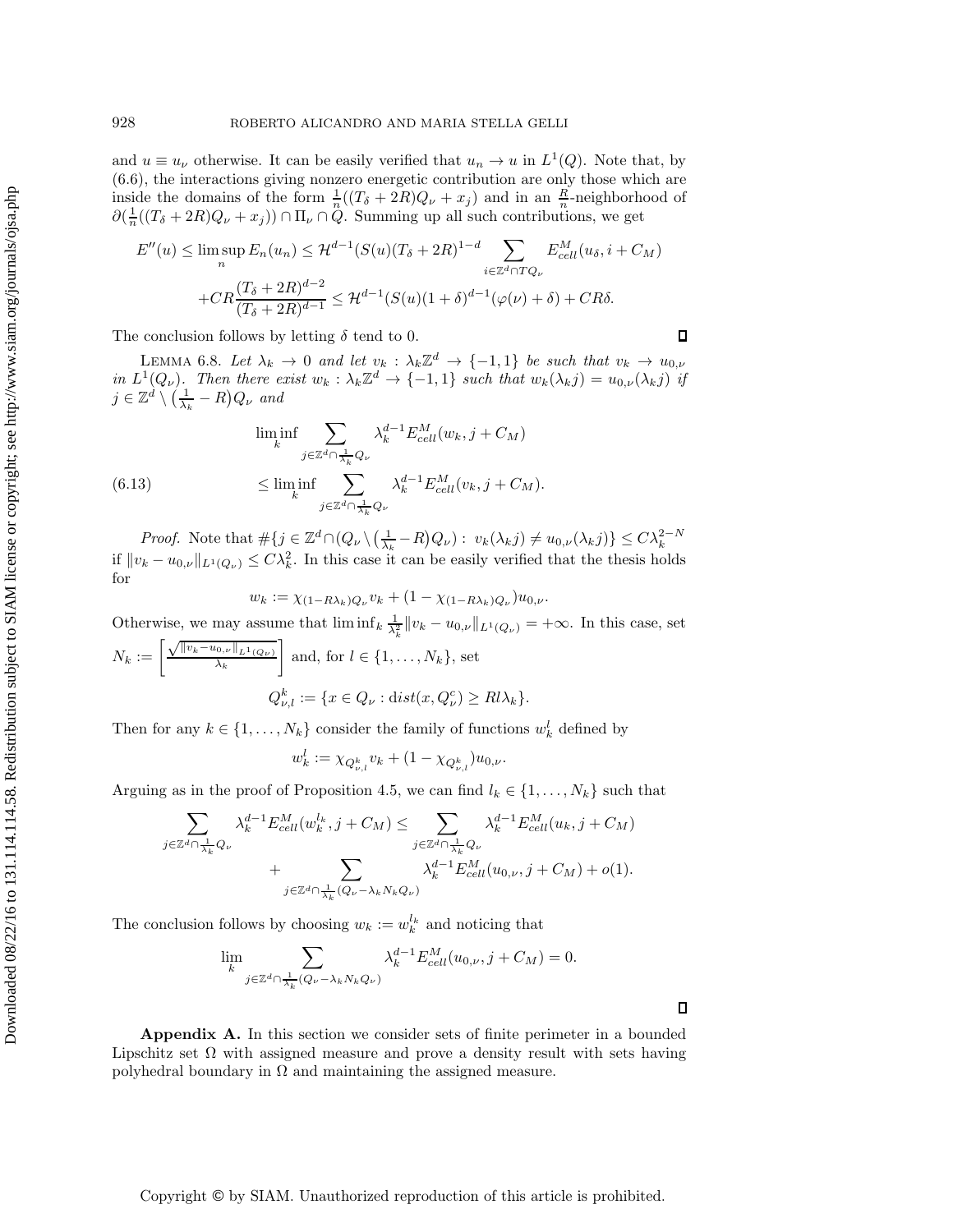THEOREM A.1. Let  $\Omega \subseteq \mathbb{R}^d$  be a bounded open set with Lipschitz boundary and *let*  $m \in (0, 1)$  *be fixed. Then for any set* E *with*  $|E| = m|\Omega|$  *there exists a sequence*  $E_n$  *such that*  $\partial E_n \cap \Omega$  *is a polyhedral set,*  $|E_n| = m|\Omega|$ *,*  $\lim_{n \to +\infty} |E_n \Delta E| = 0$ *, and*  $\lim_{n\to+\infty} \text{Per}(E_n) = \text{Per}(E).$ 

*Proof.* Let us fix a set E of finite perimeter and measure equal to  $m|\Omega|$ . By a classical density result (see [\[11,](#page-35-9) [17\]](#page-36-7)) we may select a sequence  $(F_n)_n$  of sets with polyhedral boundary converging in measure and in perimeter to E. Then the measures of  $F_n$  satisfy  $|F_n| = m_n |\Omega|$  with  $\lim_{n \to +\infty} m_n = m$  but in general  $m_n \neq m$ . In the sequel we will slightly modify the sets  $F_n$  taking care that all the convergence and structure properties remain valid.

Let  $0 < \eta < 1$  be fixed to be chosen later. By the regularity of  $\Omega$  it is possible to find a positive  $r > 0$  and a finite set of disjoint cubes of side r such that their union covers  $\Omega$  up to an error less than  $\eta$ , that is, there exists a (finite) set  $\mathcal{I}_r$  such that

<span id="page-34-0"></span>
$$
|\Omega \setminus \sqcup_{x \in \mathcal{I}_r} Q_r(x)| \le \eta |\Omega|.
$$

We now claim that there exist  $0 < h < k < 1$  and points  $x_h, x_k \in \mathcal{I}_r$  such that

$$
(A.1) \t\t |E \cap Q_r(x_h)| > hr^d, \t |E \cap Q_r(x_k)| < kr^d.
$$

In fact, assuming by contradiction on k, h that  $|E \cap Q_r(x)| \leq hr^d$ ,  $|E \cap Q_r(x)| \geq kr^d$ for any  $x \in \mathcal{I}_r$  we get

$$
m|\Omega| = |E| \ge \sum_{x \in \mathcal{I}_r} |E \cap Q_r(x)| \ge k \sum_{x \in \mathcal{I}_r} r^d \#(\mathcal{I}_r) \ge k(1 - \eta)|\Omega|
$$

and

$$
m|\Omega| = |E| = |E \setminus \sqcup_{x \in \mathcal{I}_r} Q_r(x)| + |\sqcup_{x \in \mathcal{I}_r} E \cap Q_r(x)|
$$
  
\n
$$
\leq |\Omega \cap \sqcup_{x \in \mathcal{I}_r} Q_r(x)| + \sum_{x \in \mathcal{I}_r} |E \cap Q_r(x)| \leq |\Omega| - (1 - h)r^d \#(\mathcal{I}_r)
$$
  
\n
$$
\leq h|\Omega| + \eta(1 - h)|\Omega| = (h(1 - \eta) + \eta)|\Omega|.
$$

Hence, according to fixing  $\eta < \min\{m, 1 - m\}$ , we may select h, k such that  $0 <$  $h(1 - \eta) < m - \eta < m < k(1 - \eta)$  and also  $k < 1$ , and get a contradiction in both of the inequalities above.

Thus let  $x_k, x_k$  be such that the inequalities in  $(A.1)$  hold for the initial set E. By taking into account the  $L^1$  convergence of  $F_n$  to E, a weak version of [\(A.1\)](#page-34-0) is satisfied by  $F_n$  for n large enough, with h, k replaced by  $h/2$ ,  $(k+1)/2$ , i.e.,

$$
|F_n \cap Q_r(x_h)| > \frac{h}{2} r^d, \quad |F_n \cap Q_r(x_k)| < \frac{k+1}{2} r^d.
$$

In addition we also assume that  $|m_n - m| < \min\{(h/4)r^d, (1 - k)/4r^d\}$ . We will modify  $F_n$  in  $Q_r(x_k)$  or alternatively in  $Q_r(y_k)$ , accordingly to the sign of the gap  $m_n - m$ .

Let us treat first the case in which  $m_n < m$ . Set  $r_n = (4|m_n - m|/(1-k))^{1/d}$ and consider a collection of disjoint cubes  $Q_{r_n}(y)$  of radius  $r_n$  in  $Q_r(x_k)$ , intersecting along faces. We have that

$$
\sum_{Q_{r_n}(y)\subseteq Q_r(x_k)} |Q_{r_n}(y)\cap F_n| \le |Q_r(x_k)\cap F_n| < \frac{k+1}{2}r^d,
$$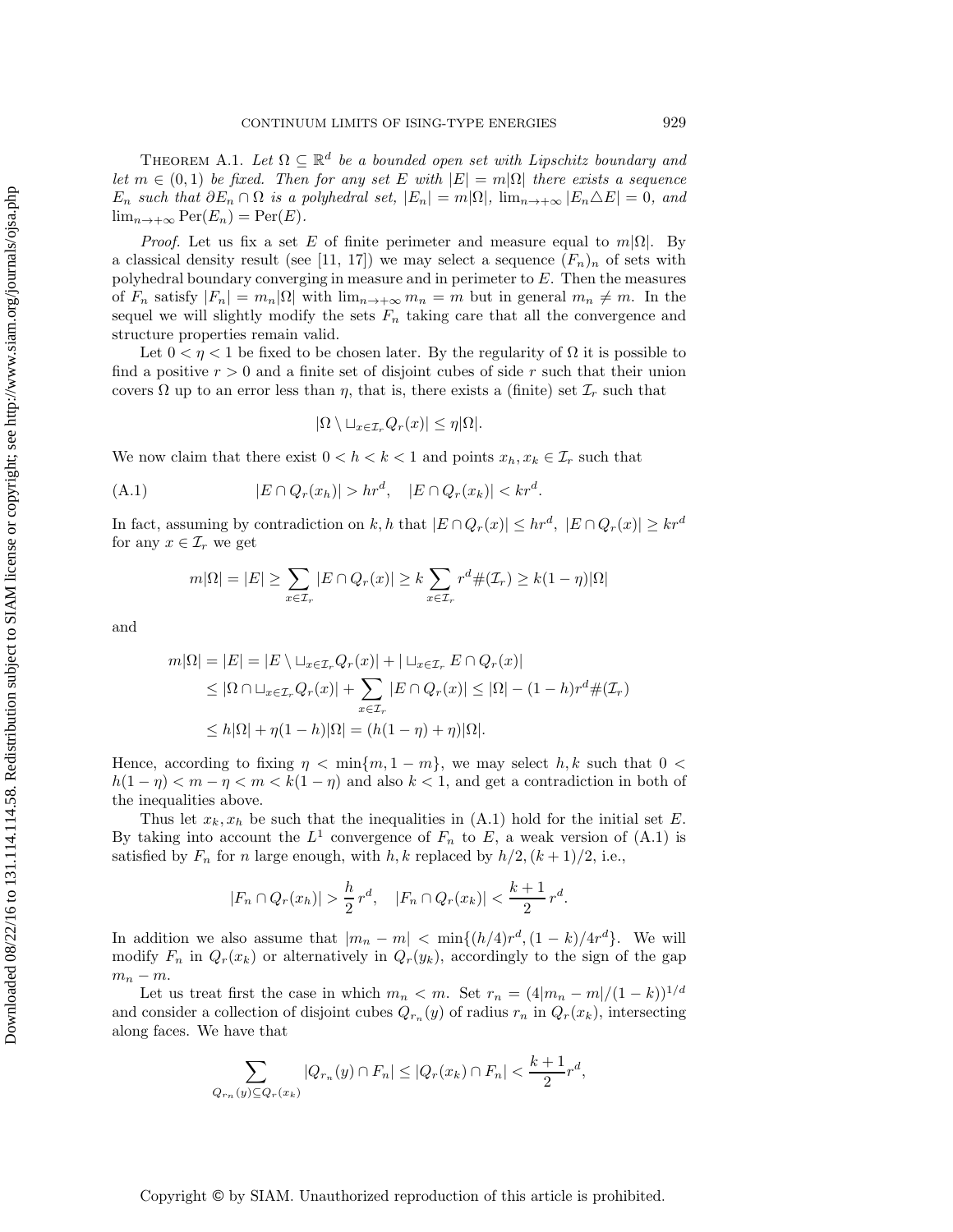hence, by the mean value theorem, taking into account that the cubes well-contained in  $Q_r(x_k)$  are  $[r/r_n]^d$ , we can find  $Q_{r_n}(y_k^n)$  such that, refining  $h, k$  as above,

<span id="page-35-13"></span>(A.2) 
$$
|F_n \cap Q_{r_n}(y_k^n)| < \frac{k+3}{4} r_n^d.
$$

Note that the function  $(0, r_n) \ni t \to |Q_t(y_k^n) \setminus F_n|$  is continuous and, thanks to  $(A.2)$ , surjective on the set  $[0, m - m_n]$ , so we may select  $t_n$  such that  $E_n = F_n \cup Q_{t_n}(y_k^n)$ satisfies the measure constraint. In the case  $m_n > m$  we will argue analogously subdividing  $Q_r(x_h)$  into small cubes with a slightly different radius  $r'_n$  depending on h but still proportional to  $|m_n - m|^{1/d}$  and select  $z_h^n, t'_n$  such that  $E_n = F_n \setminus Q_{t'_n}(z_h^n)$ has mean volume fraction equal to m. Clearly, in both cases the regularity result of the boundary is maintained as well as the convergence in measure and in perimeter thanks to the fact that the additional perimeter of  $E_n$  with respect to  $F_n$  is contained in the boundary of a cube of radius  $t_n$  or  $t'_n$  of order  $|m - m_n|^{1/d}$ .

<span id="page-35-10"></span>*Remark* A.2. By the locality of the construction above the same result holds for more general settings, for instance when  $\Omega$  is substituted for by the d-dimensional flat torus. Actually in this last case it is enough to work locally on a single chart of the torus. Moreover, Theorem [A.1](#page-33-0) can be extended to a density result with prescribed measure also for functions assuming a finite set of fixed values, as for instance spin functions. Analogously one can replace the convergence of perimeters with suitable surface energies satisfying the hypotheses of Theorem [2.2.](#page-5-0) Note that in the case  $\Omega$  is the whole space  $\mathbb{R}^d$  or a cone, for example, the same result can be directly achieved by means of homothety arguments.

## **REFERENCES**

- <span id="page-35-7"></span>[1] E. ACERBI, N. FUSCO, AND M. MORINI, *Minimality via second variation for a nonlocal isoperimetric problem*, Comm. Math. Phys., 322 (2013), pp. 515–557.
- <span id="page-35-12"></span>[2] G. ALBERTI, G. BOUCHITTÉ, AND P. SEPPECHER, *Un résultat de perturbations singulières avec la norme H*<sup>1/2</sup>, C. R. Acad. Sci. Paris Sér. I Math., 319 (1994), pp. 333-338.
- <span id="page-35-0"></span>[3] R. Alicandro, A. Braides, and M. Cicalese, *Phase and anti-phases boundaries in binary discrete systems: A variational viewpoint*, Netw. Heterog. Media, 1 (2006), pp. 85–107.
- <span id="page-35-3"></span>[4] R. Alicandro and M. Cicalese, *A general integral representation result for the continuum limits of discrete energies with superlinear growth*, SIAM J. Math. Anal., 36 (2004), pp. 1–37.
- <span id="page-35-1"></span>[5] R. Alicandro, M. Cicalese, and A. Gloria, *Variational description of bulk energies for bounded and unbounded spin systems*, Nonlinearity, 21 (2008), pp. 1881–1910.
- <span id="page-35-4"></span>[6] R. Alicandro, M. Cicalese, and A. Gloria, *Integral representation results for energies defined on stochastic lattices and application to nonlinear elasticity*, Arch. Ration. Mech. Anal., 200 (2011), pp. 881–943.
- <span id="page-35-6"></span>[7] R. ALICANDRO, M. CICALESE, AND M. RUF, *Domain formation in magnetic polymer composites: An approach via stochastic homogenization*, Arch. Ration. Mech. Anal., 218 (2015), pp. 945–984.
- <span id="page-35-8"></span>[8] L. Ambrosio and A. Braides, *Functionals defined on partitions of sets of finite perimeter*, I, J. Math. Pures Appl. (9), 69 (1990), pp. 285–305.
- [9] L. Ambrosio and A. Braides, *Functionals defined on partitions of sets of finite perimeter*, II, J. Math. Pures Appl. (9), 69 (1990), pp. 307–333.
- <span id="page-35-11"></span>[10] L. Ambrosio, G. De Philippis, and L. Martinazzi, Γ*-convergence of nonlocal perimeter functionals*, Manuscripta Math., 134 (2011), pp. 377-403.
- <span id="page-35-9"></span>[11] L. AMBROSIO, N. FUSCO, AND D. PALLARA, *Functions of Bounded Variation and Free Discontinuity Problems*, Oxford University Press, New York, 2000.
- <span id="page-35-5"></span>[12] G. BOUCHITTÉ, I. FONSECA, G. LEONI, AND L. MASCARENHAS, *A global method for relaxation in*  $W^{1,p}$  *and in*  $SBV_p$ , Arch. Ration. Mech. Anal., 165 (2002), pp. 187–242.
- <span id="page-35-2"></span>[13] A. Braides, Γ*-Convergence for Beginners*, Oxford Lecture Ser. Math. Appl. 22, Oxford University Press, Oxford, 2002.